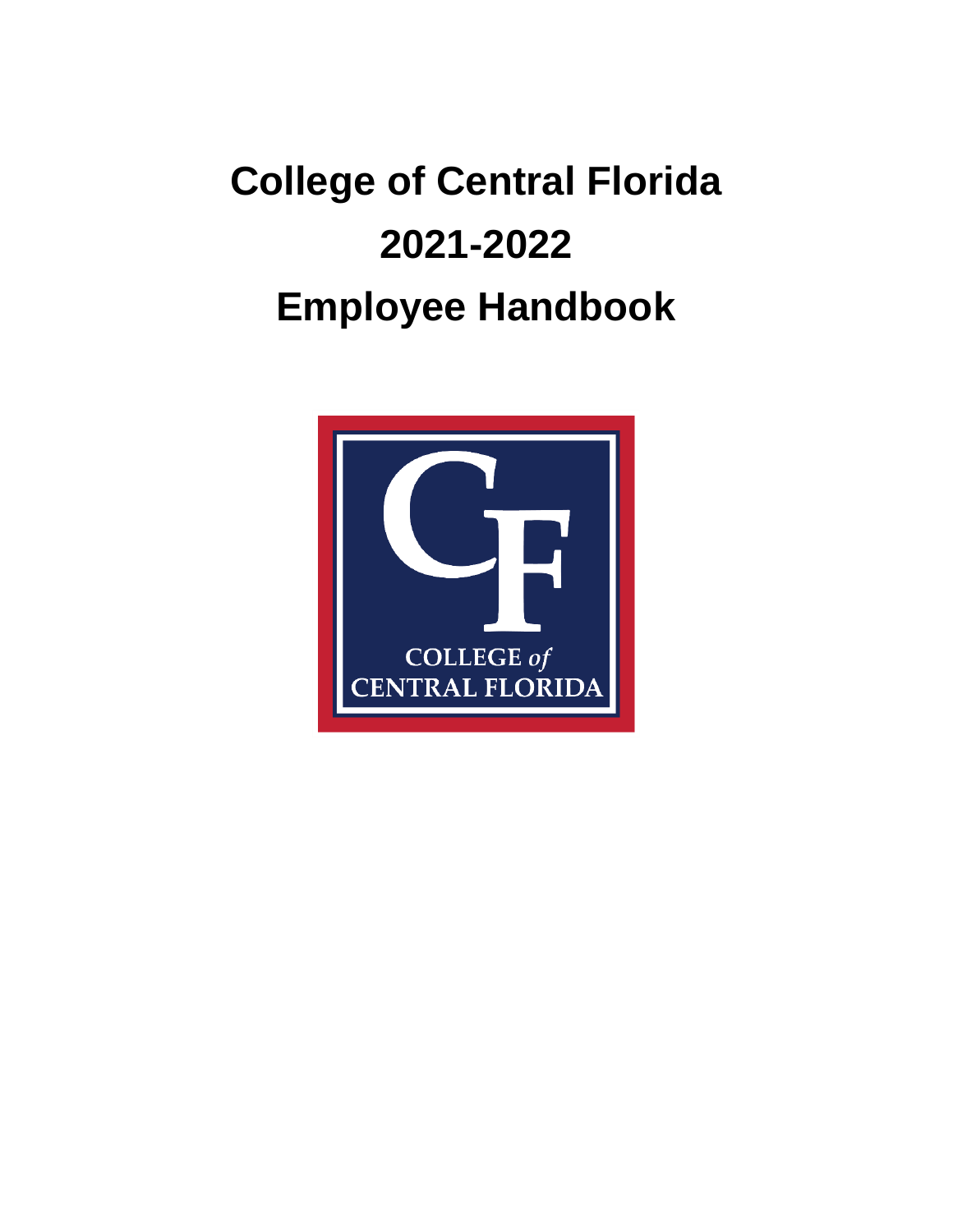## **Table of Contents**

| $\small \textbf{Introduction} \textbf{.} \textbf{.} \textbf{.} \textbf{.} \textbf{.} \textbf{.} \textbf{.} \textbf{.} \textbf{.} \textbf{.} \textbf{.} \textbf{.} \textbf{.} \textbf{.} \textbf{.} \textbf{.} \textbf{.} \textbf{.} \textbf{.} \textbf{.} \textbf{.} \textbf{.} \textbf{.} \textbf{.} \textbf{.} \textbf{.} \textbf{.} \textbf{.} \textbf{.} \textbf{.} \textbf{.} \textbf{.} \textbf{.} \textbf{.} \textbf{.} \text$ |  |
|---------------------------------------------------------------------------------------------------------------------------------------------------------------------------------------------------------------------------------------------------------------------------------------------------------------------------------------------------------------------------------------------------------------------------------------|--|
|                                                                                                                                                                                                                                                                                                                                                                                                                                       |  |
|                                                                                                                                                                                                                                                                                                                                                                                                                                       |  |
|                                                                                                                                                                                                                                                                                                                                                                                                                                       |  |
|                                                                                                                                                                                                                                                                                                                                                                                                                                       |  |
|                                                                                                                                                                                                                                                                                                                                                                                                                                       |  |
|                                                                                                                                                                                                                                                                                                                                                                                                                                       |  |
|                                                                                                                                                                                                                                                                                                                                                                                                                                       |  |
|                                                                                                                                                                                                                                                                                                                                                                                                                                       |  |
|                                                                                                                                                                                                                                                                                                                                                                                                                                       |  |
|                                                                                                                                                                                                                                                                                                                                                                                                                                       |  |
|                                                                                                                                                                                                                                                                                                                                                                                                                                       |  |
|                                                                                                                                                                                                                                                                                                                                                                                                                                       |  |
|                                                                                                                                                                                                                                                                                                                                                                                                                                       |  |
|                                                                                                                                                                                                                                                                                                                                                                                                                                       |  |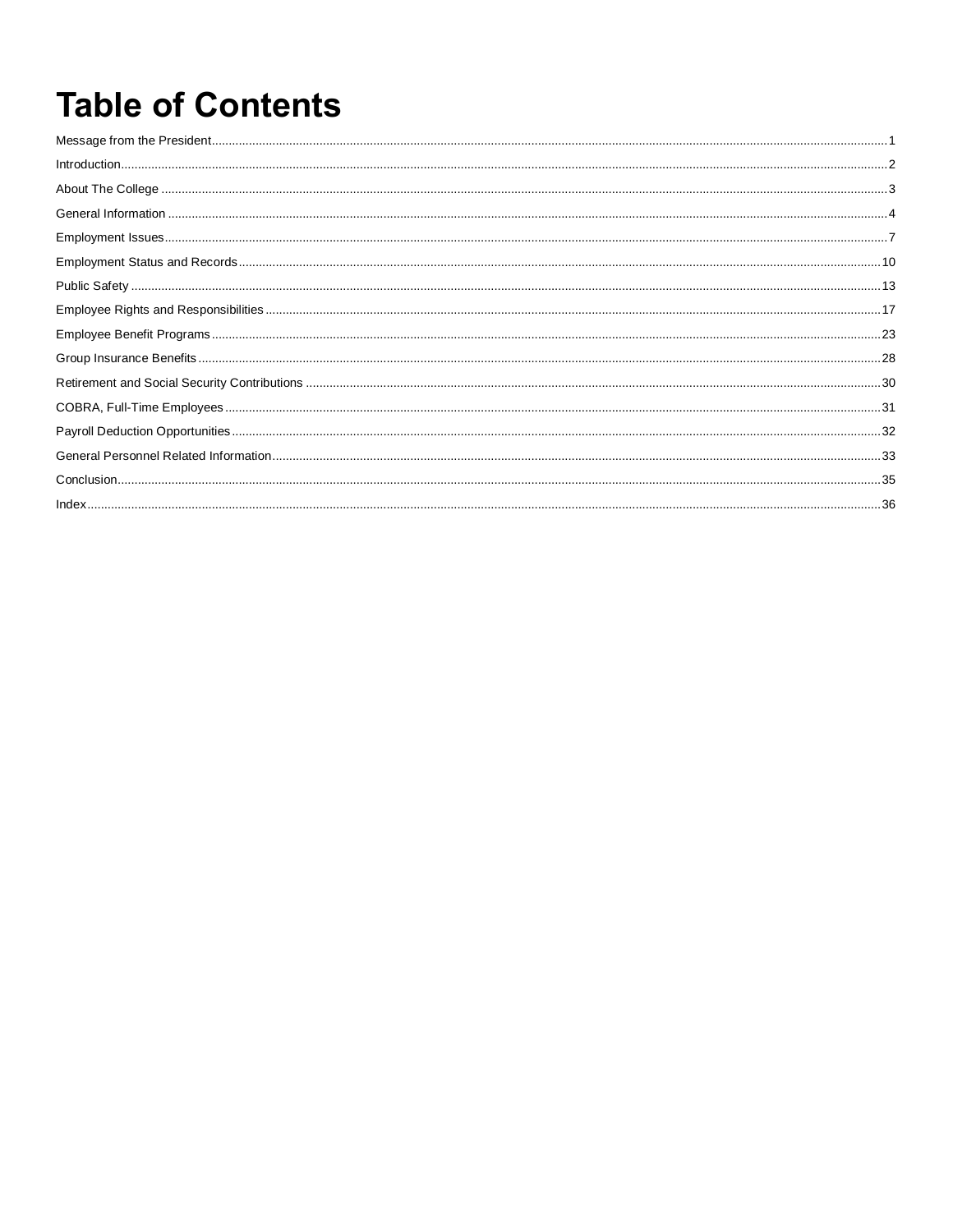### **Message from the President**

#### **Dear Faculty and Staff:**

The key to success for the College of Central Florida is the faculty and staff who have dedicated their passion to serving students. The employees of this college comprise a remarkable team of talented and creative individuals that make CF a great place to work and learn. A Strategic Priority of the college is to "Invest in Our Team" and this handbook is one of the ways we demonstrate our appreciation for all you do.

The CF Employee Handbook describes some of the programs and benefits available as well as information about policies and expectations of college employment. You are encouraged to familiarize yourself with the contents of this handbook, for it will answer many questions about employment at CF. As you review this manual, I encourage you to share any questions you may have or suggestions for improvement with your supervisor or the Human Resources Office.

It is my hope that you find your experience at CF to be challenging, enjoyable and rewarding, and I hope this handbook will contribute to your success.

Sincerely,

James D. Henningsen, Ed. D.

President, College of Central Florida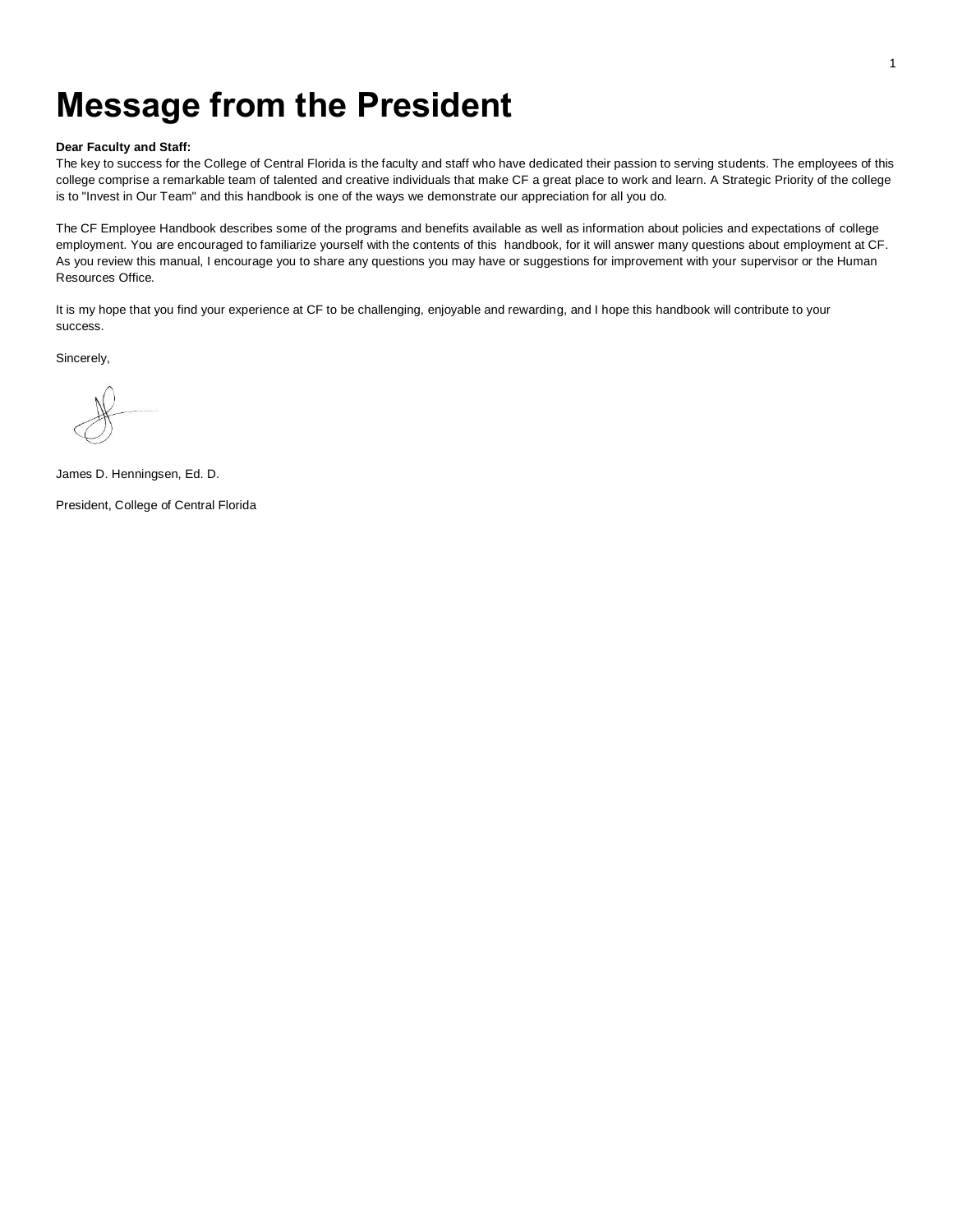### **Introduction**

College of Central Florida is made up of groups - students, faculty and staff. Because each group is important in fulfilling the role and mission of the college, information is needed by individuals within each group to help them contribute to success in reaching mutually adopted goals. This handbook is designed to help employees become part of the CF family, and it describes the benefits of working for the college. Having a common foundation for action will enable each of us to share the pride that comes from working in a good college that serves students well.

This handbook is designed specifically for day-to-day use by employees in the career, professional and administrative positions. It includes information about college policies and the interpretation of those policies. Other handbooks have been developed for faculty members and for students.

All employees of CF are governed by the policies of the District Board of Trustees. The policies are all based on the legal authority of the State Board of Education rules. In turn, State Board of Education rules are derived from authority given by Florida statutes, general laws and special laws that have been passed by the legislature and signed into law by the governor of Florida.

All proposed policies and revisions are placed on the board agenda; copies of the agenda may be obtained one week before every board meeting. Policies and Procedures are available at the CF website, www.CF.edu. The board meetings are normally held on the fourth Wednesday of each month. If an employee has difficulty finding a specific policy or needs additional information regarding employee rights and responsibilities, they may contact the Human Resources Office or the Office of Administration and Finance.

#### **Vision Statement**

Your first choice for quality higher education.

#### **Mission Statement**

We transform lives and enrich our community by providing a supportive, high-quality learning environment that prepares individuals to excel in work and life.

#### **Values**

#### **We Empower**

- Cultivating individual and collective strength, value and responsibility.
- Creating a caring and collaborative culture where faculty and staff are committed to the success of all
- Supporting each individual's potential and growth

#### **We Engage**

- Being a responsive partner, fully focused on the success of our students, faculty, staff and community
- Taking initiative to achieve positive results
- Taking action to connect, learn and grow with the institution

#### **We Excel**

- Delivering high-quality learning experiences
- Committing to the highest standards of education, service, accountability and organizational performance
- Leading with service excellence

#### **Patriot PRIDE Service Standards**

The PRIDE Service Standards are Professional, Responsive, Informative, Dependable and Engaged.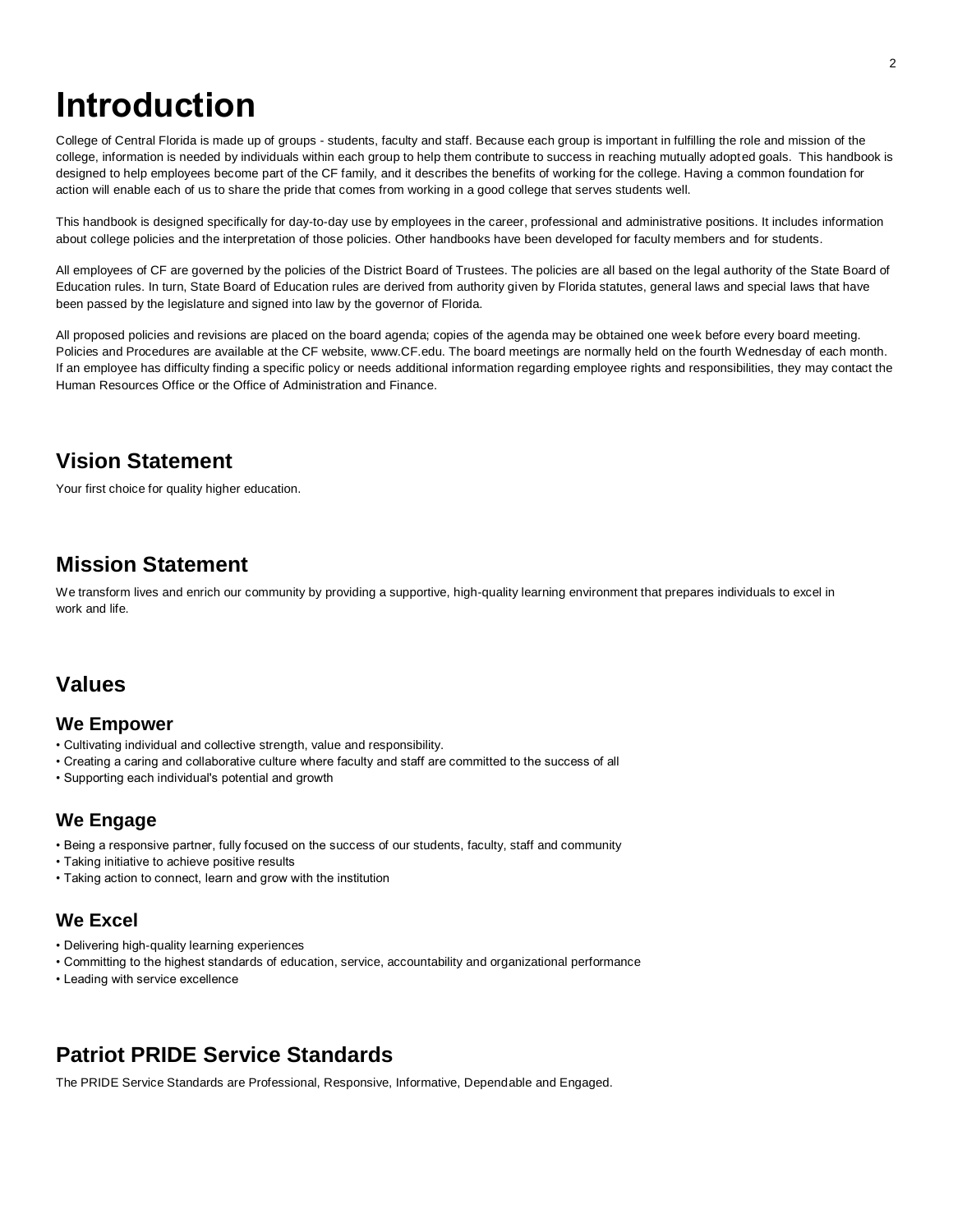## **About The College**

#### **Our History**

Central Florida Junior College was established in 1957 when community leaders and citizens envisioned an educational resource that would help Marion, Citrus and Levy counties to grow and prosper. With foresight and determination those community leaders planted the seed that has become the educational hub of the tricounty area.

In 1958, Hampton Junior College opened as one of the first black, two-year colleges in the state, and in 1966 the colleges merged. The name was changed to Central Florida Community College in 1971 to reflect more accurately the character and purpose of the college serving a larger community.

The Ocala Campus was established on a 60-acre tract donated by Atlantic Realty and Investment Company and the city of Ocala and over time has grown to include 140 acres. The attractive campus is at a crossroads of the growing community, between downtown Ocala and Interstate 75 on State Road 200. The campus has been recognized by Marion County for its beautiful grounds.

In 1982, the Bronson Center opened on a 20-acre site east of Bronson. In 1993, the campus was relocated to the Levy Center in Chiefland, where services and enrollment continued to climb. In 2008, the college procured a site for a permanent center in Levy County. The Jack Wilkinson Levy Campus opened in August 2017, thanks to support from the Florida legislature, Governor and private donors.

The college also offered classes in Citrus County for many years before partnering with the Citrus County School Board to establish an educational complex in Lecanto in 1984. To accommodate a growing need, a free-standing campus opened in 1996 on 88 acres in Lecanto. Ten acres have been added to the Citrus Campus which continues to expand course offerings. A new Learning and Conference Center opened at the Citrus Campus in October 2009.

CF's Hampton Center opened in 1996 on the site of the former Florida State Fire College in west Ocala. The facility was completely rebuilt and reopened in 2004. The Hampton Center is an important presence in the west Ocala area, offering health occupations courses and community outreach programs.

The college maintained a partnership interest in the Appleton Museum of Art for more than a decade before accepting full responsibility for operations in 2004. The museum has become even more of a teaching and learning institution, offering classes and tours, and helping to serve the cultural needs of the community.

In the last decade, the college has renovated several key buildings and added others that have changed the face of the Ocala Campus. The University Center, Ewers Century Center and Webber Center Gallery serve students and the community. Renovations to the C. Farris Bryant Student Union and the Dassance Fine Arts Center have provided state-of-the-art technology and student-friendly facilities. The oldest building at the college was renamed Founders Hall in 2007 and re-opened in 2009 after extensive remodeling. In 2019, renovations began on the Clifford B. Stearns Learning Resources Center for a multi-purpose space for students to include Learning Commons, Cliff's Cyber Café and an outdoor seating area. Renovations are ongoing for the expansion of the Health Sciences Department. CF's Health Sciences Simulation Center is a state-of-the-art facility on campus designed to give nursing students practical experience in health care.

In 2016, the Vintage Farm was donated to the college by a longtime Marion County supporter of education and agriculture. The 103-acre farm includes a newly renovated farmhouse and large barn and its purpose is to provide an experiential agriculture education utilizing practical, hands-on training. CF's Associate in Science programs in Equine Studies and Agribusiness and the Bachelor of Applied Science in Business and Organizational Management Agribusiness and Equine Studies specializations all offer classes at the Vintage Farm.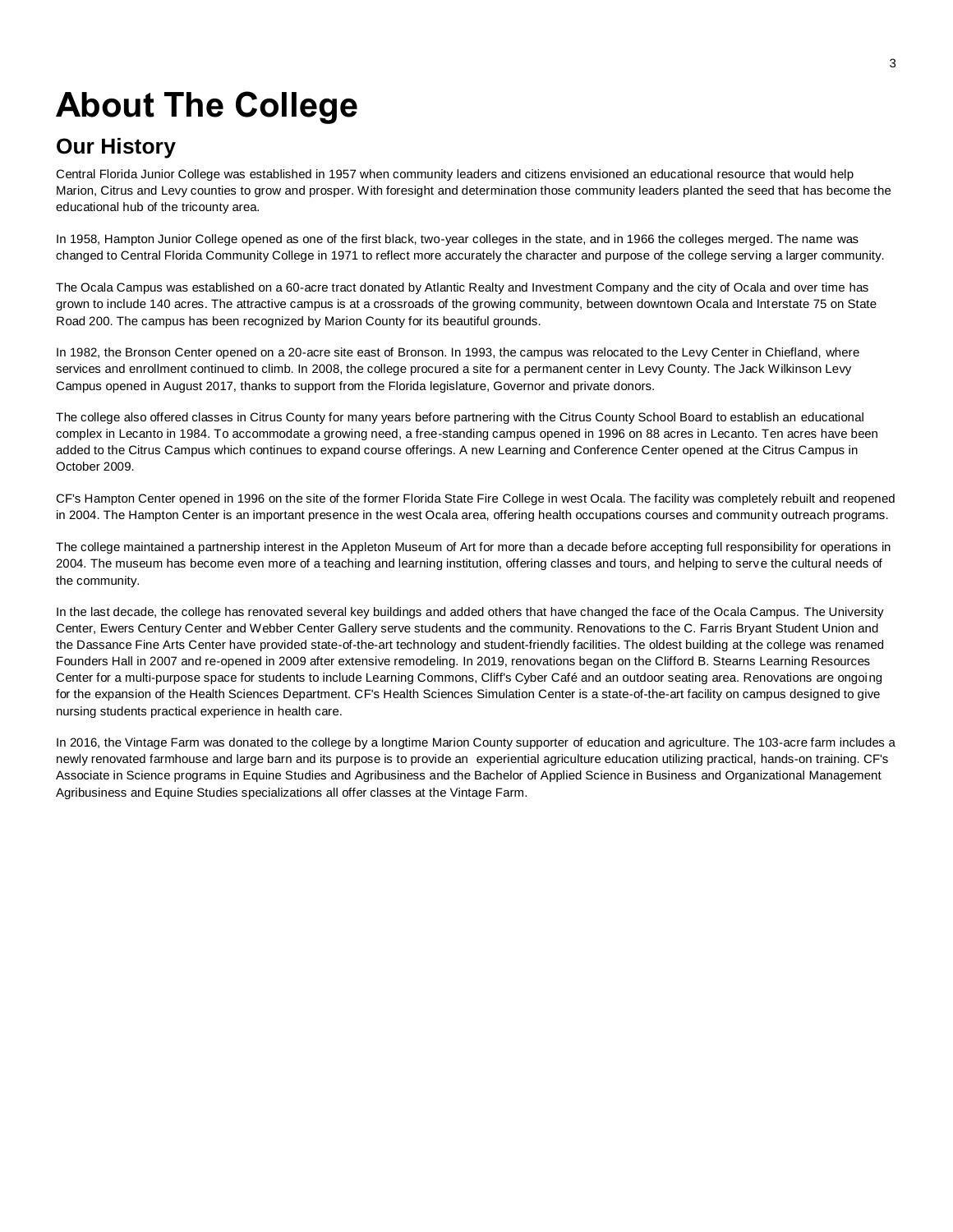### **General Information**

#### **Continuous Notice of Nondiscrimination**

College of Central Florida offers equal access and opportunity in employment, admissions and educational activities. The college will not discriminate on the basis of race, color, ethnicity, religion, gender, pregnancy, age, marital status, national origin, genetic information, sexual orientation, gender identity, veteran status or disability status in its employment practices or in the admission and treatment of students. Recognizing that sexual harassment constitutes discrimination on the basis of gender and violates this policy statement, the college will not tolerate such conduct.

College of Central Florida is an equal opportunity college and avows its belief in equal access and opportunity for all students, employees and guests of the institution. If you have a concern regarding discrimination or harassment, please contact:

|                                            | Dr. Mary Ann Begley<br>Ocala Campus, Building 3 |
|--------------------------------------------|-------------------------------------------------|
| <b>Title IX Coordinator/Equity Officer</b> | Room 117H                                       |
|                                            | Telephone: 352-291-4410                         |
|                                            | Email: equity@cf.edu                            |
|                                            |                                                 |

If you have concerns, other than discrimination or harassment that fall within one of the following categories, you should contact the representative listed below by that category:

|                                                                     | Dr. Henri Benlolo                  |
|---------------------------------------------------------------------|------------------------------------|
|                                                                     | Ocala Campus, Bryant Student Union |
| Americans with Disabilities Act Coordinator for Employees Room 205D |                                    |
|                                                                     | Phone 352-854-2322, ext. 1430      |
|                                                                     | Email: benloloh@cf.edu             |
|                                                                     |                                    |
| Americans with Disabilities Act Coordinator for Students            | Dr. Henri Benlolo                  |
|                                                                     | Ocala Campus, Bryant Student Union |
|                                                                     | Room 205D                          |
|                                                                     | Ocala, FL 34474-2322, ext. 1430    |
|                                                                     | Email: benloloh@cf.edu             |
|                                                                     |                                    |

The college will make every effort to resolve concerns or problems as quickly as possible and to make reasonable accommodations for persons with disabilities. Below are links to specific documents:

- Equal Access/Equal Opportunity Policy No. 1.01 CF.edu/Policies
- Discrimination, Harassment and/or Sexual Harassment Complaint Procedure for Employees and Students CF.edu/Procedures
- Complaint Form for Discrimination, Harassment and/or Sexual Harassment Procedure is available at CF.edu/Equity
- Observance of Religious Holidays Policy No. 3.18 CF.edu/Policies
- AIDS and Blood Borne Pathogens Policy No. 3.02 CF.edu/Policies

Copies of policies and procedures are also available from the Equity Officer and Human Resources Department located in Founders Hall, Ocala Campus. In compliance with state and federal regulations, the District Board of Trustees of the College of Central Florida has approved the above nondiscrimination policies and procedures to govern all areas of college operation including enrollment, admissions and equal opportunity employment. The following federal and state laws apply:

- Title VI of the Civil Rights Act of 1964 (Title VI), 34 CFR Part 100
- Title IX of the Education Amendments of 1972 (Title IX), 34 CFR Part 106
- Section 504 of the Rehabilitation Act of 1973 (Section 504), 34 CFR Part 104
- Vocational Education Programs Guidelines for Eliminating Discrimination and Denial of Services on the Basis of Race, Color, and National Origin, Sex and Handicap (Guidelines), 34 CFR Part 100 Appendix B
- Title II of the Americans with Disabilities Act of 1990 (ADA), 28 CFR Part 35
- ADA Amendments Act of 2008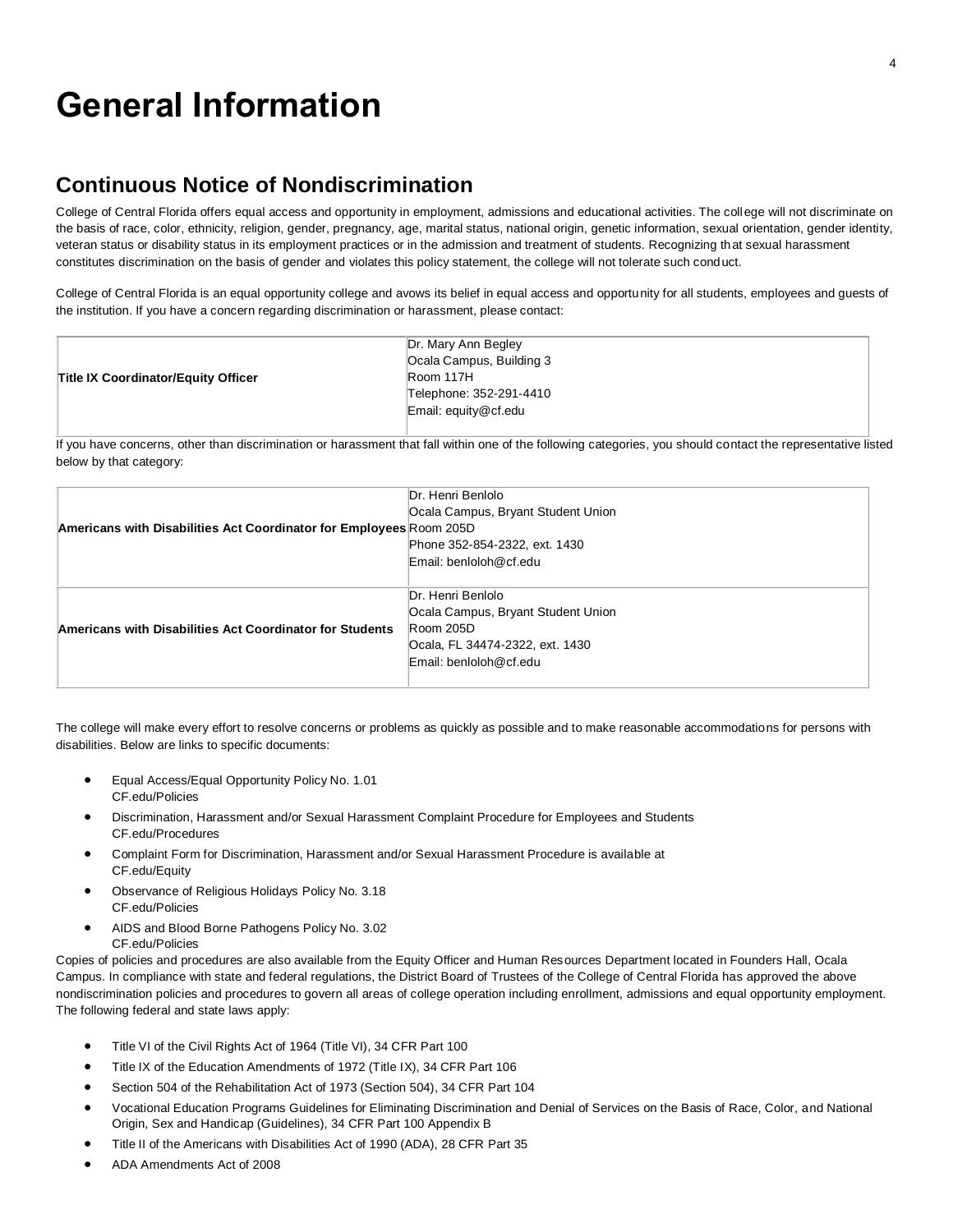• Genetic Information Nondiscrimination Act of 2008

College Equal Access/Equal Opportunity Policies and related procedures can be accessed on the college website at CF.edu/equity.

College of Central Florida, under applicable rules of the Administrative Procedures Act, may change any of the announcements, information, policies, rules, regulations or procedures set forth in this catalog. The catalog cannot always reflect new and modified regulations. Statements in this catalog may not be regarded in the nature of binding obligations on the institution or the state of Florida.

#### **Ombudsman**

An ombudsman is a neutral third party who helps students address problems or concerns. At CF, you may contact the college ombudsman if you feel a policy or procedure is not being followed fairly by the college. The ombudsman is impartial, and considers the interests and concerns of all parties involved with the goal of achieving fair and equitable solutions. The ombudsman does not arbitrate, adjudicate, or participate in any internal or external processes.

|                  | Dr. Charles McIntosh                 |
|------------------|--------------------------------------|
|                  | Ocala Campus, Building 31, Room 108G |
| <b>Ombudsman</b> | Telephone: 352-854-2322, ext. 1360   |
|                  | Email: mcintosc@cf.edu               |
|                  |                                      |

#### **Prohibition of Misrepresentation to Students and Others**

The College of Central Florida strives to provide accurate, honest and clear information in print, online, broadcast media or oral presentations. The college will make every effort to avoid misrepresentation to students and others in communications made in writing, visually, orally, or through other means. All misrepresentations should be avoided; however, this procedure specifically applies to the three areas covered by statute 20 USC § 1094(c)(3). Those three areas include:

- The nature of the institution's educational programs.
- The institution's financial charges.
- The employability of the institution's graduates.

#### **Business Ethics and Conduct**

The successful business operation and reputation of CF is built upon the principles of fair dealing and ethical conduct of our employees. Our reputation for integrity and excellence requires careful observance of the spirit and letter of all applicable laws and regulations, as well as a scrupulous regard for the highest standards of conduct and personal integrity.

The continued success of CF is dependent upon public trust, and we are dedicated to preserving that trust. Employees are reminded that they are to conduct themselves in a way that will merit the continued trust and confidence of the public.

CF will comply with all applicable laws and regulations and expects its officers and employees to conduct business in accordance with the letter, spirit and intent of the law and to refrain from any illegal, dishonest or unethical conduct. In general, the use of good judgment will guide an employee with respect to lines of acceptable conduct. If a situation arises where it is difficult to determine the proper course of action, an employee should discuss the matter with their immediate supervisor and, if necessary, contact the Human Resources Office for advice and consultation.

Compliance with this policy of business ethics and conduct is the responsibility of every CF employee. Disregarding or failing to comply with this standard of business ethics and conduct could lead to disciplinary action, which may result in termination of employment.

#### **Anonymous Reporting for Fraud Compliance Ethics and Equity**

The college is working with Lighthouse Services to offer an online, anonymous fraud reporting tool. This service provides a safe place for both employees and citizens to voice concerns or issues related to workplace fraud, ethics, employee relations, discrimination and harassment. Reports will be forwarded to designated college business officers and risk managers unless they are specifically named in the report, in which case the report will be sent to an alternate college official.

Anonymous reports can be made online, by phone or via email or fax:

Website: www.lighthouse-services.com/fcsrmc

#### **Toll-Free Telephone:**

- English speaking USA and Canada: 833-650-0005
- Spanish speaking USA and Canada: 800-216-1288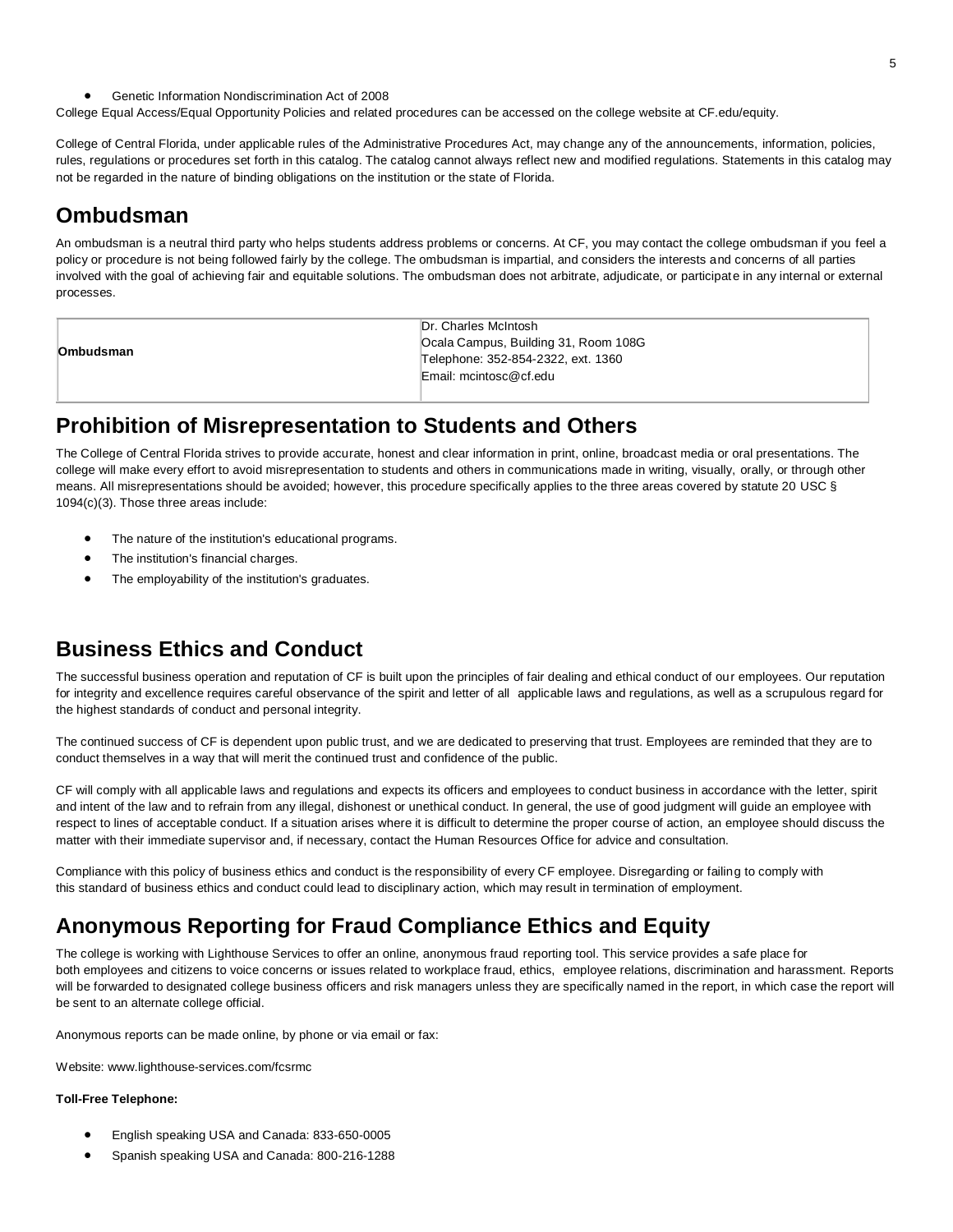- Spanish speaking Mexico: 01-800-681-5340
- French speaking Canada: 855-725-0002

**E-mail:** reports@lighthouse-services.com (must include "FCSRMC" and college name with report)

**Fax:** (215) 689-3885 (must include "FCSRMC" and college name with report)

Please note: Regular business issues and matters not requiring anonymity should be directed to the employee's supervisor, Human Resources Department, or college Equity Officer as appropriate. For more information on filing a grievance, see the Discrimination and Harassment - Grievance Procedure or the Employee Complaints - Grievance Procedure section of the Employee Handbook.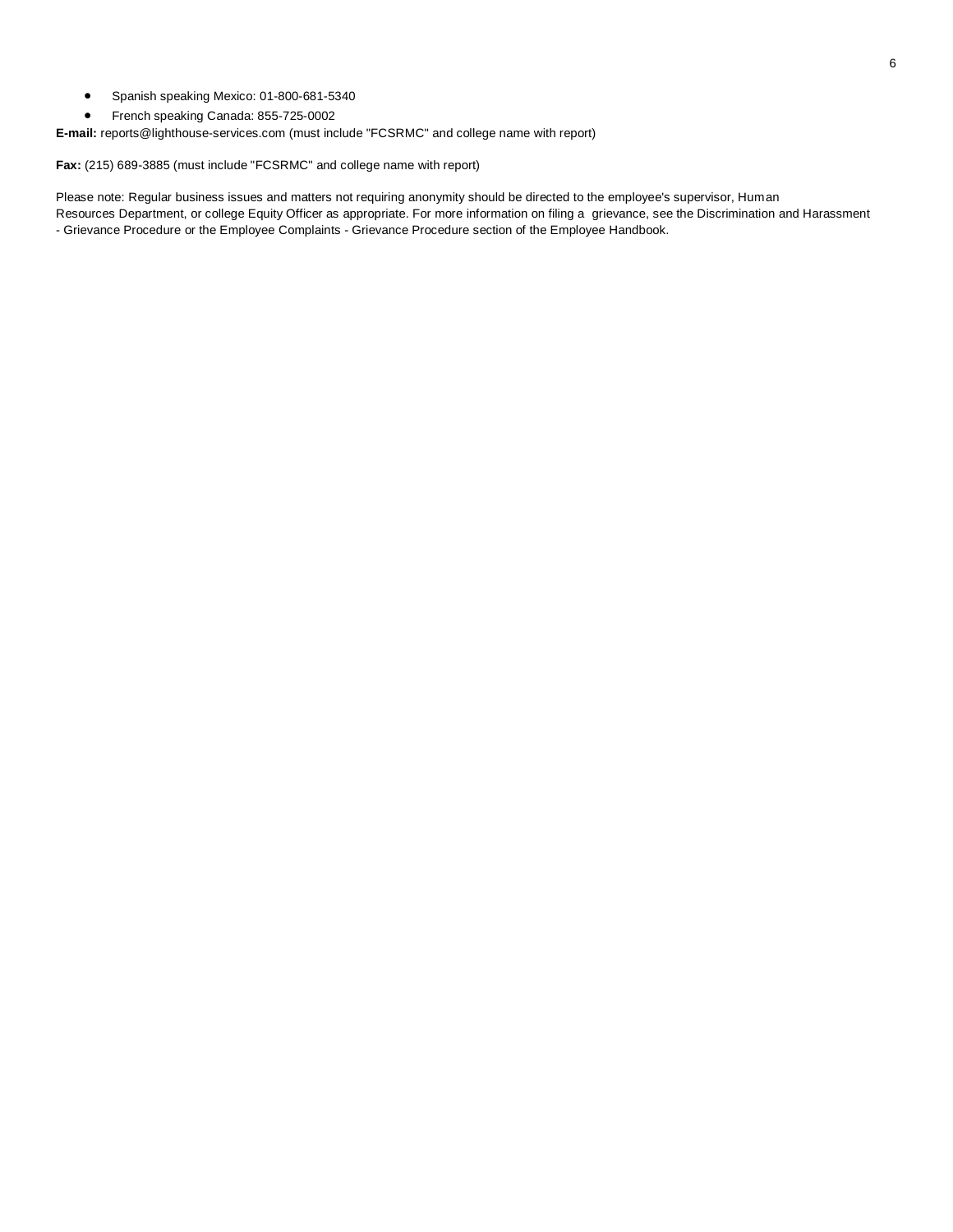## **Employment Issues**

#### **Nepotism**

The college shall not permit a full-time employee to work in a direct supervisory-subordinate relationship with a relative or member of the same household or economic unit. For additional information on this subject, refer to Board Policy 6.20 - Nepotism. This rule pertains to full-time employees only. Part-time employees and adjunct instructors may be employed with the approval of an appropriate supervisor above the level where the direct or indirect supervision exists. In each case where a relative is approved for part-time employment, the approving supervisor will perform all evaluations.

For this purpose, family member or relative is defined as spouse, parents or stepparents, children or stepchildren, brother, sister, father-in-law, motherin-law, brother-in-law, sister-in-law, stepbrother, stepsister, half-brother or half-sister or their husbands or wives. Persons living together shall be considered to be in the same household or economic unit.

#### **Relationships Between Employees/Students and Supervisors/Employees**

College of Central Florida is committed to fostering an educational climate characterized by professional and ethical behavior free of discrimination and conflict of interests. Amorous relationships between employees and other persons within the college community may impair or undermine the learning and work environments when the relationship is based on unequal authority or power, and when one person in the relationship is evaluating the other. Accordingly, it is the policy of College of Central Florida that an employee shall not engage in an amorous relationship with another person within the college community over whom the employee exercises authority, or educational or professional responsibility. Violation of this policy where an employee and student are involved will be reported, investigated and resolved according to the procedures established in the Student Grievance Procedure.

Violation of this policy where a supervisor and an employee are involved will be resolved according to the procedures established in the Discrimination and Harassment Grievance for Employees. Employees found to have violated this policy are subject to discipline, up to and including dismissal, in accordance with established policies.

For the purpose of this policy, "amorous relationship" is defined as a consensual relationship of a romantic or sexual nature between a college employee and another person within the college community.

#### **Immigration Law Compliance**

To comply with the Immigration Reform and Control Act of 1986, each new employee, as a condition of employment, must complete the Employment Eligibility Verification Form I-9 and present documentation establishing identity and employment eligibility.

Employees with questions or seeking more information on immigration law issues are encouraged to contact the Human Resources Office. Employees may raise questions or complaints about immigration law compliance without fear of reprisal.

CF is committed to employing only United States citizens and aliens who are authorized to work in the U.S. who are 18 years of age or older, and does not unlawfully discriminate on the basis of citizenship or national origin.

#### **Recruitment**

The college has expanded and intensified its efforts to find the best-qualified persons for vacant positions and is committed to maintaining a diverse workforce. Vacancies for administrative, career, professional and faculty positions may be advertised in a variety of locations, including but not limited to the following: Department of Education's job listing, professional magazines published for specific groups, online job boards, and major newspapers and magazines both locally and nationally. Announcements may also be sent to the Florida College System, local school boards, and state universities. CF also utilizes the college website for job postings: www.CF.edu/Jobs.

#### **Outside Employment**

Outside employment that constitutes a conflict of interest is prohibited for employees per Board Policy 6.03 - Outside Employment and Consulting Services. Employees may not receive any income or material gain from individuals outside CF for materials produced or services rendered while performing their jobs at the college. A Notification of Engagement in Outside Employment should be completed and submitted to the Human Resources Office for placement in the employee's personnel file. Obtain forms at Inside.CF.edu/forms, under Human Resources.

Outside, full-time employment is not permitted for full-time employees. Otherwise, employees may hold outside jobs as long as they meet the performance standards of their job with CF. All employees will be judged by the same performance standards and will be subject to CF's scheduling demands, regardless of any existing outside work requirements.

If CF determines that an employee's outside work interferes with performance or the ability to meet the requirements of CF as they are modified, the employee may be asked to terminate the outside employment if they wish to remain with the college.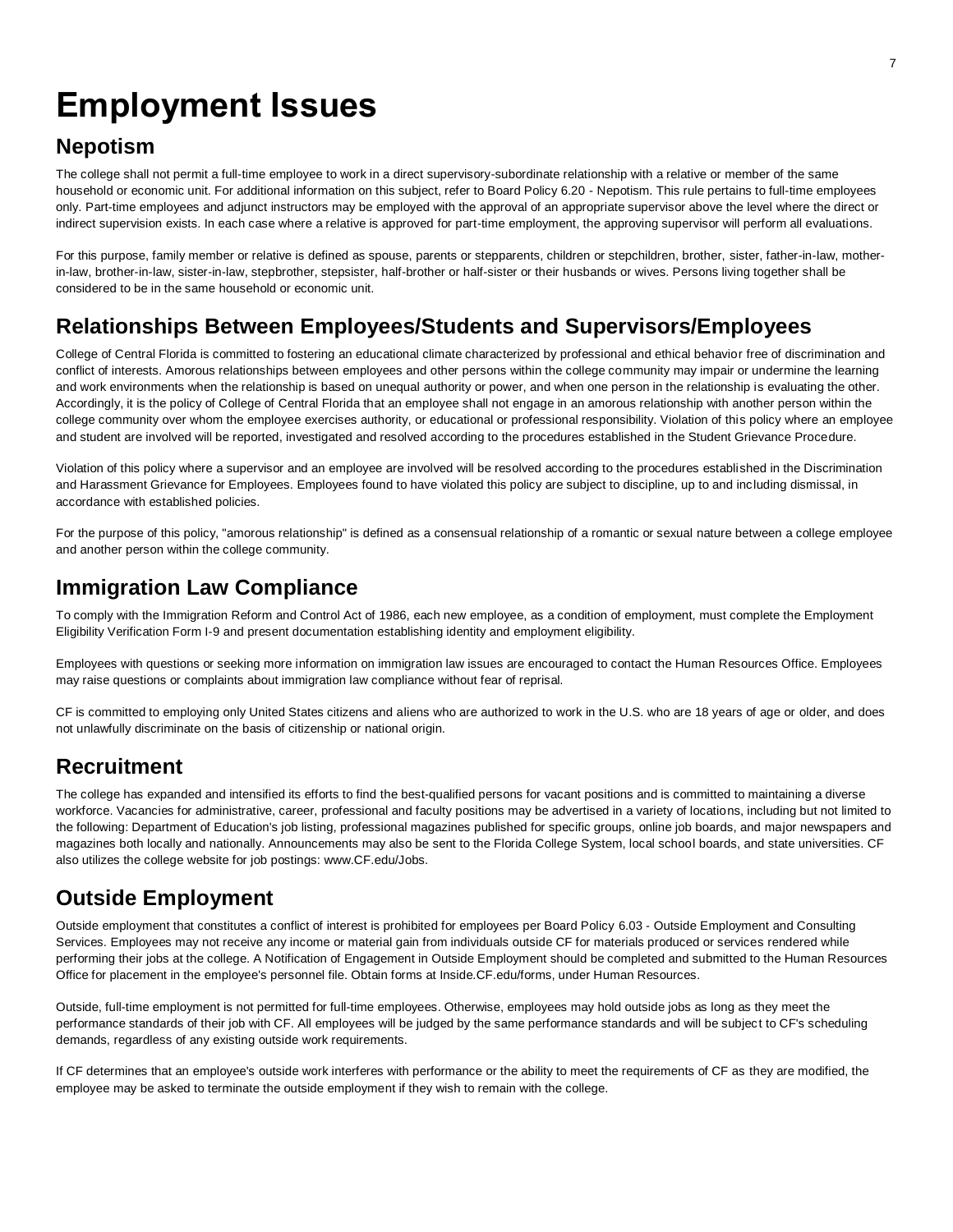#### **Reasonable Accommodation Requests**

#### **Disability Accommodations**

CF is committed to complying fully with the Americans with Disabilities Act and ensuring equal opportunity in employment and services for qualified persons with disabilities.

All employment practices and activities are conducted on a nondiscriminatory basis. Reasonable accommodation is available to all disabled employees, when their disability affects the performance of job functions. All employment decisions are based on merit in accordance with defined criteria, not an individual's disability.

Employees requesting an accommodation must submit a request to the Responsible College Official. If the request is made to the employee's supervisor, the supervisor must forward the request to the Responsible College Official. Employees may consult the Americans with Disabilities Act Coordinator for Employees or Human Resources for further information on requesting or processing a request for reasonable accommodation. Applicants may request a reasonable accommodation from Human Resources, or other individuals involved in the hiring process.

#### **Religious Accommodations**

College of Central Florida respects the religious beliefs and practices of all employees and will make, on request, an accommodation for such observances when a reasonable accommodation is available that does not create an undue hardship on the company's business. An employee who seeks a religious accommodation must submit a written request for the accommodation to their immediate supervisor. The written request will include the type of religious conflict that exists and the employee's suggested accommodation. The employee may appeal adverse decisions following CF's general grievance policy and procedure.

#### **Working Days and Hours**

The work year for all employees is defined as concurrent with the college's fiscal year that begins at 12:01 a.m. on July 1 and ends at midnight on June 30 of the following year. Workdays for teaching faculty are published annually in the academic calendar. Workdays for administrators and other personnel are published annually in the administrative calendar. These calendars are approved by the District Board of Trustees upon recommendation of the president and can be located at Inside.CF.edu, under Calendars.

During a seven-day week, full-time administrators, counselors, librarians, other professionals and career service employees are required to work 37.5 hours. The majority of these employees work Monday through Friday, between 8 a.m. and 4:30 p.m. There are varied time periods for librarians, maintenance, custodial and security staff, and some may have shorter weekday schedules in order to perform their duties on the weekend or in the evening.

Summer workweeks for full-time administrators, professionals and career service employees shall consist of a reduced work hours schedule to be performed Monday through Thursday. On an annual basis, the president shall establish the beginning and ending dates of summer workweeks.

Part-time employees should not work more than 25.0 hours per week. Student employees should not work more than 15 hours per week. It is college procedure that all part-time employees must take a lunch break after more than 5 hours of work. For questions regarding work hours for part-time employees, contact the payroll office at 352-854-2322, ext. 1267.

An employee's work schedule will be determined by the employee and his or her supervisor. Due to the nature of business in certain offices, a number of employees are required to work flexible schedules that may differ from those of their co-workers.

#### **Overtime**

Only full-time employees classified as non-exempt are eligible for overtime compensation. The classifications are established based on specific federal guidelines. If an employee has a question about the classification of their position, they may review their job description online at www.CF.edu/hr.

College policy defines a workweek as 37.5 hours for all non-exempt employees. According to policy, a workweek can be scheduled for any period between 12:01 a.m. on Sunday and 12 a.m. (midnight) on Saturday.

Overtime must be approved in advance. It is the policy of CF that overtime work be limited to urgent needs or requirements that cannot be satisfactorily handled in another manner. Only the president can authorize overtime pay. For approved overtime, non-exempt employees are paid at the employee's regular hourly rate for any time worked between 37.5 hours and 40 hours during a workweek. Employees who work more than 40 hours in a workweek are eligible for overtime pay (time-and-a-half) for hours worked above 40.

Supervisors should make it clear how their employees will be compensated before asking employees to work additional hours. Time records must be kept of such activity. Supervisors have no authority to promise nor should employees expect to receive overtime compensation at the college without direct prior approval from the president. Hours worked beyond 37.5 are to be reported on the Extra Duty Report form available from the Payroll Office or at Inside.CF.edu/forms, under Payroll.

Employees on a flexible schedule (different hours each day) or who work during a weekend are not eligible for overtime pay unless the scheduled work hours exceed 37.5. For example, non-exempt employees on a four-day workweek do not receive premium pay just because their scheduled workday is more than 9 hours.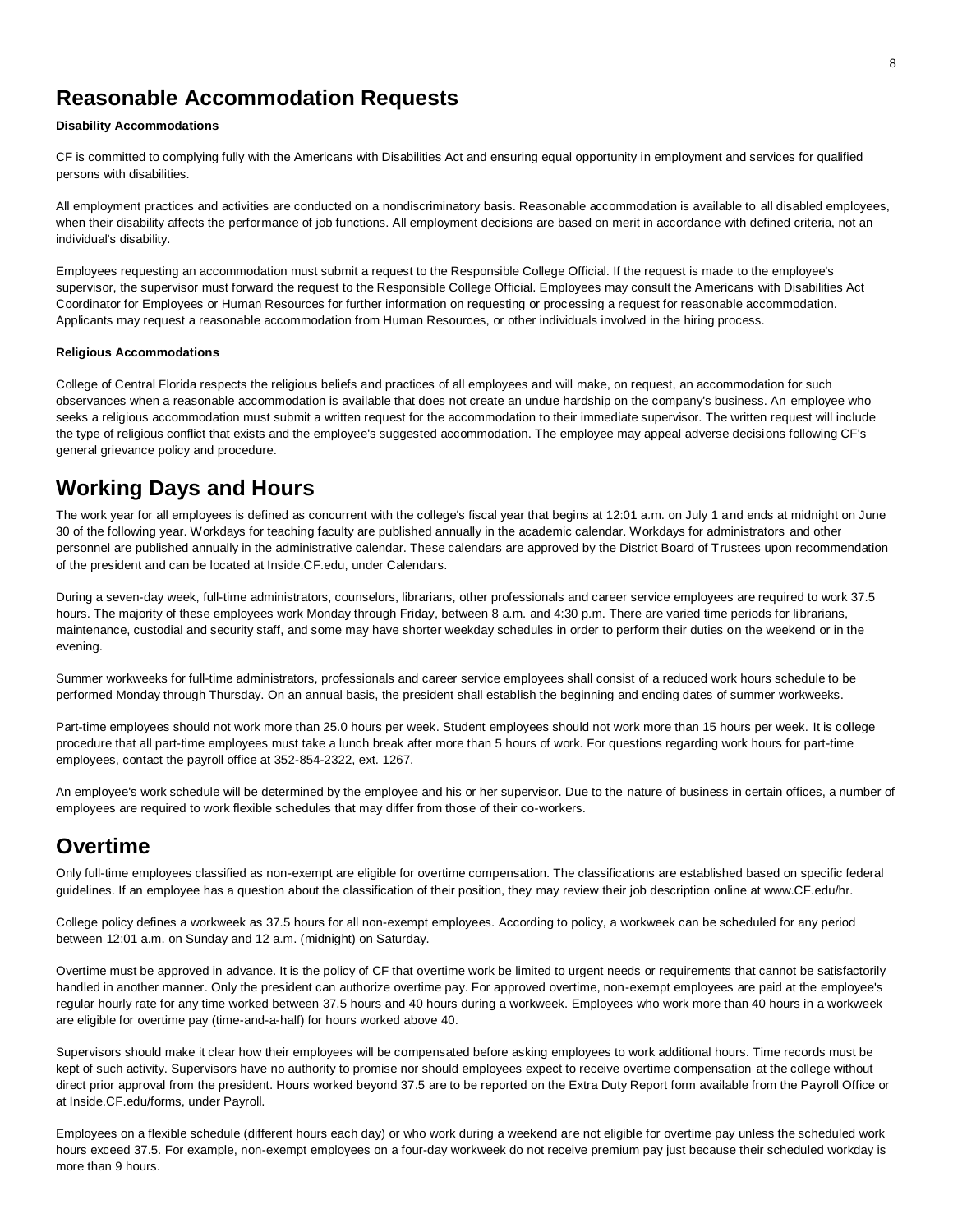Occasionally, the employee may request the supervisor to modify the employee's schedule or departmental needs may require temporary change of the schedule. In such cases, the modified schedule must not exceed the regularly scheduled hours for the employee.

#### **Flexible Scheduling**

Flexible scheduling is the temporary rearranging of a full-time employee's work schedule to accommodate needs in the department. Flexible scheduling options do not include options for telework. Work performed under flexible schedule arrangements must occur on campus.

- Either supervisor or employee may initiate a flexible schedule request. If the request is initiated by the supervisor, the employee must agree to work the changed hours if the reason for the change is a condition of employment
- The department supervisor must assess the impact of flexible scheduling in terms of production, quality and absenteeism and is responsible for identifying if flexible scheduling is workable within the department.
- The change in schedule must accommodate the needs of the department. Employees will be considered for flexible scheduling on a case-bycase basis in situations where creative work schedules have been shown to accomplish both work and personal goals, to provide coverage for individual department operations and to serve CF as a whole with increased productivity at no expense to quality output.
- Scheduling an employee for a flexible workweek must be done in advance.
- In order for a flexible work schedule to be approved, the employee must have a satisfactory attendance record, meet all performance expectations in his or her current role and consistently demonstrate the ability to complete tasks and assignments on a timely basis.
- The nature of the employee's work and responsibilities must be conducive to a flexible schedule without causing significant disruption to performance and/or service delivery.
- Upon approval of a flexible work schedule, a six-month trial period will apply to assess the impact and effectiveness of the arrangement. After successful completion of the trial period, the work arrangement will be reviewed at least annually thereafter to ensure continued success.
- Approval of the president is not required for flexible scheduling that does not exceed 37.5 hours. The arrangement may be canceled for any reason by the department. An employee wishing to change or cancel a flexible schedule arrangement must obtain written approval from his or her supervisor.
- The schedule must not exceed 37.5 work hours during a calendar week unless the supervisor has requested and received approval from the president for overtime pay for the additional hours.
- If the employee is scheduled to be off from work during the early part of the week and is not able to work the "make-up" hours during the latter part of the week, the employee must take leave for the hours not worked during the week.
- If the employee fails to comply with the Flexible Work Schedule procedure, he/she will be returned to the standard work schedule for the department and may be subject to disciplinary action.
- Flexible scheduling arrangements are not appropriate for all employees or positions and are not a universal employee benefit.

Any employee with questions should contact the Payroll Office, the Human Resources Office or the Office of Administration and Finance. For additional information on this subject, refer to Administrative Procedure for Flexible Scheduling.

#### **Supplemental Contracts**

Supplemental contracts are provided to instructors and other eligible personnel when work is performed beyond their basic contract. These added responsibilities may include a teaching overload, serving as a division dean, or performing other supplemental duties as outlined in District Board of Trustees policies. Rates for these assignments are established annually in the salary schedules or set by the college president for a temporary period of time. Part-time employees are not eligible for supplemental contracts.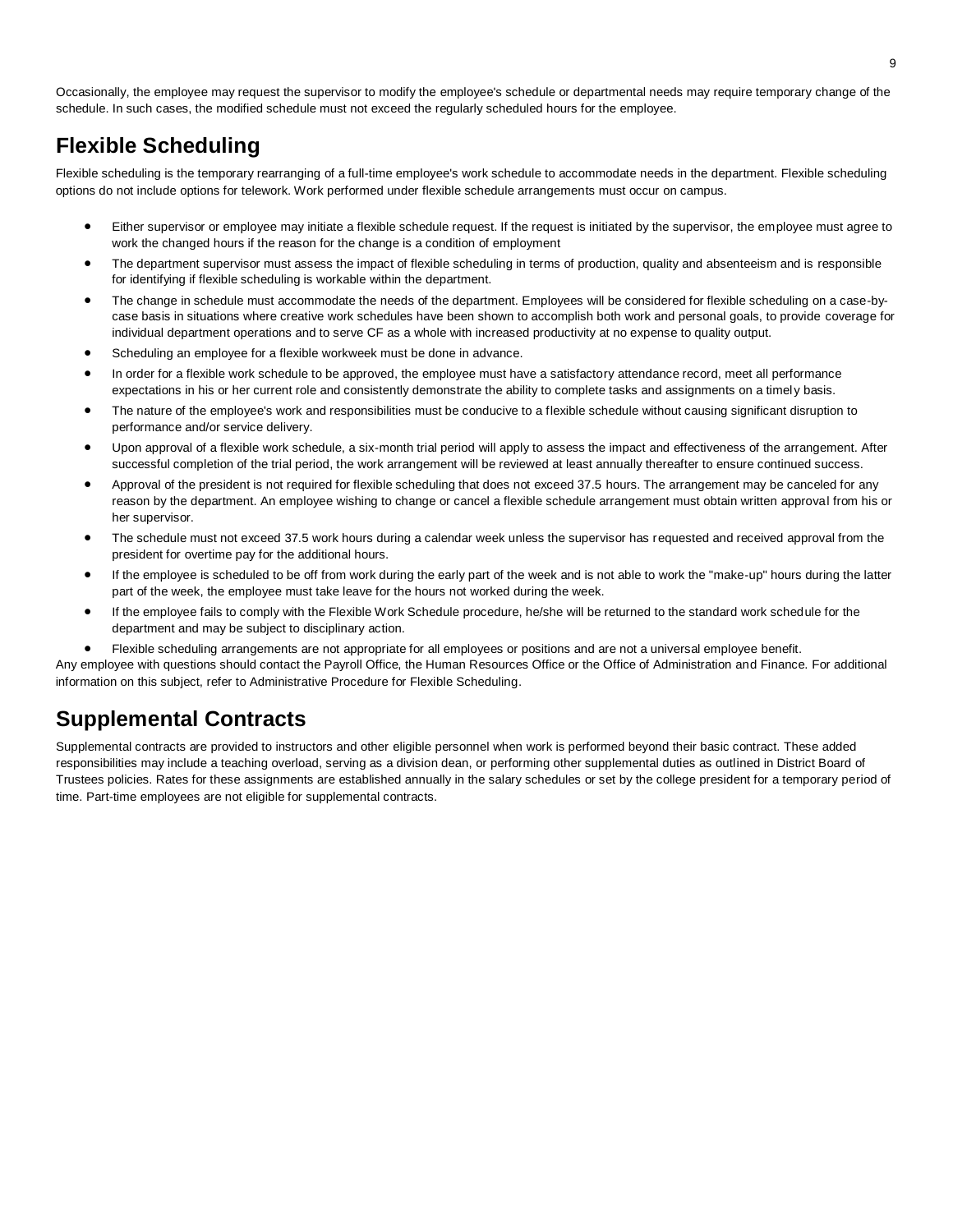## **Employment Status and Records**

#### **Employment Categories**

All positions are established by the District Board of Trustees at the recommendation of the college president.

Each employee is designated as either NON-EXEMPT or EXEMPT from federal and state wage and hour laws. NON-EXEMPT employees are entitled to overtime pay under the specific provisions of federal and state laws. EXEMPT employees are excluded from specific provisions of federal and state wage and hour laws.

In addition to the above categories, each employee belongs to one of the following employment categories:

- **Regular full-time** employees are those who are not in a temporary or part-time status and who are regularly scheduled to work CF's fulltime schedule and participate in all approved employee benefits programs.
- **Part-time** employees are those who are not assigned to a temporary or full-time status and who are regularly scheduled to work 25 hours or less per week. While they do receive all legally mandated benefits (such as Social Security and Workers' Compensation insurance), they do not participate in the regular benefits program established for full-time employees unless otherwise specified.
- **Administrative positions** are officially designated by the District Board of Trustees. The primary and predominant duties of such positions involve the principal executive and managerial decision-making functions and responsibilities of the college. The duties of such positions shall include: (1) planning, directing, developing, organizing, and utilizing college personnel, material, financial, and facilities resources; and (2) directing, scheduling, managing and supervising other employees. Administrative positions include the president, vice president(s), associate vice president(s), dean(s), associate dean(s), executive director(s) and director(s).
- **Professional/Career Service** positions involve support functions that are essential to the effective operation of the college. Professional/Career Service positions may be further classified as administrative support, coordinator, manager, specialist, instructional and student support, technical support, and plant and facilities support. The professional classification also includes some directors.
- **Other:** This classification shall include all personnel requirements not defined above.
- **Other Personal Services (OPS)** are rendered by a person who is not a regular or full-time employee filling an established position. This definition includes, but is not limited to, services of temporary employees, student assistants and part-time academic employees specifically budgeted by the college. No individual may be employed in an OPS position for more than 25 hours within any oneweek period without the approval of the president.

#### **Job Descriptions**

A job description is developed for each position at the college and upon authorization of a new position by the District Board of Trustees. The description includes major responsibilities, prerequisites (qualification standards), illustrative duties, primary location of the job, and the title of the supervisor. Job descriptions are available for review online at www.CF.edu/hr. Employees may print a copy of their own descriptions from this link as well. As work assignments change, the description should change. For questions about a job description, an employee should talk with his or her immediate supervisor and/or the director of Human Resources.

#### **Contracts**

The District Board of Trustees appoints all personnel upon recommendation of the president. The college reserves the right to assign and transfer these personnel within the assigned level of employment to meet the needs of the college.

Employment contracts are issued to faculty and administrators. The college annually submits contractual arrangements and salary schedules for all personnel to the District Board of Trustees. Salaries for all employees are determined according to the salary schedule.

#### **Personnel Records**

CF maintains a personnel file on each employee. Personnel files are located in the Human Resources Office.

The personnel file includes such information as the employee's job application, resume, records of training, documentation of performance appraisals, official transcripts and/or placement papers, work experience verification/references, signed loyalty oath, drug-free statement, salary increases, and other employment records. The W-4 form is filed in the Payroll Office. The Payroll Office maintains all leave requests and records. With the exception of evaluations, all personnel records are subject to state and internal audit.

Personnel files are the property of CF. Access to the information they contain is restricted. Generally, only supervisors and management personnel of CF, who have a legitimate reason to review information in a file, are allowed access.

#### **Public Records**

Under the Florida Sunshine Law, the contents of an employee's personnel file are public records, with the exception of evaluations. Public records that are not confidential include employment applications, supporting data and employment history. Public records within a personnel file may be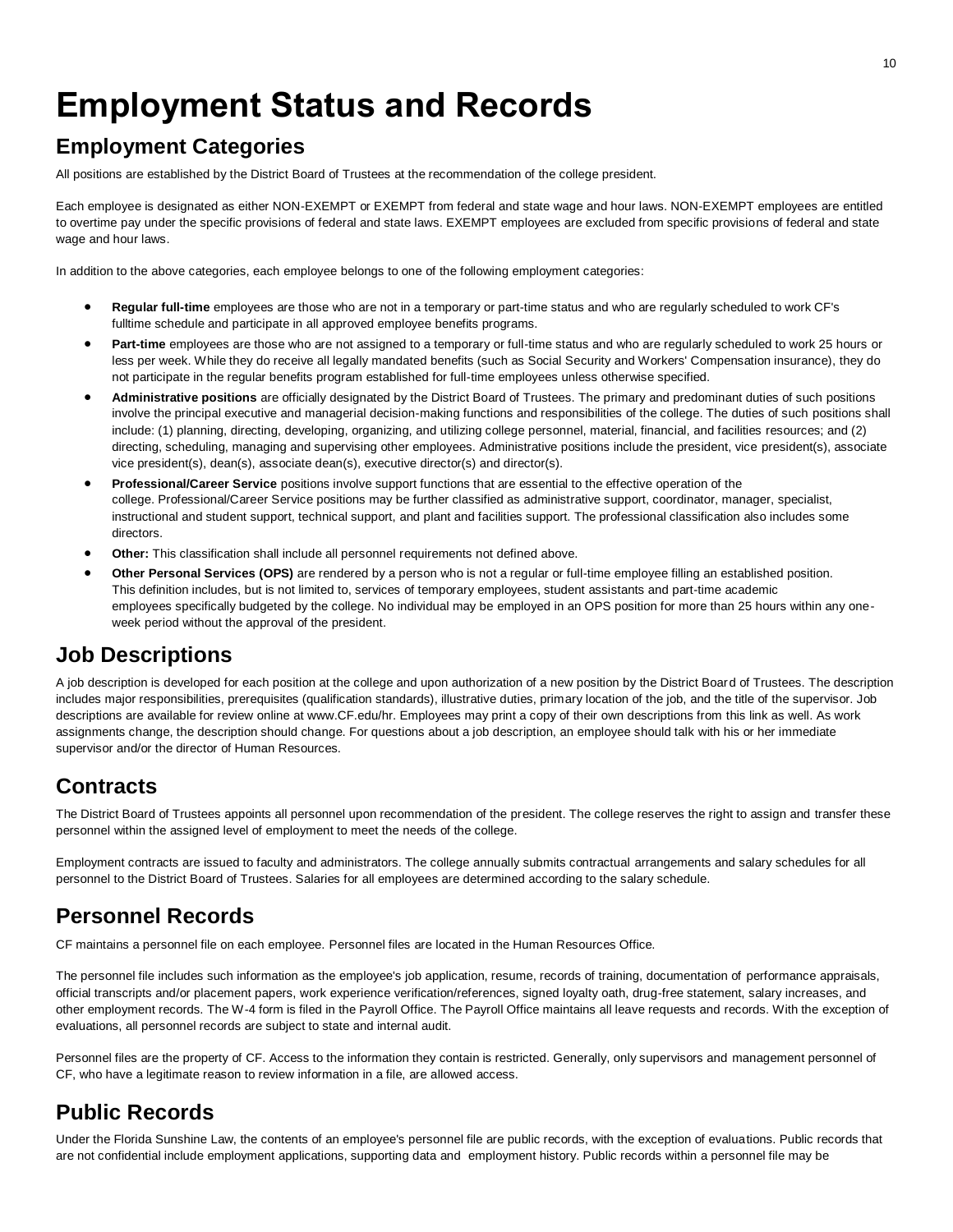inspected and examined by any person upon request, at a reasonable time, under reasonable conditions, and under the supervision of the director of Human Resources or other designated Human Resources representative. Copies of nonconfidential records will be provided upon request by the college's records management liaison officer and upon payment to the college of the appropriate fee.

In many cases, compliance with public records requests will require the cooperative efforts of more than one College department. Any and all College departments receiving a request for production of records should promptly notify the Chief Fiscal Officer of the College, who is designated as the Records Management Liaison Officer. The vice president of administration and finance serves as the RMLO. For more information, see the Administrative Procedure for Public Records - Access.

#### **Student Records**

CF is required by federal and state laws to protect the confidentiality of student educational records, which contain academic and personal information. Employees must be careful not to inadvertently release information concerning a student or their academic records. The laws are specific concerning how and under what circumstances disclosure can be made. Therefore, if an employee is faced with a request for disclosure, the employee should consult their supervisor or department head prior to taking any action.

### **Employee Photo ID Card**

All employees are requested to obtain an employee photo ID card. The card will be provided to you free of charge and is used to identify college employees. ID cards may also be used to utilize free services associated with the college. Some examples are check out of items in the college's Learning Resources Center, admission to the Appleton Museum of Art and most CF sporting events. Photo ID cards may be obtained from the following locations:

- Public Safety Office (located in front of the Bryant Student Union), Ocala Campus
- Public Safety Office, Citrus Campus
- Business Office, Jack Wilkinson Levy Campus

#### **Employment Reference Checks and Background Investigations**

To ensure that individuals who join CF are well qualified and have a strong potential to be productive and successful, it is the policy of CF to check the employment references of all applicants.

All employment verification inquiries from current or former employees, prospective employers of current or former employees, governmental agencies, or other organizations such as financial or lending institutions, are to be directed to the Office of Human Resources for an official College response. The Human Resources Office will only respond in writing to those reference check inquiries that are submitted in writing. Responses to such inquiries will confirm only dates of employment, wage rates, and position(s) held. No employment data will be released without a written authorization and release signed by the individual who is the subject of the inquiry.

Level II background investigations, which include fingerprinting, will be conducted on all new employees and current staff in accordance with Board Policy 6.05. Hiring and continued employment will be contingent on a per-case review of the background results. If a disqualifying event is reported on the background results, the college allows a five-day appeal process to submit a written letter of explanation and request for exemption from disqualification to be reviewed by an appeals committee. For more information, see Administrative Procedure for Criminal Background Screenings.

In addition to checking for criminal history, a credit report may be requested for potential employees in the Business Office. Supervisors may request that the Human Resources Office secure credit reports for other positions.

All offers of employment and continued employment are contingent upon a successful background and reference check. New hires and current employees who have been found to have falsified their employment application's criminal or background history may experience adverse action up to and including termination of employment.

### **Personal Data Changes**

It is the responsibility of each employee to promptly notify CF of any changes in personal data. Personal name changes, mailing addresses, telephone numbers, number and names of dependents, individuals to be contacted in the event of an emergency, educational accomplishments, insurance beneficiaries and other such status reports should be accurate and current at all times. This information is necessary in order to keep personal data current and to adjust insurance coverage and other pertinent benefit information. If any personal data has changed, notify the Human Resources Office by completing a Personnel Change Request form. This form may be submitted electronically at Inside.CF.edu/forms, under Human Resources. Human resources will also accept a signed memo in lieu of electronic submission.

### **Observation Period for Full-Time Employees**

Career service and professional employees serve an observation period of 90 calendar days during which their skills, qualifications and performance on the job are closely evaluated. The observation period is intended to give new career service and professional employees the opportunity to demonstrate their ability to achieve a satisfactory level of performance and to determine whether the new position meets their expectations. The college uses this period to evaluate employee capabilities, work habits and overall performance. Either the employee or the college may end the employment relationship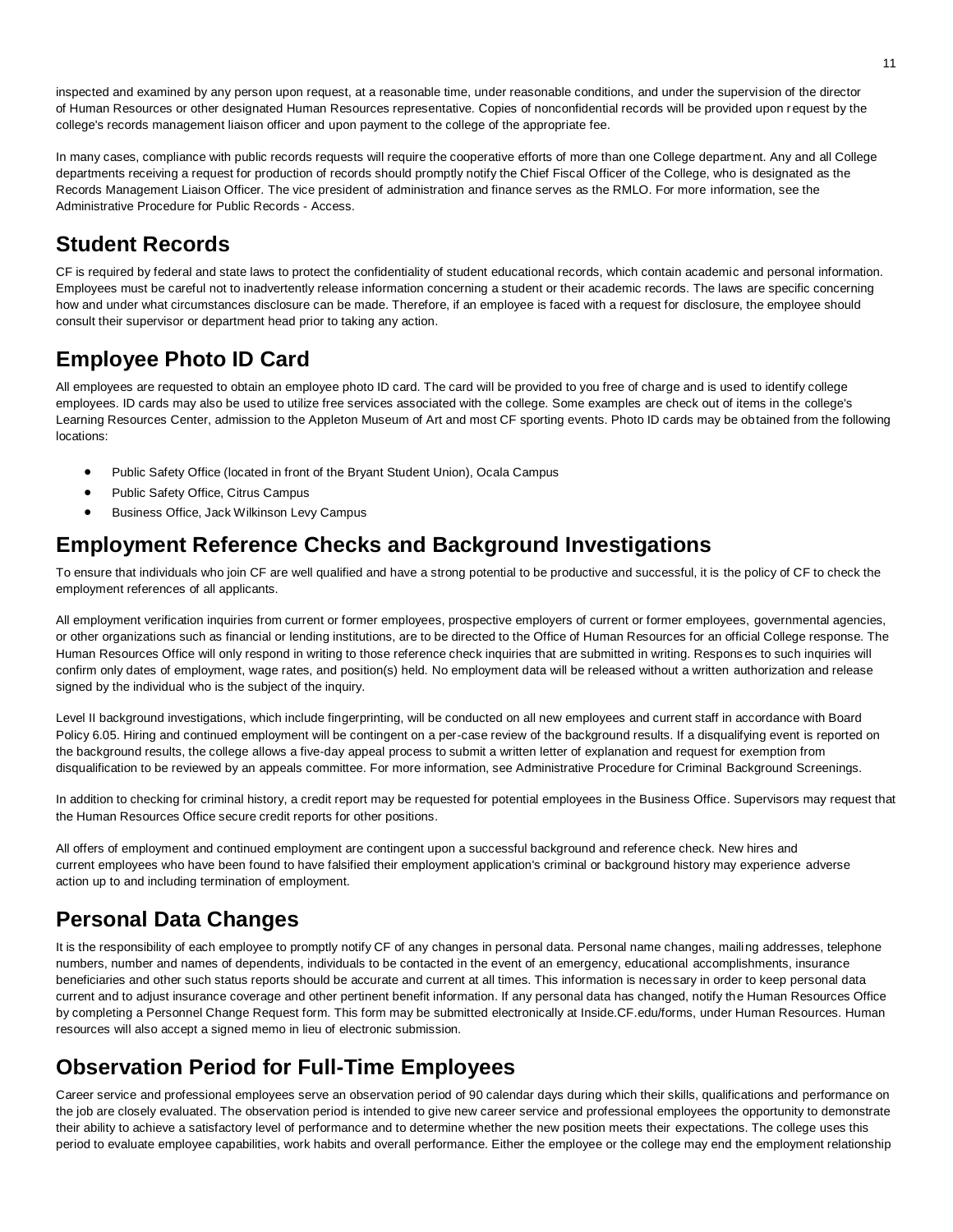at will at any time during the observation period, with or without cause. (Board Policy 6.06 - Observation Period for Career Service and Professional Employees).

Employees who are promoted or transferred within CF must complete a new observation period of the same length with each reassignment to a pay grade or position in which the employee has not previously served.

During observation periods, employees are permitted to receive benefits, including insurance. Employees on 90-day observation accrue vacation leave; however, this leave is not available for use until the 90-day observation has been successfully completed, except for emergency circumstances approved by the president. Earned sick leave may be used during the observation period when required because of illness.

As circumstances warrant, the observation period may be extended at the discretion of the supervisor.

Employees who are under the 90-day or extended Observation Period are not eligible to apply or transfer to vacant/posted positions within the college until the observation period is ended and regular appointment status has been approved.

Performance evaluations of all employees are done annually and are discussed in the section titled Performance Review.

#### **Employment Application**

CF relies upon the accuracy of information contained in the employment application, as well as the accuracy of other data presented throughout the hiring process and employment. Any misrepresentations, falsifications, or material omissions in any of this information or data may result in the exclusion of the individual from further consideration for employment or, if the person has been hired, termination of employment.

#### **Medical Examinations**

The college may refer employees for psychological or substance-abuse treatment and, with reasonable suspicion, for drug or alcohol testing. Responsibility for the payment of medical exams and for medical care rests with the employee, as does selection of the physician or counseling agency, unless otherwise noted in District Board of Trustees policies. Should an employee be unable to perform his or her duties at full capacity because of what appears to be an illness or disorientation of any kind, the supervisor or other appropriate authority may request that the employee return home and/or see a physician. The employee will be charged sick leave during such action.

A note from a physician may be required if:

- An employee has been absent for an extended period of sick leave. A supervisor may require medical certification be provided after three missed workdays in a 30-calendar day period for sick leave; after 10 consecutive days of absence for sick leave, the employee must submit a medical certification before any additional use of sick leave credits can be authorized.
- An employee has been absent due to illness or injury under Family and Medical Leave Act (FMLA). An absence of three or more consecutive days may qualify an employee for job-protected leave under the FMLA. (See section titled Family and Medical Leave Act.)
- An employee has a habitual record of absence, in the opinion of their supervisor, whether or not it is for an extended period of time.
- In the opinion of a supervisor and/or co-workers, an employee shows signs of not having recovered sufficiently from an illness or injury, to the extent that the employee's safety and health and that of others around them are threatened.
- An employee has been absent due to illness or injury in the line of duty and workers' compensation rules mandate doctor's permission before returning to work.
- There appears to be other sufficient reason for an employee's supervisor to require a physician's note.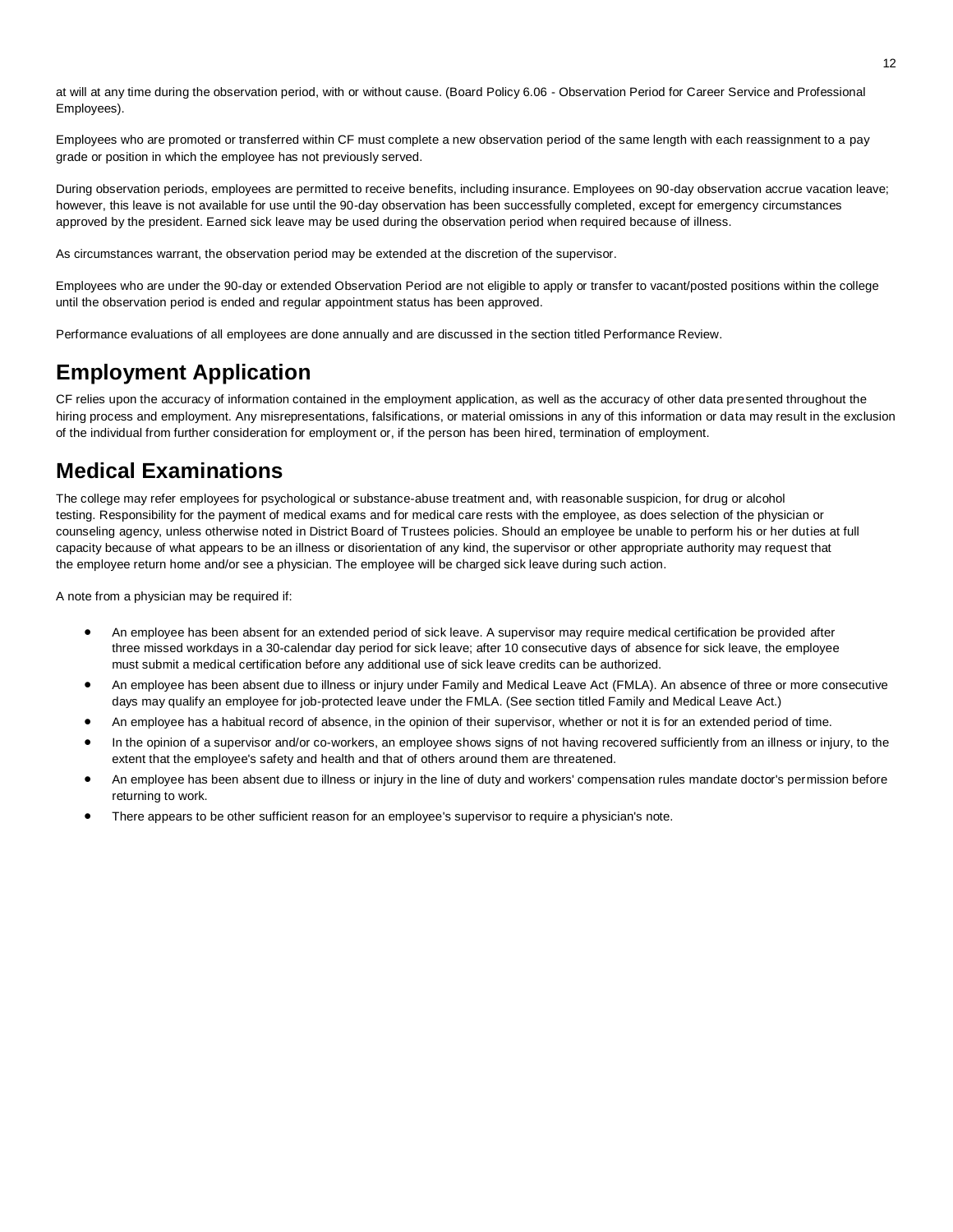## **Public Safety**

#### **Workplace Safety Program**

CF has a responsibility to provide all employees with facilities that are free of recognized safety hazards. To assist in providing a safe, healthy work environment for employees, customers, and visitors, CF has established a workplace safety program. The workplace safety program is one of the college's top priorities. The college safety technician has responsibility for implementing, administering, monitoring and evaluating the safety program. Its success depends on the alertness and personal commitment of all employees. The CF Safety Manual covers information on: (1) fire prevention, extinguishment and flammable products; and (2) emergency procedures to follow in the event of a bomb threat, drive-by shooting, hostage crisis, threats and attempts to do bodily injury and/or damage property, and situations involving a weapon. (A copy of CF's Safety Management Manual may be viewed at Inside.CF.edu/manuals.)

Employees will receive information about workplace safety and health issues through regular internal communication channels and through training that covers potential safety and health hazards.

Employees with concerns or suggestions for improved safety in the workplace are encouraged to bring them to the attention of the safety technician, 352-854-2322, ext. 1729.

Each employee is expected to obey safety rules and to exercise caution in all work activities. Employees must immediately report any unsafe condition(s) to the appropriate supervisor. Reports and concerns about workplace safety issues may be made anonymously if the employee wishes. All reports can be made without fear of reprisal.

In the case of accidents that result in injury, regardless of how insignificant the injury may appear, employees should immediately notify the appropriate supervisor and the Human Resources Office. Such reports are necessary to comply with the law and to initiate insurance and Workers' Compensation benefits procedures. (See section titled Workers' Compensation.)

#### **Silent Witness Program**

The Silent Witness Program is for students, faculty and staff to report suspicious and/or criminal activity to Public Safety anonymously. Anonymous tips help us investigate suspicious activity and crimes. The information provided will be checked and later used for investigations and statistical data. The online reporting form can be accessed on the Public Safety page on the CF website (https://www.cf.edu/community/cf/safety), under Silent Witness Program. For more information about the program, please call 352-852-2322, ext. 1261; email publicsafety@cf.edu or stop by the Public Safety Office at any of our campuses or locations.

#### **Personal Escort Service**

If an employee is on campus in the evening and would like a personal escort to the parking area, etc., they may call Public Safety and an escort will be dispatched. An appointment is not necessary; however, if an employee perceives a possible problem or expects to be working late, an advance call is recommended:

Appleton Museum of Art Safety: 352-291-4455, ext. 4455 from 7 a.m. to 6 p.m. 352-427-4618 after 6 p.m.

Citrus Campus Safety: 352-746-6721, ext. 6135, or 352-302-6081

Hampton Center Safety: 352-854-2322, ext. 5043 during regular business hours (morning and evenings) Calls are forwarded to Ocala Campus Public Safety after business hours

Levy Campus Safety: 352-678-4077, ext. 2143 during regular business hours 352-274-4452 after business hours

Ocala Campus Safety: 352-873-5800 or 352-854-2322, ext. 1472 or 1422 during regular business hours 352-789-5001 after business hours, holidays or weekends

The college is required by federal law to have statistics on college crime available for employees and students. These statistics are compiled and reported by the manager of Public Safety and can be located at www.CF.edu/community/cf/safety/statistics. The following publication is available to employees through the Public Safety Office: "Your Personal Safety and Campus Safety." The CF Safety Manual is available at Inside.CF.edu/manuals. Please read them carefully and be familiar with actions to take in the event of an emergency or incident.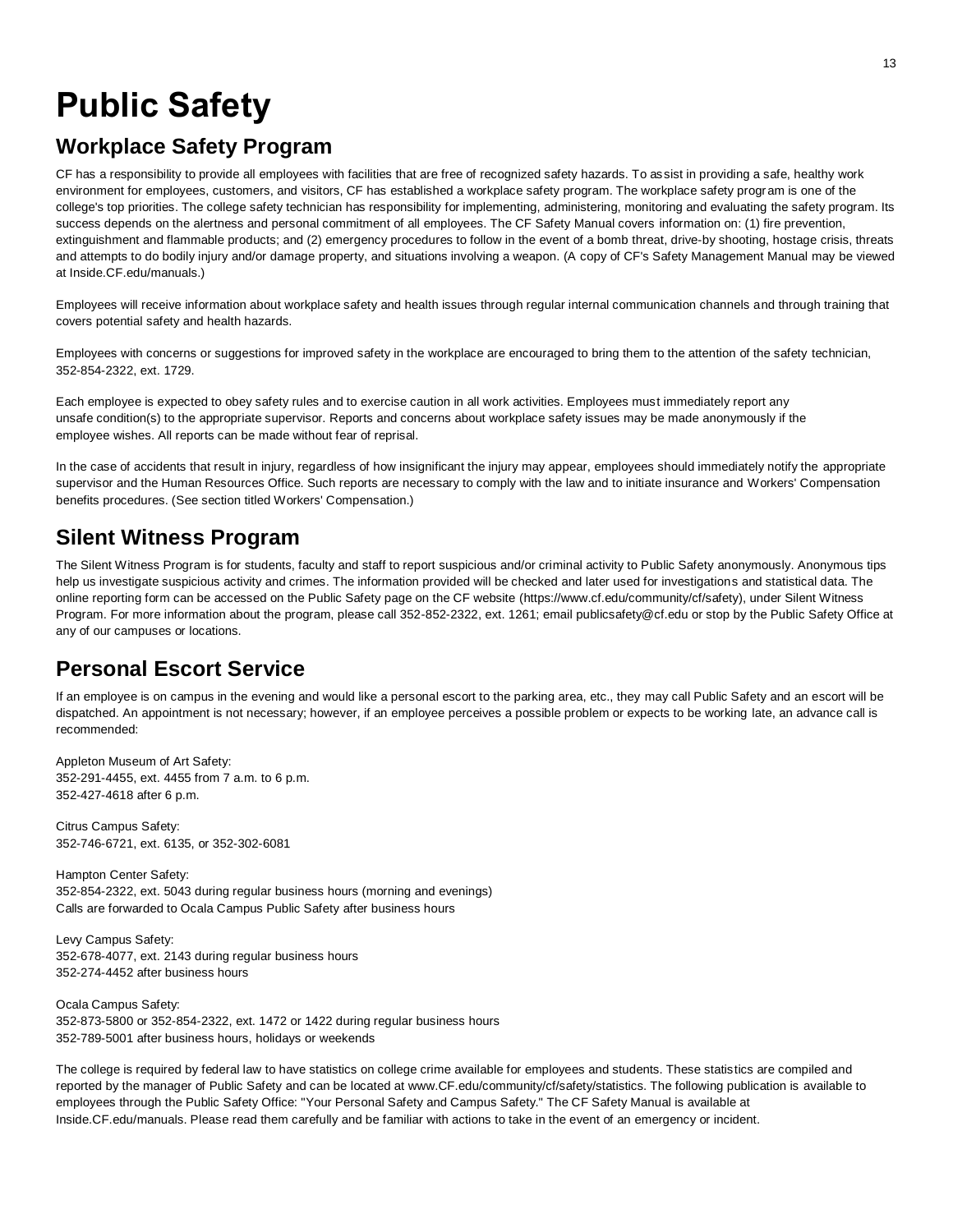#### **The Federal Right-To-Know Law**

The Federal Hazardous Communication (HAZCOM) standard "Right-to-Know" Law requires that employees be informed of all toxic substances within their work area and trained in safety, adverse effects, and disposal of such materials. In keeping with this requirement, a video on "Righto-Know" is located at the circulation desk in the library or may be obtained from the college's safety technician 352-854-2322, ext.1729. Supervisors are responsible for safety training and work area details. New hires are required to sign a HAZCOM standard statement during benefits sign-on certifying they have been provided with the appropriate information.

#### **Bloodborne Pathogens Law and Video**

The OSHA "Occupational Exposure to Bloodborne Pathogens" Law, which went into effect in 1992, requires that institutions adopt exposure control plans. CF's plan provides that employees, in known high-risk positions, review this plan to assist them in the event they are exposed to AIDS or other bloodborne pathogens.

#### **AIDS and Bloodborne Pathogens**

The college recognizes the serious public health threat of AIDS and also recognizes the rights of individuals. CF will make reasonable efforts to accommodate the special needs of employees and students with Acquired Immunodeficiency Syndrome (AIDS), Hepatitis B Virus (HBV), and Human Immunodeficiency Virus (HIV), unless the accommodation produces an undue burden on the college.

Each case will be responded to on an individual basis, according to its own particular facts, and in all instances, the right of confidentiality will be maintained.

Details of Board Policy 3.02 - AIDS and Bloodborne Pathogens are found in the Board Policy Manual at www.CF.edu.

### **Workplace Violence Prevention**

CF is committed to preventing workplace violence and to maintaining a safe work environment. The college has adopted the following guidelines to deal with intimidation, harassment and other threats and/or acts of violence that may occur during business hours or on its premises.

All employees, including supervisors and temporary employees, should be treated with courtesy and respect at all times. Employees are expected to refrain from fighting, "horseplay," or other conduct that may be dangerous to others. CF employees are encouraged to bring their disputes or differences with other employees to the attention of their supervisor or the Public Safety Office before the situation escalates.

Conduct that threatens, intimidates or coerces another employee, customer or member of the public at any time, including off-duty periods, will not be tolerated. This prohibition includes all acts of harassment, including harassment that is based on an individual's sex, race, age, or any characteristic protected by federal, state or local law. All threats and/or acts of violence, both direct and indirect, should be reported as soon as possible to the employee's immediate supervisor or any other member of management, including the college Equity Officer if the acts are related to harassment or discrimination based on protected characteristics. When reporting a threat of violence, an employee should be as specific and detailed as possible.

All suspicious individuals or activities should also be reported as soon as possible to a supervisor. Employees should never place themselves in peril. If they see or hear a commotion or disturbance near their workstation, notify Public Safety immediately - do not intercede.

The identity of the individual making a report will be protected as much as is practical. In order to maintain workplace safety and the integrity of its investigation, CF may suspend employees, either with or without pay, pending investigation.

Anyone determined to be responsible for threats and/or acts of violence or other conduct that is in violation of these guidelines will be subject to prompt disciplinary action up to and including termination of employment.

#### **Weapons on Campus**

Dangerous weapons of any kind are prohibited on campus. Employees aware of this violation by another employee or by students should notify a supervisor or a public safety officer. Under special circumstances, Board Policy 3.20 provides exceptions to this prohibition for law enforcement officers, authorized classroom demonstrations of unloaded weapons, or personal firearms securely encased/not readily accessible for immediate use that are stored in vehicles owned by people age 18 or older.

### **Emergency Response**

During normal working hours, the CF Public Safety Office is the key office to contact when there is an emergency. Employees are asked to act promptly in the event of an emergency. In case of any emergency, the contact Public Safety at the phone numbers listed below for each campus location:

- Appleton Museum of Art Safety:352-291-4455, ext. 4455 from 7 a.m. to 6 p.m. 352-427-4618 after 6 p.m.
- Citrus Campus Safety: 352-746-6721, ext. 6135, or 352-302-6081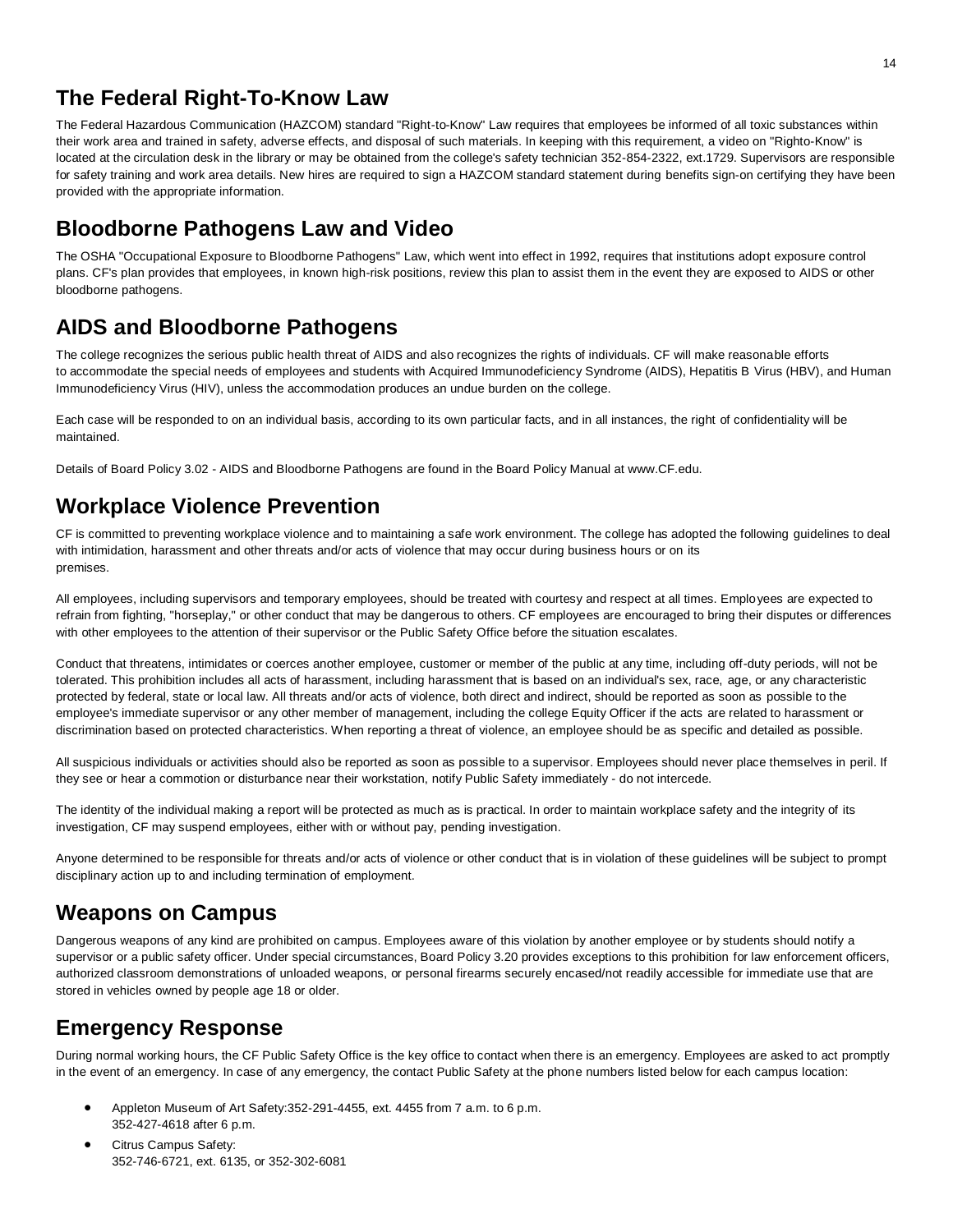- Hampton Center Safety: 352-854-2322, ext. 5043 during regular business hours (morning and evenings) Calls are forwarded to Ocala Campus Public Safety after business hours
- Levy Campus Safety: 352-678-4077, ext. 2143 during regular business hours 352-274-4452 after business hours
- Ocala Campus Safety: 352-873-5800 or 352-854-2322, ext. 1472 or 1422 during regular business hours
- 352-789-5001 after business hours, holidays or weekends

Accident, fire, hurricane, tornado, bomb threat, civil defense alert and riots are examples of emergencies. Emergencies may also be classified as robbery, breaking and entering, assault, property damage, etc. Employees are advised to dial 911 if the emergency is life threatening.

### **Accidents/Physical Injuries**

Employees involved in accidents on campus should report these to the Human Resources Office immediately. Accidents involving students on campus must be reported immediately to the manager of Public Safety, the director of Purchasing or a designee. Investigation reports on accidents involving students must be filed with the college's Public Safety Office or with the Vice President of Student Affairs Office. Accident investigation reports for employees (including student assistants) injured while on duty must be filed with the college's Public Safety Office or the Human Resources Office. Workers Compensation Forms for employees are available at Inside.CF.edu, under Employee Benefits; forms for students or college guests are available through the Business Office.

The following actions should be taken:

- 1. If the accident is life threatening, call 911 for help.
- 2. If required, apply first aid (immediate, temporary care until a physician or paramedic arrives).
- 3. First aid equipment is located in various buildings on campus; employees should be aware of these locations.
- 4. Make victim comfortable and wait for assistance.
- 5. Notify the Public Safety Office and/or ambulance service, if the latter is needed. In addition, notify the Office of Student Affairs if the victim is a student or the Human Resources Office, via an accident/incident form, if the victim is an employee. (The workers' compensation law provides that employers are subject to a civil penalty of \$100 for each failure or refusal to file a report of injury of employees. All injuries to employees must be reported to the Human Resources Office.) If the injured party (employee) is sent or taken to a doctor, a first notice of injury form must be completed and sent to the Human Resources Office. All accident forms are available at Inside.CF.edu/, under Employee Benefits/Workers Compensation.
- 6. If an ambulance is not immediately called, the Public Safety Office or other appropriate college official will determine if further action is necessary.

#### **Fire**

The following procedures will be implemented upon notification/sighting of a fire at the college.

- Attempts should be made to eliminate the danger if at all possible.
- All personnel should be aware of the locations of regular and emergency exits, fire extinguishers and hoses and alarms; they should also be familiar with the operation of this equipment.
- Fire alarms are located on every floor of every building, with the exception of the maintenance building and portable facilities.
- Fire extinguishers are located in all hallways, employee lounges, laboratories and mechanical rooms.
- Fire hoses are located in the Learning Resources Center, the pump house, and the Maintenance Building.

**IMPORTANT:** In all instances, the safety of students and personnel is of utmost importance. Efforts should be made to immediately evacuate the area on fire to prevent injury and to avoid obstructing efforts to extinguish it. Evacuation should be carried out in an orderly manner with persons remaining a safe distance from the building until the danger is over.

The following are evacuation procedures in the event of fire.

- A blast of the fire alarm is the signal to vacate a building.
- Instructors shall be the last persons to leave classrooms.
- All doors and windows shall be closed before leaving room.
- The Public Safety Office should be notified immediately upon determination of fire location and type.
- All traffic and persons shall clear the roadway for use of emergency vehicles.

• Maintenance personnel will utilize any firefighting equipment and procedures necessary to contain the fire until supervisory personnel arrive. **IMPORTANT**: If the fire is obviously out of control, immediately use the fire alarm in the building and call the local fire department. **DO NOT WAIT FOR PERMISSION FROM SUPERVISORS**. Notify the Public Safety Office of emergency action taken so college administration can be advised of the situation.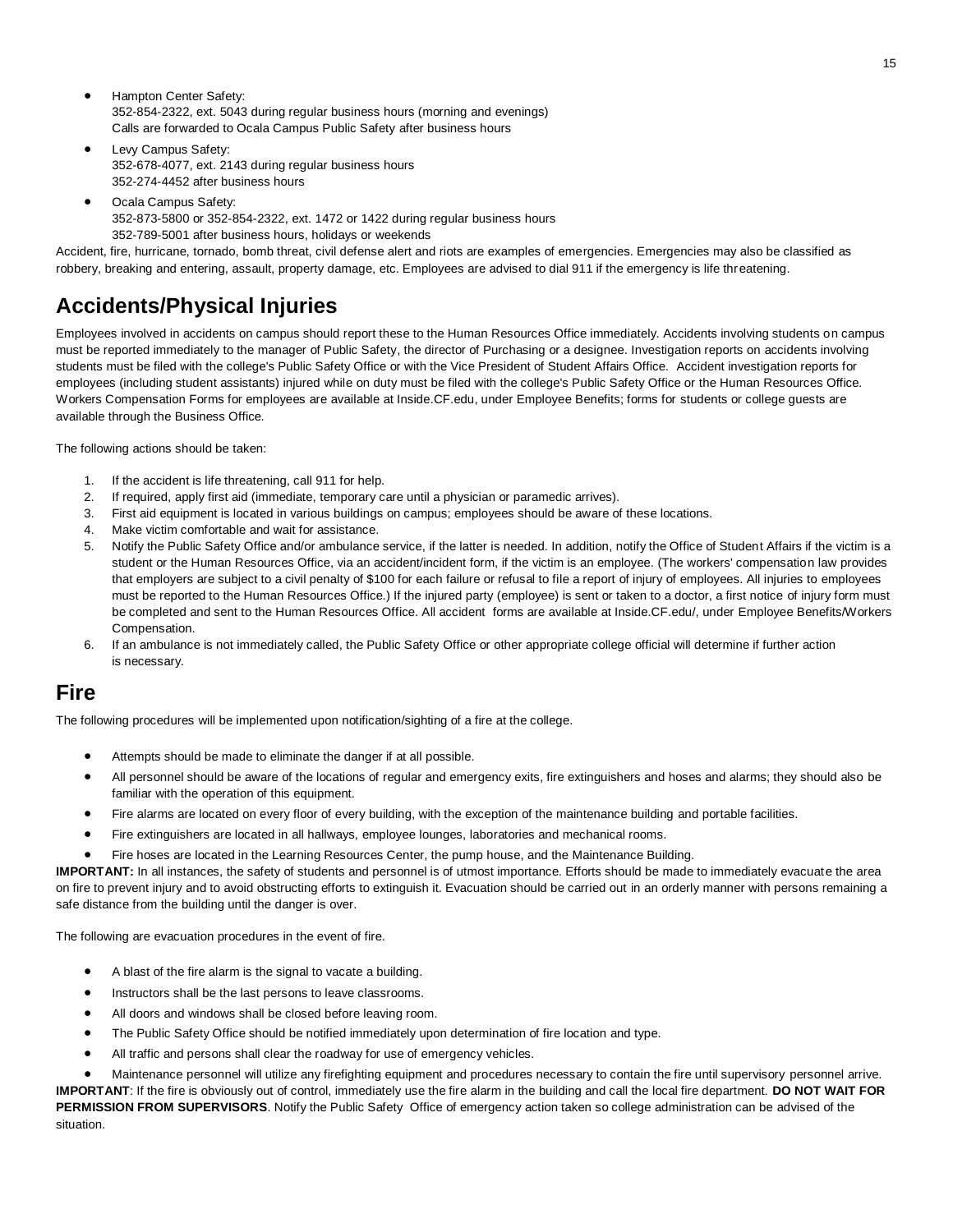#### **Bomb Threat**

The following procedures will be implemented upon notification of a bomb threat.

- 1. The Public Safety Office should be notified immediately in order to alert the college administration of this threat. Administration will notify law enforcement authorities.
- 2. If there is no indication of where the alleged bomb is supposedly placed or the time of impending explosion, the person receiving the threat should notify the switchboard operator, who will follow the same procedure as above. College administration and law officers will then instruct individuals on campus as to the method of evacuation and search.
- 3. Classrooms are to be evacuated during bomb searches; however, in no instance may a class be dismissed without instructions from the president or a designee who has been advised on proper action by law enforcement officers. As in the case of fire, people should leave the building in an orderly fashion and remain at a safe distance from the facility until the threat is over.

**IMPORTANT**: A bomb threat should never be considered a hoax. Recipients of calls should exercise calm when talking with the caller and attempt to get more information. All attempts should be made to hold the caller on line while efforts are made to trace the call or identify the voice.

#### **Power Outage**

The following procedures will be implemented during a power outage.

- Every person should remain calm and wait for a reasonable period of time (35-40 minutes) for a status update on the situation from a college official.
- Equipment and air conditioning switches should be turned off in order to avoid problems when power is returned.
- Should the outage occur at night, extreme caution should be exercised in using stairs.
- Someone should be assigned to locate a working telephone and contact the appropriate utilities company. College employees responsible for utility maintenance should be contacted immediately.

**IMPORTANT:** Should the outage occur during a period of extreme heat or cold, college officials will exercise their best judgment as to whether or not classes should be dismissed and offices closed. In all instances, the president or a designee will have the final decision.

#### **Storm Days**

Employees are expected to report for work during inclement weather conditions, unless the college has declared an emergency closing. This decision will be made exclusively by the president or a designee in his absence. Employee emergency information numbers have been established to provide CF employees with scheduling-related information in the event of a storm: 352-291-4499 or 1-800-831-9244.

#### **Tornadoes**

A tornado watch indicates that conditions are favorable for the formation of tornadoes within a designated area. A tornado warning means that a tornado or tornadoes have been sighted in a specific area. If the college area is in the path of a tornado, the following steps will be taken.

- When a watch occurs, all personnel are put on alert for the next advisory announcement. They should remain calm but plan ahead for further action.
- Keep telephone use to a minimum.
- Inform other personnel in the immediate area of your workstation or classroom.
- Remain calm, and do not exaggerate the situation.
- Stay away from glass areas until the alert has passed.

#### **Hurricanes**

A hurricane watch indicates that a hurricane has formed. Normally this announcement is made to allow at least 24 hours before the hurricane strikes. During this time, all preparations to secure property and buildings and gather emergency supplies should be in motion. Weather permitting, employees and students should be allowed to return home or to shelter with their families. A hurricane warning is announced within 12 hours before the hurricane strikes. The procedures for hurricane preparation are coordinated through the vice president of Administration and Finance.

#### **Emergency Closing of the College**

In the event of a weather-related or other significant emergency, the president is authorized to temporarily close the college.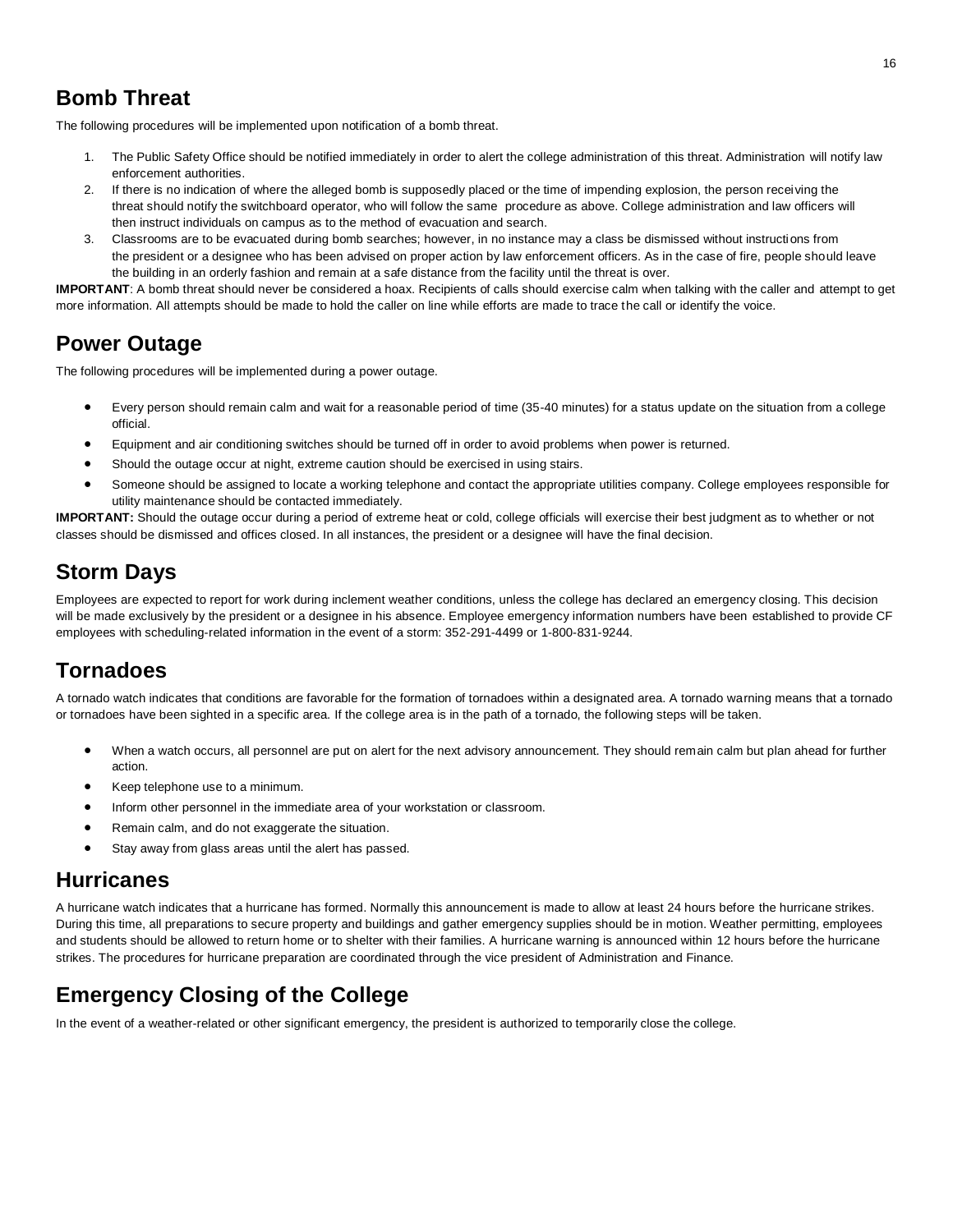## **Employee Rights and Responsibilities**

#### **Discrimination and Harassment - Grievance Procedure**

The college is committed to ensuring that all employees receive fair and equitable treatment. Employment actions, demeaning remarks, implied or explicit threats, slurs, innuendoes, gestures, demeaning jokes, stories, pictures, objects or activities directed at employees or students which reflect upon race, color, religion, gender, pregnancy, sex, ethnic background, national origin, genetic information, disability status, parental or marital status, age or sexual orientation will not be tolerated.

Toward this end, the District Board of Trustees and its employees share a joint responsibility to actively and conscientiously seek a means of resolving complaints of discrimination and harassment through due process, without fear of reprisal. A grievance procedure is available to all employees who have reason to believe they have been discriminated against or harassed.

An employee who wants to file a complaint of discrimination or harassment should promptly report the matter to the Equity Officer within sixty (60) working days of the alleged incident. In the event that the alleged party is the Equity Officer, the employee should report their complaint to the Vice President for their department.

Hard copies of board policy and administrative procedures, Equal Access/Equal Opportunity, Prohibition of Harassment, Sexual Harassment and Discrimination and Harassment Grievance for Employees, are located in the Learning Resources Centers. These policies and procedures can also be accessed at www.CF.edu and www.Inside.CF.edu.

Complaints related to college operations or general working conditions are addressed under the Employee Complaints Administrative Procedure.

#### **Discrimination, Harassment and/or Sexual Harassment and Child Abuse**

All college employees are required to report any discrimination, harassment and/or sexual harassment they have observed or learned about. All college employees are required to report any child abuse, abandonment or neglect committed on college property or during a college sponsored event they have observed or learned about. Failure of an employee to immediately notify the equity officer or an appropriate individual of suspected or actually disclosed allegations of discrimination, harassment and/or sexual harassment, child abuse, abandonment or neglect constitutes a violation of their individual accountability to support the Equal Access/Equal Opportunity policy of the college and to comply with feral and state laws. Such violations may be subject to disciplinary actions, up to and including termination.

#### **Employee Complaints - Grievance Procedure**

The College is committed to the fair resolution of employee concerns. General employee complaints can include concerns an employee has about the college, its operations or working conditions. A complaint is defined as a dissatisfaction that occurs when an employee believes that any decision, act or condition affecting the employee is illegal, unjust or creates unnecessary hardship. An Employee Complaints procedure is available to all employees who have a grievance. Employees can raise concerns and make reports without fear of reprisal.

The Employee Complaints administrative procedure can be accessed at www.CF.edu and Inside.CF.edu.

Complaints related to discrimination, harassment and/or sexual harassment based on race, color, ethnicity, religion, gender, pregnancy, age, marital status, national origin, genetic information or disability are addressed under the Discrimination, Harassment and /or Sexual Harassment Complaint Procedure for Employees and Students Administrative Procedure.

#### **Attendance and Punctuality**

District Board of Trustees policy requires good attendance and punctuality on the part of employees. Unauthorized or excessive absences or tardiness will not be tolerated and may result in disciplinary action, up to and including termination. Employees should notify their supervisor, as far in advance as possible, whenever they are unable to report for work or know they will be late. Such notification should include a reason for the absence or lateness and an indication of when the employee can be expected to return for work. If the supervisor is unavailable, employees should contact the Human Resources Office. Failure to notify the college of any absence or delay will normally result in loss of compensation during the absence or delay and may be grounds for disciplinary action. If it becomes necessary for an employee to remain away from work because of illness, accident, or any other reason, the supervisor must be notified promptly.

### **Conduct of Employees**

To ensure orderly operations and provide the best possible work environment, CF expects employees to follow rules of conduct that will protect the interests and safety of all employees and the college.

It is not possible to list all the forms of behavior that are considered unacceptable in the workplace. Reasons for suspending or terminating employment include, but are not limited to, the following:

- Temporary employment where regular employee returns from leave
- End of work load or assignment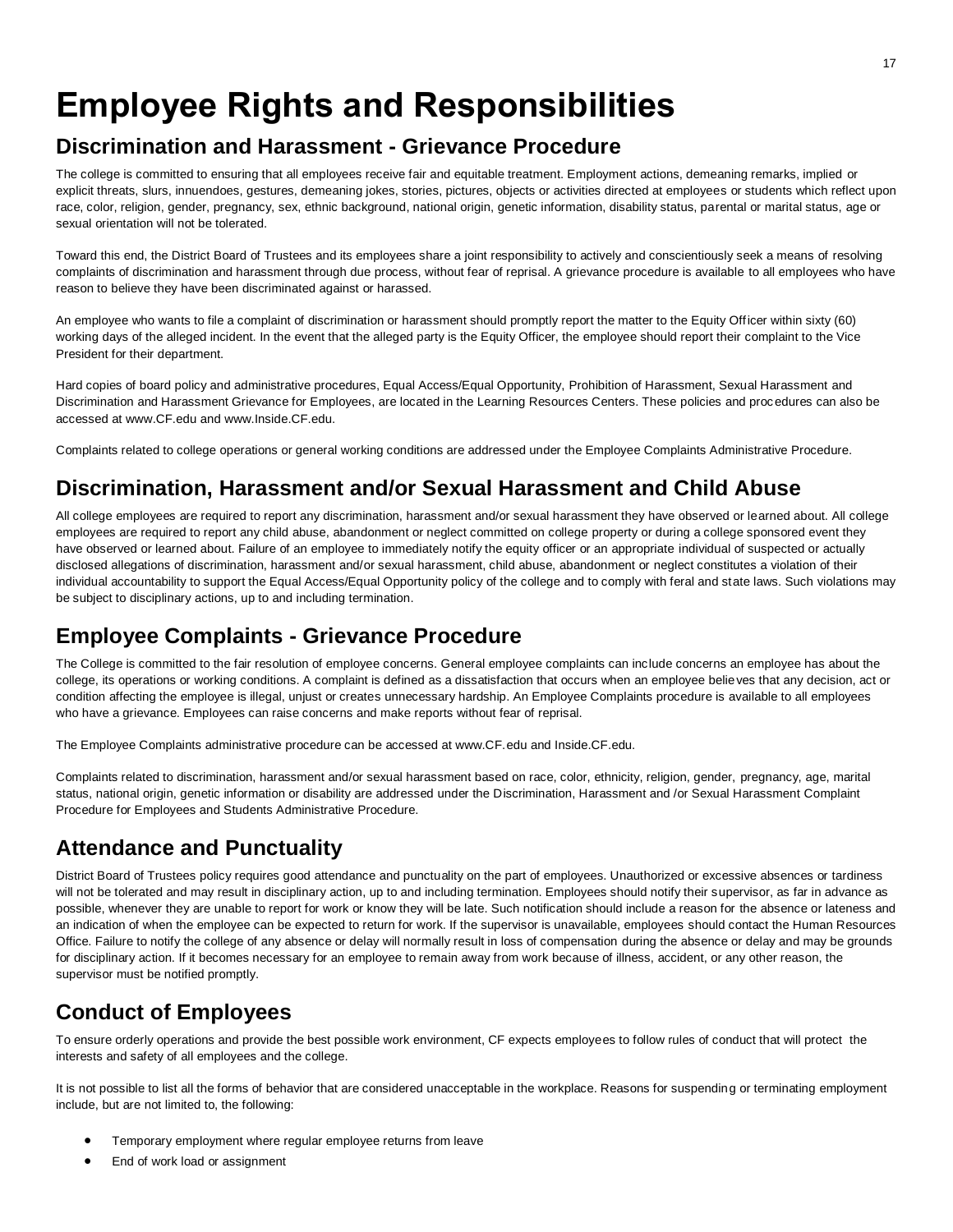- Position discontinued
- Consolidation, reorganization or reduction of the college program which necessitates a decrease in the number of employees or change in job description or qualifications
- Lack of funds and/or students
- Mandatory retirement
- Unsatisfactory performance or conduct
- Theft or inappropriate removal or possession of property
- Falsification of records, files or any college documents
- Illegal use of alcohol or drugs
- Illegal possession, distribution, sale, transfer or use of alcohol or drugs in the workplace, while on duty, or while operating employerowned vehicles or equipment
- Fighting or threatening violence in the workplace
- Negligence or improper conduct leading to damage of employer-owned or customer-owned property
- Insubordination or other disrespectful conduct
- Violation of safety or health rules
- Sexual or other unlawful or unwelcome harassment
- Possession of dangerous or unauthorized materials, such as explosives or firearms, in the workplace
- Excessive absenteeism or any absence without notice; or excessive tardiness
- Unauthorized absence from work station during the workday
- Unauthorized use of telephones, mail system or other employer-owned equipment
- Unauthorized disclosure of business "secrets" or confidential information
- Violation of college policies and procedures
- Refusal to perform job duties
- Sleeping on the job
- Cash shortage of funds for which the employee has responsibility.

#### **Progressive Discipline**

It is in CF's best interest to ensure fair treatment of all employees and make certain that disciplinary actions are prompt, uniform and impartial. The major purpose of any disciplinary action is to correct the problem, prevent reoccurrence, and prepare the employee for satisfactory service in the future.

Disciplinary action may call for any of these four steps: verbal warning, written warning, suspension with or without pay or termination of employment. The action taken depends on the severity of the problem and the number of occurrences. There may be circumstances when one or more steps are bypassed.

Progressive discipline means that, with respect to most disciplinary problems, these steps will normally be followed: a first offense may call for a verbal warning; a second offense may be followed by a written warning; and a third offense may lead to a suspension. Further offenses may lead to termination of employment.

CF recognizes that there are certain types of employee problems that are serious enough to justify either a suspension, or, in extreme situations, termination of employment, without going through the usual progressive discipline steps. By using progressive discipline, most employee problems can be corrected at an early stage, benefiting both the employee and CF.

#### **Drug and Alcohol Use**

College of Central Florida is committed to providing a campus and workplace environment free from the abuse and the illegal use of alcohol and drugs. To enhance this commitment, the college has adopted and implemented a policy and procedure to prohibit and prevent the use of illicit drugs and the abuse of alcohol by employees.

Standards of Conduct: As a condition of employment, the following standards of conduct apply to employees:

- Employees are prohibited from engaging in the unlawful manufacture, distribution, possession, or illegal use of drugs and/or alcohol on college property, CF Foundation properties, and during college activities.
- Employees are prohibited from reporting to work while under the influence of illegal use of drugs and/or alcohol.
- Employees shall notify the college of any criminal drug statute conviction for a violation occurring in the workplace or during college sponsored activities no later than five (5) days after such conviction.

**Sanctions:** The college will impose sanctions on employees for any violation of the college's drug-free campus and workplace policy consistent with state and federal law.

**College of Central Florida Sanctions:** The following sanctions may be imposed for violating the drug-free campus and workplace policy: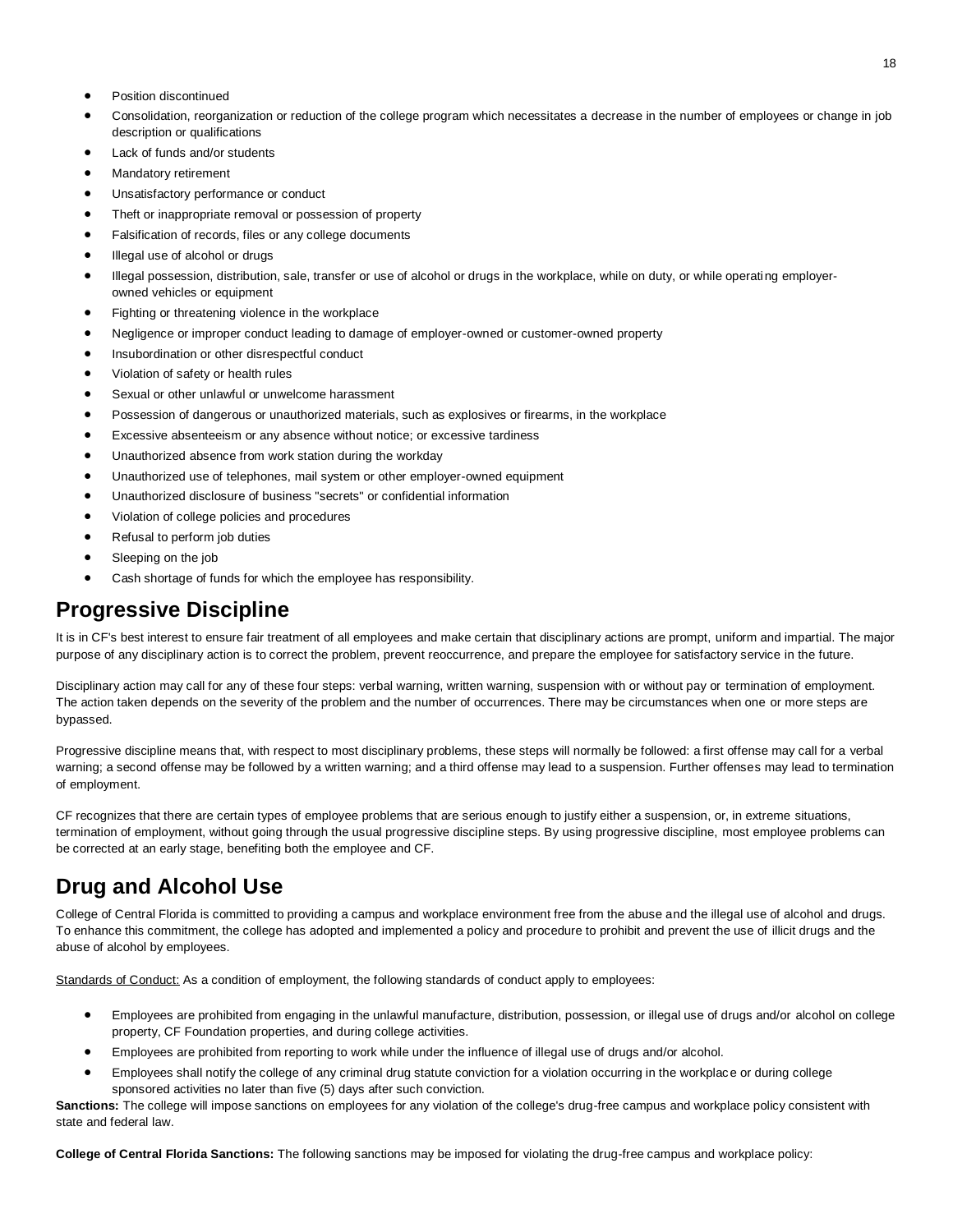- **Manufacture, Possession, Sale, Delivery or Illegal use of Drugs** Sanctions may include completion of an appropriate rehabilitation program, random drug testing, suspension or termination.
- **Subsequent Drug Violation** Employee will be terminated.
- **Possession, Sale or Consumption of Alcohol** Sanctions may include completion of an appropriate rehabilitation program, random testing, suspension or termination.
- **Subsequent Alcohol Violation** Employee will be terminated.

State Sanctions: Possible state sanctions for possession or distribution of controlled substances/drugs as described in Section 893.03, Florida Statutes, range from a first-degree misdemeanor (up to one-year imprisonment and up to a \$1,000 fine) to a first-degree felony (up to 30 years imprisonment and up to a \$10,000 fine). Trafficking in drugs is punishable by a prison term between 3-25 years and a fine between \$25,000-\$500,000. A drug conviction may also result in forfeiture of driving privileges and federal financial aid.

Federal Sanctions: Possible federal sanctions for illegal possession or drug trafficking range from 1-20 years in prison and between \$1,000-\$8,000,000 in fines. Additional sanctions may include forfeiture of personal and real property, denial of federal benefits, a civil fine up to \$10,000 and loss of ability to possess or purchase a firearm.

**Drug Testing:** The college may require submission to drug or alcohol testing:

- by a primary candidate as a condition for full-time employment
- when there is a reasonable suspicion that the employee has engaged in illegal use of drugs and/or alcohol; and/or when an employee has participated in a drug/alcohol rehabilitation program as a condition of continued employment
- when an employee is involved in a workman's compensation injury.

The college will consider an employee's or primary candidate's refusal to submit to drug or alcohol testing as an unsatisfactory test result.

**Health Risks:** Illegal use of drugs and alcohol abuse can cause marked changes in behavior and endangers the health, safety, and morale of the abusing employee and his or her co-workers. Other risks are: impaired job performance; reduced potential; marital problems; conflicts with family members, friends and co-workers; criminal activity; malnutrition; seizures; loss of memory and concentration; and damage to lungs, liver, kidney, reproductive organs, respiratory systems, immune systems, and brain function.

**Drug and Alcohol Counseling and Rehabilitation Programs:** An employee may voluntarily seek assistance in overcoming an alcohol or drug problem. An employee may contact the Employee Assistance Program at 1-800-624-5544. Assistance through the EAP is available 24 hours and is confidential. An employee who voluntarily seeks assistance through the EAP or another private rehabilitation program will not be required to submit to drug testing prior to participating in the EAP or rehabilitation program. An employee also will not be subject to disciplinary proceedings solely on the basis of voluntarily seeking help through the EAP or a rehabilitation program. However, the college may require an employee to submit to a follow-up drug test at least once a year for up to two years following alcohol or drug treatment.

For additional sources of information and assistance, contact:

- CF Human Resources Office: 352-873-5819
- National Institute on Drug Abuse Hot Line: 800-662-HELP
- Alcoholics Anonymous 24-Hour Help Line: 352-867-0660
- Employee Assistance Program: 800-624-5544

#### **Personal Obligations**

Employees should conduct their personal and financial obligations in such a manner as to prevent the involvement of the college. Upon receipt of a court order, wages shall be garnished. Employees having personal obligations with the college (outstanding library books or fines, parking fines, borrowed equipment, returned checks, delinquent co-signed loans, delinquent dependent fee waivers, etc.) are responsible for immediate settlement with the college. Pay may be withheld and other disciplinary action taken if such obligations are not met in a timely manner.

#### **Conflict of Interest**

There are several ways in which an employee may be involved in what is considered to be a conflict of interest to his or her employment at the college. Primary among these are:

- selling goods or services to the college (equipment, supplies, books, instruments, promotional materials, etc.)
- engaging in outside business or other activities (i.e., political activities, volunteer counseling, etc.) during college work hours
- using the college's name, logo, seal, facilities, services or equipment
- faculty members accepting payments in any form for tutoring their own students.

#### **Confidentiality**

Employees should exercise extreme caution and the utmost discretion in discussing or releasing confidential information. The right to privacy of an employee or student is protected to some extent by federal or state laws, but these have limitations. In regard to employee records, evaluations may not be shared with a person not directly involved in the evaluation process nor may information concerning the employee's conduct, disciplinary actions, or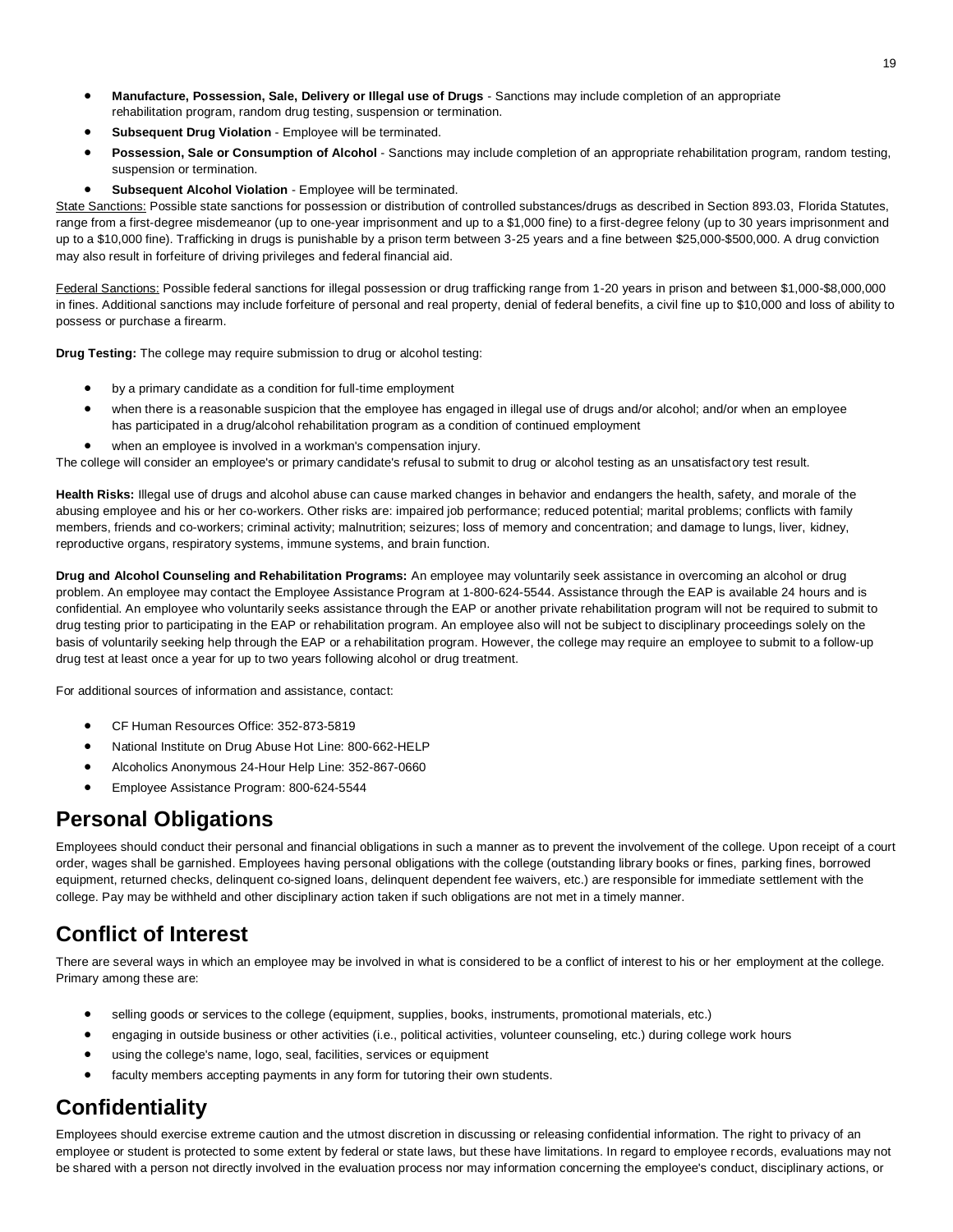other matters of an extremely personal nature, regardless of whether or not the information has been placed in a sealed envelope/file. Such information may be released only upon permission of college president or court order.

Unpublished telephone numbers or addresses may not be released except in bona fide emergency and only to the appropriate officials of the college or to law enforcement or court agencies. Transcripts may not be reviewed by anyone other than college officials if stamped by the issuing institution with these or similar words: "Do not release to third party without student's permission." All other information on file (applications, references, verification of employment, certifications and licenses, salaries, contracts, and other records related to employment) is open for public inspection.

The college is reluctant to release any information concerning an employee by telephone and prefers that such requests be in writing. The Human Resources Office will not release employment data without a written authorization and release signed by the individual who is the subject of the inquiry.

For students, confidentiality is protected under the 1974 Family Educational Rights and Privacy Act. This law is specific about what information may or may not be released concerning a student and defines directory information, which may be unconditionally released without prior consent of a student unless written notice is filed with the Registrar's Office asking that this not be done. One of the most frequent telephone calls received is a request for transcript copy. Transcripts are released only upon written consent of the student and payment of the required fee.

The Human Resources Office may request to have a transcript released from the Registrar's Office for an employee or potential employee. The employee must sign the request.

The spreading of rumors or gossip about CF, its employees, or its students, is considered to be a breach in confidentiality and is grounds for disciplinary action.

#### **Involvement in College Activities/College Engagement Committees**

Employees have the opportunity to assist in the development, promotion and governance of the college through committee membership. In most instances, time is allowed during normal duty hours for this service. All faculty members and administrators are assigned to a committee at the start of the academic year each fall. If an employee is not in this job category and wishes to volunteer for committee service, the employee should tell their supervisor. The president publishes a list of committees annually entitled the "College Engagement Committees." It is available to all employees online at Inside.CF.edu/manuals.

All employees are encouraged to attend and/or participate in activities and programs sponsored by the college.

#### **Personal Appearance**

During business hours, employees are expected to present a clean and neat appearance and to dress according to the requirements of their positions.

Uniforms are provided for public safety, maintenance and custodial staff. The college may require employees in other designated departments to wear uniforms.

#### **Telephone Directory**

The CF telephone directory is available at Inside.CF.edu/fonebook.htm. This is an excellent reference tool for employees. Changes in office telephone numbers and/or locations should be reported to the Information Technology Department.

#### **Personal Property**

The college assumes no responsibility for the loss or damage of a staff member's personal property. Employees should refrain from bringing personal items of value to the work place. Safeguard and attend to belongings in offices, classrooms and laboratories.

#### **Use of College Telephones**

Directory assistance calls (411) should be limited to requesting numbers not listed on https://www.411.com/. Toll free numbers may be accessed by dialing 9-1-800, then the number.

### **College Property**

Equipment and vehicles essential in accomplishing job duties are expensive and may be difficult to replace. When using property, employees are expected to exercise care, perform required maintenance, and follow all operating instructions, safety standards and guidelines.

Proper care of all college-owned property will ensure better operation and reduce maintenance and replacement costs. Misuse of equipment or property impacts upon the effective operations of the work unit and the services we provide. An employee who loses or damages college equipment or property may be required to reimburse the college for its cost. The failure of an employee to reimburse the college may result in action being taken under the policy for collection of funds owed to the college by employees. In the event that an employee is terminated or voluntarily leaves the college's employ, the entire amount of the debt will be deducted from the employee's final paycheck. No college-owned property is to be used for other than official college business.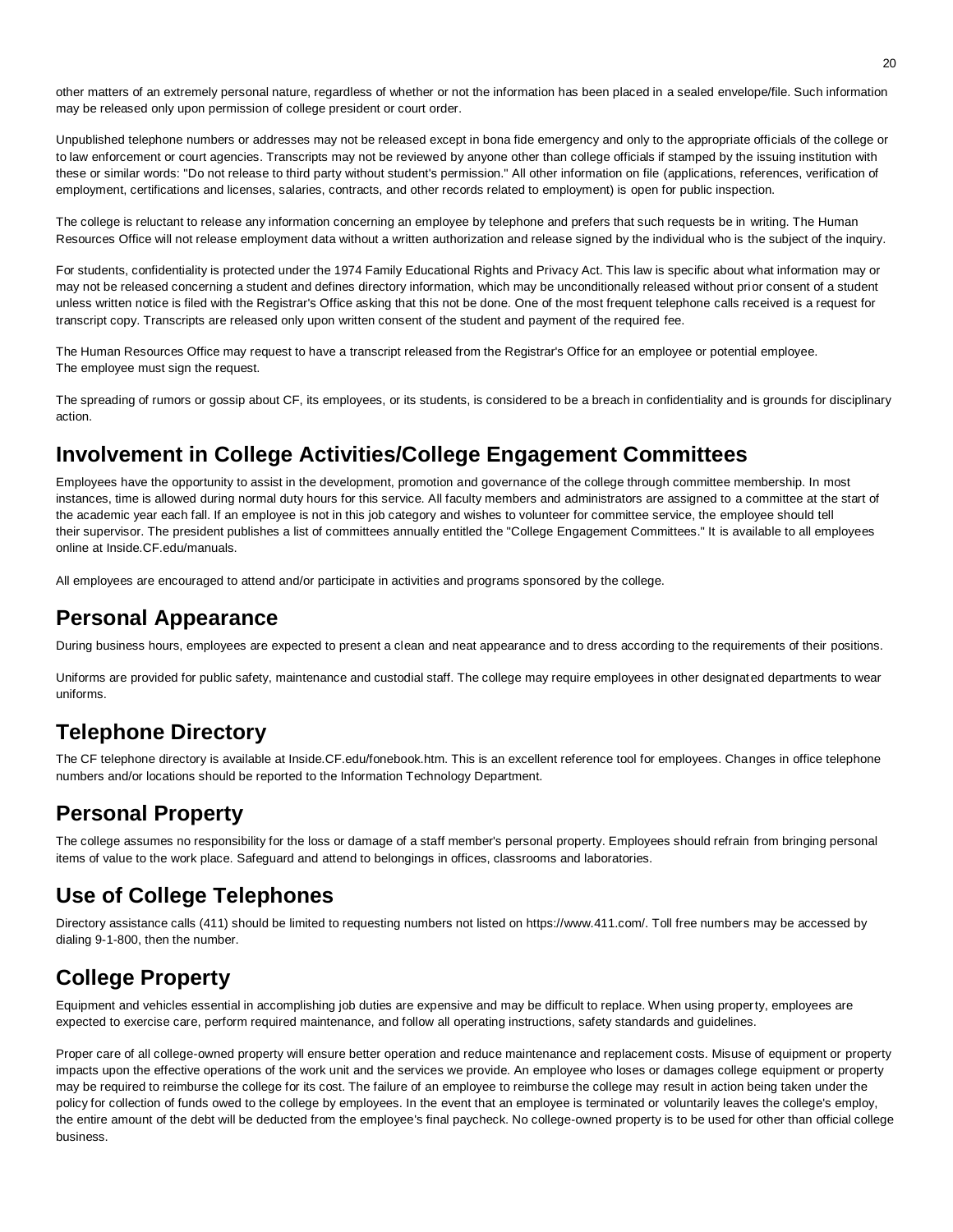Upon approval by the department head and notification to the vice president of Administration and Finance, an employee may be authorized to take college-owned equipment home to perform official college business.

Please notify the supervisor if any equipment, machines, tools, or vehicles appear to be damaged, defective or in need of repair. Prompt reporting of damages, defects and needed repairs could prevent deterioration of equipment and possible injury to employees or others. The supervisor can answer any questions about an employee's responsibility for maintenance and care of equipment or vehicles used on the job.

The improper, careless, negligent, destructive or unsafe use or operation of equipment or vehicles, as well as excessive or avoidable traffic and parking violations, can result in disciplinary action, up to and including termination of employment.

Employees are responsible for all CF property, materials or written information issued to them or in their possession or control. Employees must return all CF property immediately upon request or upon separation of employment. Where permitted by applicable laws, CF may withhold from the employee's check or final paycheck the cost of any items that are not returned when required. CF may also take all action deemed appropriate to recover or protect its property.

#### **Keys**

Keys for offices and other areas are issued by Plant Operations when authorized by the vice president, dean or director responsible for an area. Employees who are issued keys are personally responsible for them and must return them to their supervisor when they are no longer needed or upon termination of employment. Failure to return keys will result in a lost key charge to the employee.

#### **Business Travel**

CF will reimburse employees for reasonable business travel expenses incurred while on assignments away from the normal work location. All business travel must be approved in advance by the immediate supervisor on appropriate college forms available at Inside.CF.edu/forms.

Employees who are involved in an accident while traveling on business must promptly report the incident to their immediate supervisor.

When approved, the actual costs of travel, meals, lodging, and other expenses directly related to accomplishing business travel objectives will be reimbursed at the current state reimbursement rate.

When travel is completed, employees should submit completed travel expense reports. Reports should be accompanied by receipts for all individual expenses.

Abuse of this business travel expenses policy, including falsifying expense reports to reflect costs not incurred by the employee, can be grounds for disciplinary action, up to and including termination of employment.

#### **Distracted Driving**

In the course of conducting business on behalf of College of Central Florida, employees are often required to operate moving vehicles. These vehicles include, but are not limited to, automobiles, motorized carts, golf carts, lifts, mowers, boats and landscaping equipment. Likewise, employees often utilize (for College or personal reasons) portable electronic devices which include, but are not limited to, cell phones, two-way radios, tablets and laptops. The operation of both a portable electronic device and a moving vehicle simultaneously greatly increases the risk of accidents and should be avoided in all cases except where an approved hands-free adapter is in use, allowing use of the portable device without distraction of the vehicle operator.

During the course of business, when operating a company vehicle (or personal/rental vehicle for company purposes) or driving on company property, employees must pull over safely to the side of the road or another safe location in order to use cell phones or other portable electronic devices.

Employees will not engage in the following while driving:

- 1. Operating a cellular phone, computer/laptop, text messaging device, two-way radio or any portable electronic device without the use of a hands-free adapter
- 2. Prohibited actions include answering or making phone calls, engaging in phone conversations, accessing social media sites or internet searches, reading or responding to emails, instant messages, tweets and text messages, or any other activity that can occur on a portable electronic device that is not hands-free and diverts attention from driving.

The above guidelines do not apply to a motor vehicle operator who is performing official duties of an authorized emergency vehicle (law enforcement, fire service or emergency medical services), reporting an emergency or criminal/suspicious activity to law enforcement authorities, receiving messages related to safety (emergency, traffic, weather alerts or radio broadcasts) or using a device in a hands-free manner for communication or navigation purposes.

Violations will be considered a serious matter and may be subject to disciplinary action, up to and including termination of employment. Additionally, violations of Florida distracted driving laws can result in motor vehicle citations and fines.

### **College Vehicle Usage**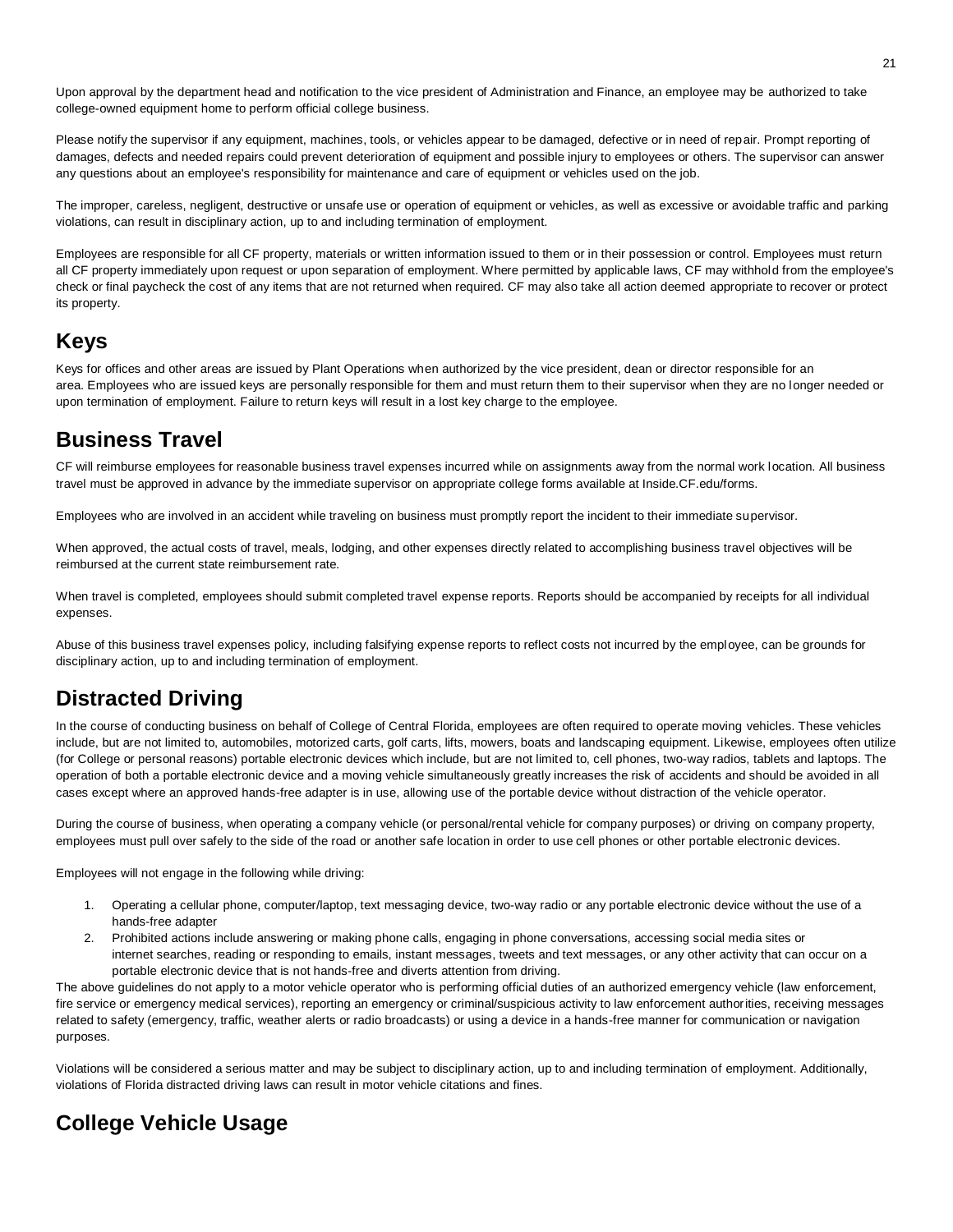A college vehicle may be used when traveling on official college business. Travelers using a college vehicle are required to have a valid driver's license and fill out the log provided with the vehicle. An employee's personal automobile insurance will be considered the primary insurance when using a college vehicle. College vehicles are not to be used for personal business, either on or off campus.

#### **Electronic Mail (Email)**

Many of CF employees are connected by an electronic mail system. An employee will receive a user ID and a password that will allow him/her access to various systems. Information Technology will provide instructions on how to log in to the systems and send and receive mail. Any information on these systems is the property of CF and the equipment is for work-related activities only. Communication systems may be monitored at CF's discretion.

CF licenses the use of its computer software from a variety of outside companies. The college does not own this software or its related documentation. Unless authorized by the software developer, neither the college nor its employees and students have the right to reproduce it.

Use Limitations. With regard to use on LANs (Local Area Networks) or multiple machines, CF employees and students shall use the software only in accordance with the license agreement.

Reporting. CF employees and students that are aware of any misuse of software or related documentation within the college shall notify their supervisor or, in the case of students, the appropriate faculty member or college official.

Disciplinary Action. CF employees and students who make, acquire or use unauthorized copies of computer software will be disciplined as appropriate under the circumstances.

#### **News Media Information Dissemination**

Marketing and Public Relations performs an important role in shaping the image of the college. The goal of this office is to present factual information about the college's overall operation. The department is charged with releasing all official news stories about college activities and providing the college community and the public with complete information on all matters of interest. Direct questions or requests for interviews from the media should be directed to the Marketing and Public Relations Office, 352-873-5845. For complete information refer to the CF Brand and Style Guide at Inside.CF.edu/departments/marketing.

#### **Printing/Duplicating**

Most college publications, brochures, etc., are produced through Marketing and Public Relations; consult with department staff to order publications. College stationery is ordered through CF Printing Services. Departmental or division approval is required to order business cards or name badges through the Marketing office. Business card request forms and name badge request forms are available at Inside.CF.edu/forms, under Marketing and Public Relations.

#### **Children in the Workplace**

Bringing children to the workplace is not permitted as normal procedure. This policy is not only for the welfare of children but for fellow workers, as well. Some workplaces are not safe for children. Children may also disrupt the work environment.

#### **Tobacco Free College**

CF strives to promote the health and wellness of its students and employees as well as a safe, comfortable environment for all who work, study, conduct business, or visit the college. Therefore, it is the policy of the Board (CF Policy 3.28) that CF shall be a "Tobacco Free College."

Effective January 2014, tobacco of any kind, in any form is prohibited at CF. This includes but is not limited to cigarettes, cigars, pipes, inhalers, vaporizers and electronic smoking-simulated instruments. Snuff, chewing tobacco and other tobacco products are also prohibited.

All CF employees, students and visitors will be asked to adhere to the tobacco-free policy while on CF property in Marion, Citrus and Levy counties. The policy includes students living and visiting College Square residence center as well as individuals working or visiting organizations leasing space on CF property. Parking areas are included in the tobacco-free ban. More information can be found in the Administrative Procedure for Tobacco Free College.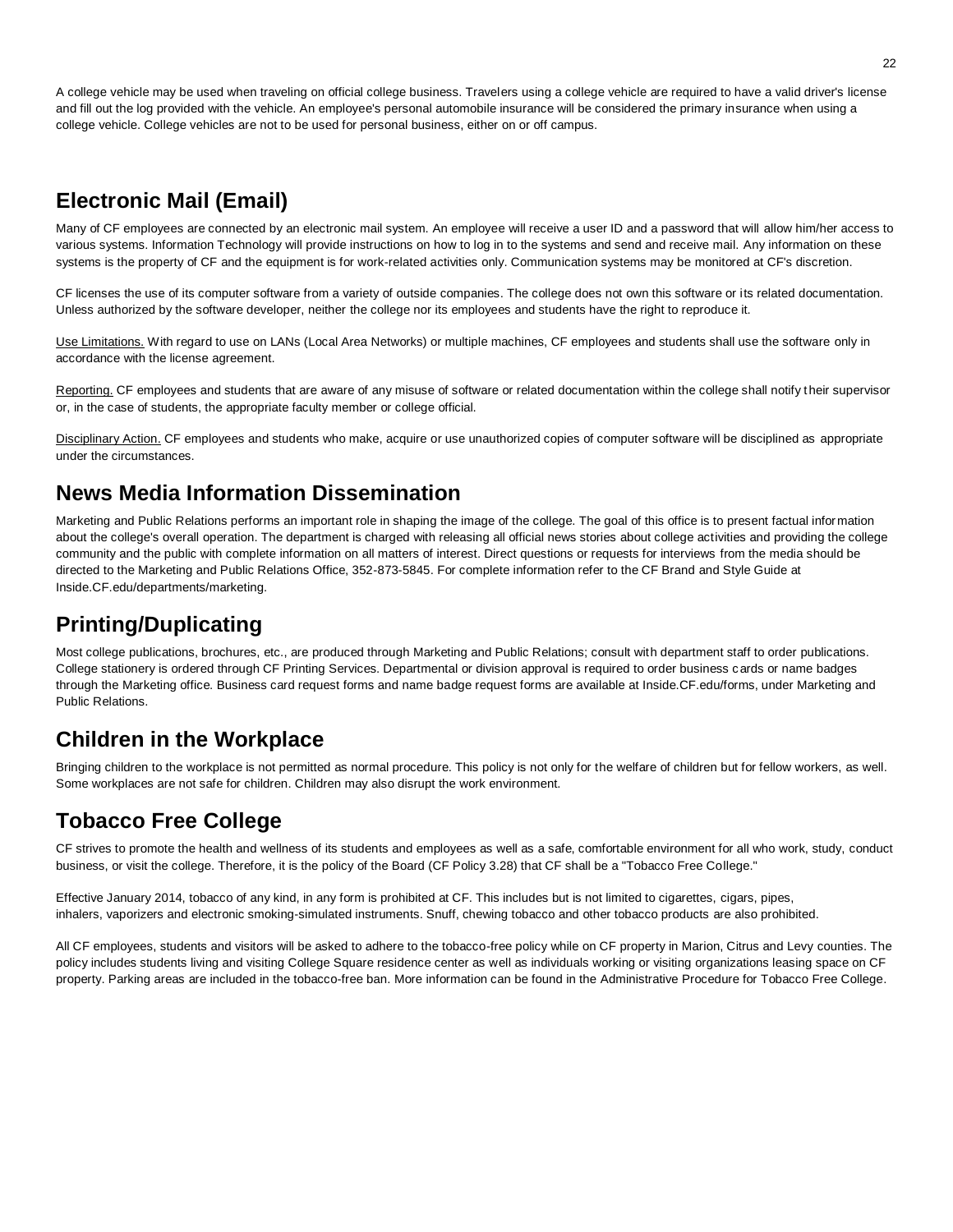## **Employee Benefit Programs**

#### **Holidays**

#### **CF observes the following holidays:**

New Year's Day Martin Luther King Jr. Day Spring Break (five days) Memorial Day Independence Day Labor Day Veterans Day Thanksgiving Day and the day after Christmas and the day before All weekdays falling between Christmas day and New Year's Day

The college calendar, as adopted by the District Board of Trustees, may identify additional days as non-working days.

**Holidays are considered unpaid leave for all part-time employees.**

#### **Annual Leave, Full-Time Employees**

Annual leave is time off from work. The amount of paid vacation time employees receive each year increases with the length of their employment, as shown in the following schedule:

- Career service, professional and administrative employees accrue sick leave at the rate of 7.5 hours per month, and may earn up to 90 hours during a 12-month period. The number of sick leave hours career service, professional and administrative employees with less than 260 workdays (12 months) can accrue is prorated accordingly.
- Career service, professional and administrative 12-month employees with 0-5 years of employment with the college accrue vacation leave at the rate of 7.5 hours per month, and may earn up to 90 hours during a 12-month period. At 5-10 years of employment with the college, vacation leave is accrued at the rate of 9.5 hours per month, and up to 114 hours may be earned during a 12-month period. More than 10 years of employment with the college accrues vacation leave at the rate of 11.5 hours per month and may earn up to 138 hours during a 12 month period.

• Career service, professional and administrative 12-month employees with less than 260 workdays (12 months) do not accrue vacation leave. The length of eligible service is calculated on the basis of a benefit year. This is the 12-month period that begins when the employee starts to earn vacation time. An employee's benefit year may be extended for any significant leave of absence except military leave of absence. Military leave has no effect on this calculation. (See individual leave of absence policies for more information.)

In the event available vacation is not used by the end of the calendar year (Dec. 31), employees will forfeit the unused time in excess of 450 hours (60 days).

Once employees enter an eligible employment classification, they begin to earn paid vacation time according to the schedule. However, before vacation time can be used, a waiting period of 90 calendar days must be completed. After completing the 90-day observation period, employees can request use of earned vacation time, including that accrued during the waiting period. To take vacation, employees should request advance approval from their supervisors. Requests will be reviewed based on a number of factors including business needs and staffing requirements.

Upon voluntary termination of employment, employees will receive terminal pay per Board Policy 6.15 - Terminal Pay, provided advance notice of intent to leave is given in accordance with procedure guidelines. Employees will be paid for unused vacation time (up to 44 days) that has been earned through the last day of work. Employees who have completed 10 years of full-time service will be paid for unused sick leave. Any amount over \$2,000 will be deposited to a IRS Section 401(a)/403(b) special pay plan tax free. Terminal pay calculations are based on the employee's leave balances and salary in effect on the date of the mandatory payment. The special pay plan is administered by BENCOR. If CF, in its sole discretion, terminates employment for cause, forfeiture of unused sick and vacation time may result. Additionally, if an employee does not give appropriate notification of intent to leave, all vacation leave is forfeited.

Refer to the Vacation Leave administrative procedure or policy manual for more information on leave and terminal pay.

#### **Use of Sick Leave, Full-Time Employees**

Career Service, Professional and Administrative employees will deduct sick leave at the rate of 7.5 hours per full day or by the hour for less than full days. Sick leave may be used for personal illness and illness or death of an immediate family member. Refer to Board Policy 6.14 - Leaves of Absence and Administrative Procedure for Sick Leave. Leave Request forms may be obtained from the Payroll Office or at Inside.CF.edu/forms, under Payroll.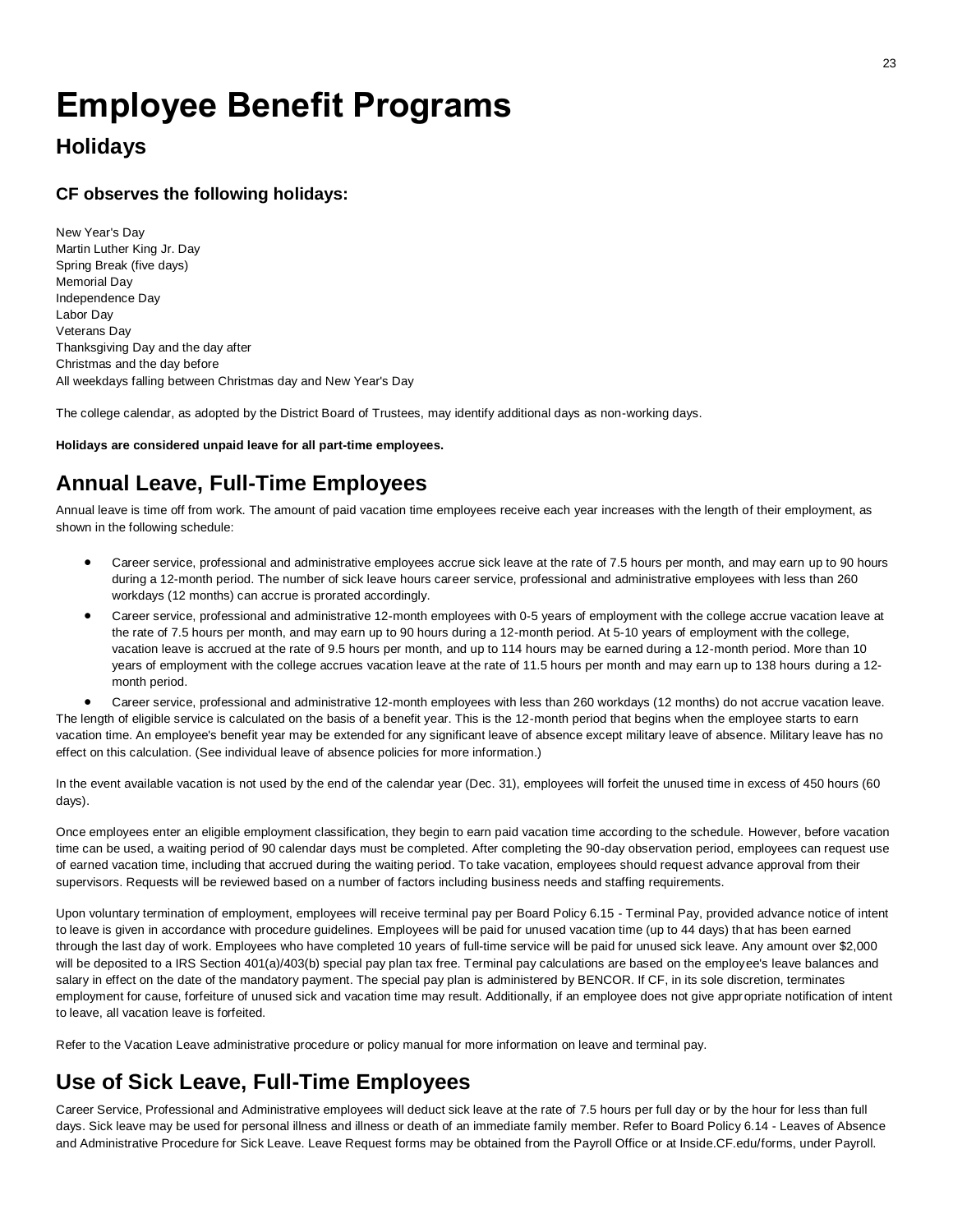#### **Sick Leave Pool, Full Time Employees**

Enrollment in the Sick Leave Pool is available to full-time employees provided that such employee has met all eligibility requirements. To be considered for membership, the employee must have been employed for one continuous year and have accrued sick days as attainable in the contract period, such as Administrators, Professional and Career employees-12 days, 10-month employees-10 days, faculty - 8 days, etc. Open enrollment occurs semiannually (April and October) for eligible employees. The purpose of the sick leave pool is to provide an opportunity for employees to create a bank of sick leave hours that can be drawn on by fellow employee sick leave pool members who have exhausted all sick leave due to a catastrophic illness or health related emergency only. For more information review the Administrative Procedure for Sick Leave Pool located at Inside.CF.edu, under Manuals/Procedures or view the Sick Leave Pool informational section at Inside.CF.edu, under Employee Benefits.

#### **Emergency or Personal Leave, Full-Time Employees**

According to Board Policy 6.14 - Leaves of Absence, employees are allowed time off for family emergencies and leave with supervisor's permission. A maximum of four days **(30 hours maximum)** per **fiscal** year may be charged to accrued sick leave for purposes of personal leave, inclusive of emergencies.

Emergencies are defined as circumstances or events beyond the control of the employee, which require time away from assigned duties and which cannot be reasonably anticipated or scheduled after duty hours or during the weekend. Bona fide emergency leave and leave with pay for personal reasons is not cumulative. The following are examples of situations for which emergency or personal leave may be used:

- Events due to natural disaster or acts of nature
- Compassionate reasons
- Legal commitments
- Religious holidays
- Immediate family responsibilities or events such as weddings and graduations
- Immediate occupational or professional events, which in no case involves remuneration to the employee

Whenever possible, a request for leave for personal reasons should be filed in advance. Immediately upon return to work after an emergency or illness, a certification of absence is filed on the proper form giving the reason for the leave request. Leave Request forms may be obtained from the Payroll Office or at Inside.CF.edu/forms, under Payroll.

Refer to the policy manual and Administrative Procedure for Personal Leave for more information.

### **Family and Medical Leave Act**

Board Policy 6.14 outlines CF's policy regarding the Family and Medical Leave Act (FMLA). An "eligible" employee is entitled to up to 12 weeks (60 work days) of unpaid, job-protected leave for certain family and medical reasons. Family and medical leave will run concurrently with paid sick leave and/or vacation leave, if applicable. Employees (full or part-time) are eligible if they have worked for CF for at least 12 months of cumulative service and for 1,250 hours over the previous 12 months. An employee is required to provide thirty days advance leave notice when known in advance that leave is needed, or as much notice as possible when leave is needed for an unforeseen reason. This notification must be submitted to the Human Resources Office and forms are available at benefits.cf.edu/, under Family and Medical Leave Act.

FML may also be used for Military Family Leave in the following situations:

- 1. Military Caregiver leave (also known as Covered Service Member leave); family of covered service members will be able to take up to 26 workweeks of leave in a "single 12-month period" to care for a covered service member with a serious illness or injury incurred in the line of duty on active duty.
- 2. Qualifying Exigency leave: helps family of members of National Guard and Reserves manage their affairs when the member is on active duty in support of a contingency operation. This provision makes the normal 12-workweeks of FML leave available to eligible employees to use for "any qualifying exigency" arising out of the fact that a covered military member is on active duty or called to active duty status in support of a contingency operation such as a) Short-notice deployment; b) Military events and related activities; c) Childcare and school activities; d) Financial and legal arrangements; e) Counseling; f) Rest and recuperation; g) Post-deployment activities; and h) Additional activities not encompassed in the other categories but agreed to by the employer and employee.

For more information review Board Policy 6.14 - Leaves of Absence and/or Administrative Procedure Family and Medical Leave at www.Inside.CF.edu/manuals.

#### **Professional and Military Leave, Full-Time Employees**

An unpaid leave of absence may be requested for professional leave and military leave. According to board rule, an employee granted military leave, inactive leave for federal duty, or active leave for state duty shall continue to receive pay for 17 days at any one time. Leave beyond 17 days at one time shall be without pay. Employees granted extended active military leave shall continue to receive pay for 30 days. Leave beyond 30 days at one time shall be without pay. During this period, no vacation or sick time will be accrued except as required by law. Arrangements must be made with the Payroll Office for payment of medical, dental, life insurance and long-term disability insurance premiums to ensure continued coverage of these benefits. For more information review Board Policy 6.14 - Leaves of Absence and/or Administrative Procedure Military Leave at Inside.CF.edu/manuals.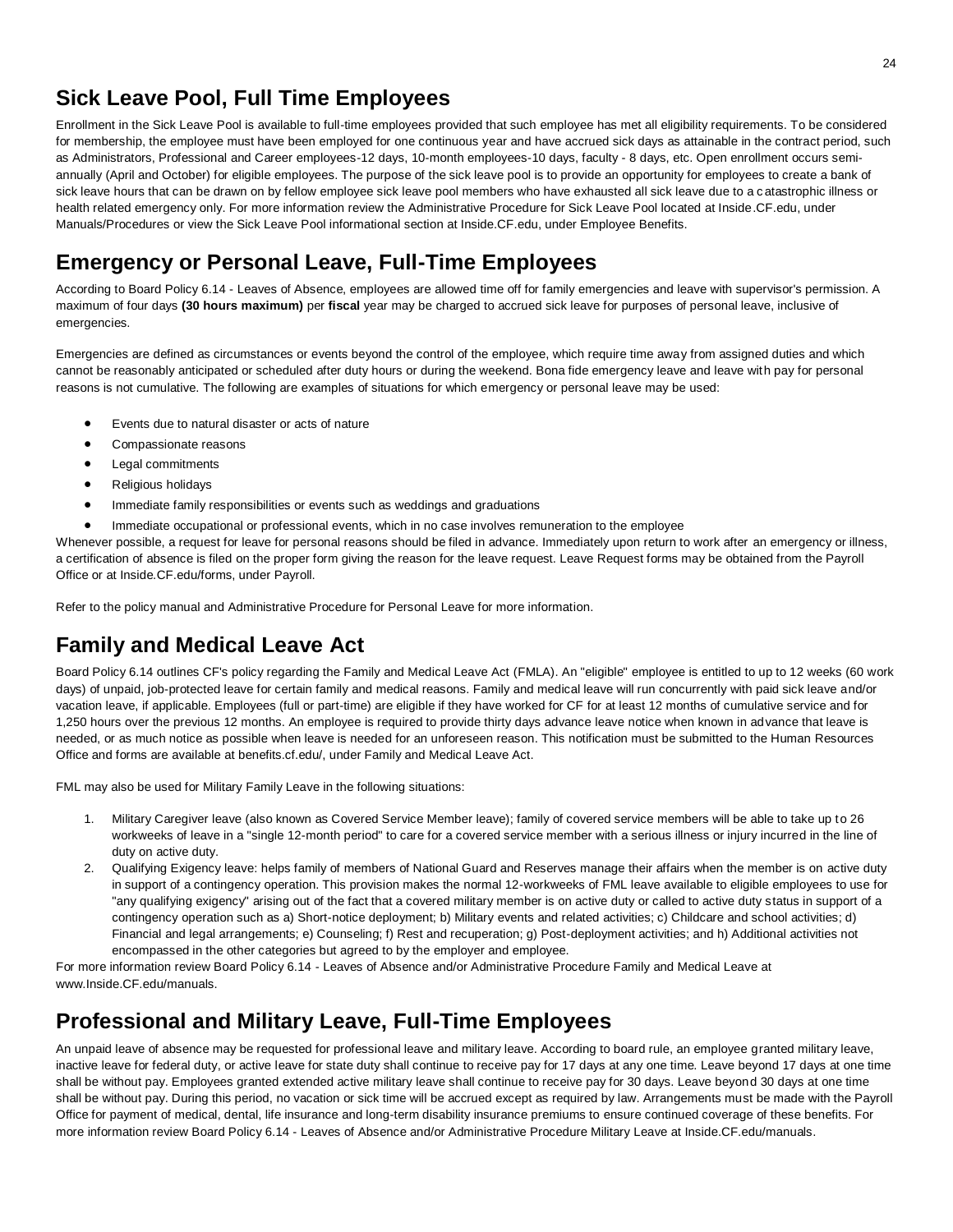#### **Workers' Compensation**

Employees are covered under workers' compensation in the event of an injury or accident while in the scope of their employment. Employees who sustain work-related injuries or illnesses should inform their supervisor immediately. No matter how minor an on-the-job injury may appear, it is important that it be reported immediately. Workers' compensation forms can be obtained at Inside.CF.edu, under Employee Benefits. Completion of an Accident/Injury form will enable an eligible employee to qualify for coverage as quickly as possible.

The employee must report the injury or accident to their supervisor and the Human Resources Office within 24 hours of the incident. The Accident Incident Report will be completed and signed by the injured party. The supervisors will then sign and send to the Human Resources Office if no treatment by a physician is required.

If the employee (injured party) deems it necessary to seek medical care, they must complete a second form called a First Report of Injury or Illness. This is the mechanism that triggers workers' compensation benefits. Again, the injured party should complete and sign the form, if able, have the supervisor sign the form, and bring it to Human Resources. Human Resources' staff will give the employee a third form to take to the physician's office authorizing treatment. Human Resources' staff also calls the physician's office to advise that the employee is on the way for treatment. If treatment is not requested on the day of injury, it may be sought at a later date if symptoms persist by completing the First Report of Injury or Illness form and getting a referral from the Human Resources Office.

If the employee is bleeding profusely or unconscious, the best course of action is to call 911 and the Public Safety Office and have the supervisor or witness in co-worker complete as much of the Accident Incident Report and First Report of Injury or Illness forms as possible. The supervisor should then hand-deliver the forms to Human Resources so the insurance carrier and managed care provider can be notified as soon as possible. Proper notification is the key to smooth-running claims. Once the employee returns to work, they will need to come to the Human Resources Office and sign the forms.

It is customary for the attending physician's office to call the Human Resources Office to verify the referral. Employees should carry their college photo ID cards with them when seeking medical treatment. A drug screen will be run on all workers' compensation referrals.

#### **Unemployment Compensation**

Employees who receive wages or earnings from the college are covered by unemployment compensation. The maximum length of this coverage is 26 weeks. To be eligible to draw a full benefit, a claimant must be totally unemployed, able and available to work, and actively seeking employment.

#### **Jury Duty, Full-Time Employees**

When on jury duty or when subpoenaed as a witness (but not a principal in the litigation), an employee will receive court-related leave with pay and may retain any fees earned. The employee will not be paid by the college for meals, lodging or travel while serving in this capac ity.

An employee must furnish a copy of the jury duty summons to their supervisor as soon as possible so the supervisor can make arrangements to accommodate the employee's absence. The appropriate leave form must be completed with a copy of the summons attached and sent to Human Resources. An employee is expected to report for work whenever the court schedule permits.

When involved in litigation on behalf of the college or due to action in the line of duty as an employee, the employee is considered on duty and is required to turn over to the college any fees received from the court. An employee involved in litigation on behalf of the college or due to action in line of duty as an employee eligible for travel reimbursement and meal stipend in accordance with Court-Related Leave Administrative Procedure .

An employee engaged in personal litigation in which he or she is a principal will not be granted administrative leave for court attendance. The employee may be granted vacation, personal or emergency leave in such cases, with approval of the president. The employee should fill out a leave request form for the purpose of documenting time away from the workplace. Review Board Policy 6.14 - Leaves of Absence at Inside.CF.edu.

#### **Educational Opportunities**

CF recognizes that the skills and knowledge of its employees are critical to the success of the organization. The educational assistance program encourages personal development through formal education so that employees can maintain and improve job-related skills or enhance their ability to compete for reasonably attainable jobs within CF.

To maintain eligibility, employees must remain on the active payroll and perform their job satisfactorily through completion of each cours e.

While educational assistance is expected to enhance employees' performance and professional abilities, CF cannot guarantee that participation in formal education will entitle the employee to automatic advancement, a different job assignment or a pay increase.

Employees are provided with educational assistance by the college in several ways. Many employees take advantage of this benefit every year. Three major categories of assistance are described in this section: tuition waivers and reimbursement, staff and program development and the Employee Assistance Program.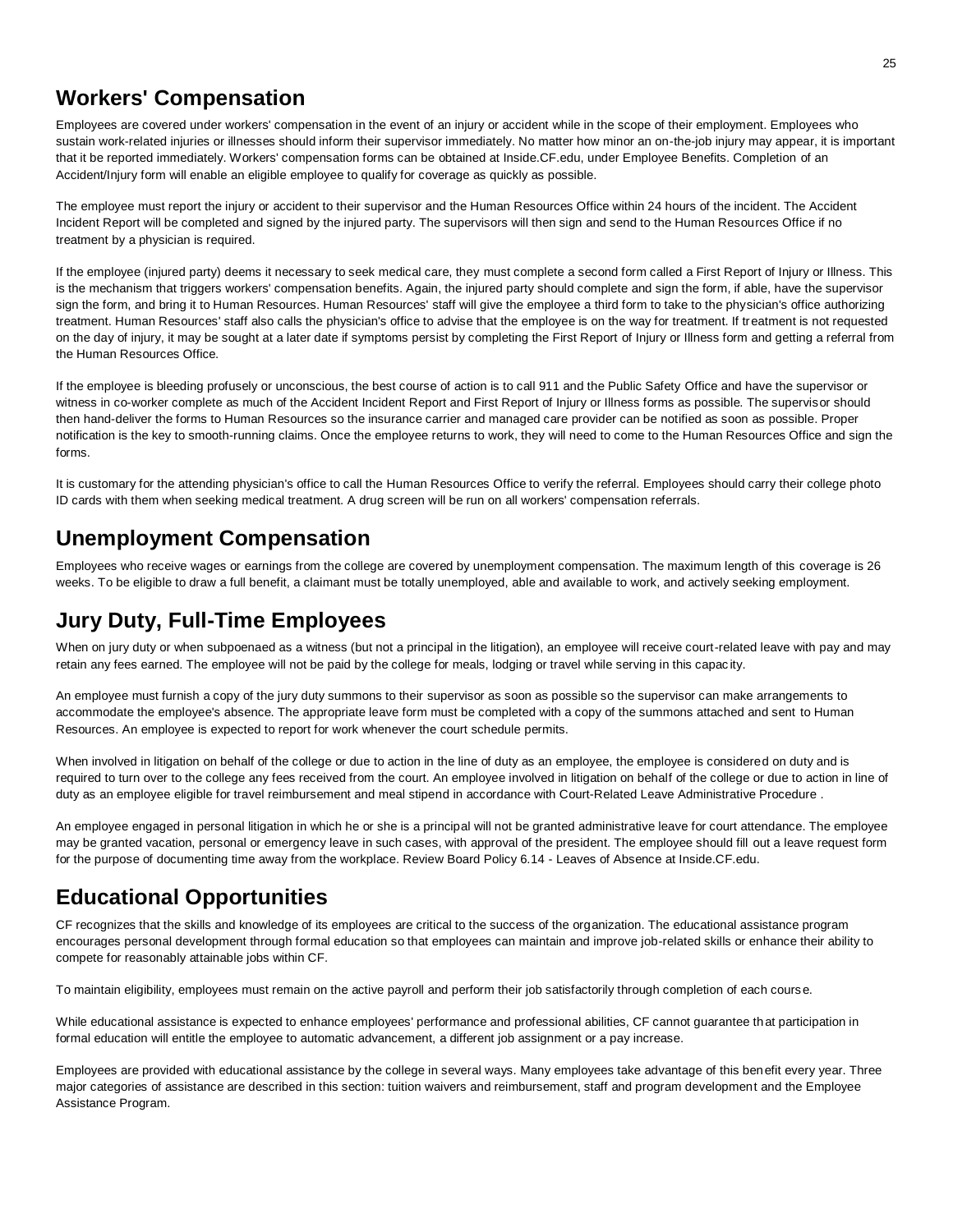#### **Tuition Waivers and Reimbursement**

Tuition waivers of up to six credit or equivalent noncredit hours per semester are permitted for full-time employees and their immediate family.

Tuition waivers of up to three credit or equivalent noncredit hours per term are permitted for part-time employees who have met the Florida

Retirement System eligibility requirement of 2,080 hours and for employees in non-FRS eligible part time positions who meet other eligibility requirements. Tuition waiver request forms must be completed and submitted to the Financial Aid Office. The Human Resources Office will verify employment status for tuition waiver requests. The college has agreements with some other colleges and universities to provide tuition waivers for employees. The tuition waiver request form is available at Inside.CF.edu/Employee Benefits, under Tuition Assistance, or https://benefits.cf.edu/tuition\_waivers.html. For information on CF tuition waivers, see Administrative Procedure for Waivers of Fees and Tuition for Employees and Dependents.

The Office of Human Resources coordinates requests for tuition reimbursement for full-time employees for courses that support professional development at the department, division or instructional level. Forms are available at Inside.CF.edu/Employee Benefits, under Tuition Assistance, or https://benefits.cf.edu/tuition\_waivers.html. For information on CF tuition reimbursement, see Administrative Procedure for Tuition Assistance for Employees.

#### **Staff and Program Development**

Staff and Program Development funds are allocated in the college's annual budget. These funds are used primarily for faculty participation at annual master teacher or division dean conferences and for administrative leadership conferences.

Other professional leave may be included in an employee's own division or departmental budget. These funds pay for attendance at professional and/or job-related workshops, seminars, conventions and conferences. A regular travel request form, available through each office's staff assistant, is used for each leave request.

#### **Employee Assistance Program**

Through the Employee Assistance Program, CF provides confidential access to professional counseling services for help in confronting such personal problems as:

- Alcohol and other substance abuse
- Marital and family difficulties
- Financial or legal troubles
- Emotional distress

The EAP offers problem assessment, short-term counseling, and referral to appropriate community and private services to all employees and their immediate family members.

The college has arranged to provide its employees with an EAP program through New Directions which provides the following services:

- Has licensed, professional staff members
- Helps employees cope with stress, whether job-related or from personal life
- Provides consultation for any sort of personal problem
- Maintains confidentiality and will not share any information concerning an employee's use of the EAP with anyone without the employee's prior knowledge and written permission
- Provides a resource for family members
- Makes referrals to qualified practitioners and community agencies.

There is no cost to an employee for consulting with an EAP counselor. If further counseling is necessary, the EAP counselor will outline community and private services available. The counselor will also let an employee know whether costs associated with private services may be covered by their health insurance plan. Costs that are not covered are the responsibility of the employee. To contact an EAP counselor, call 1-800-624-5544.

Personal information concerning employee participation in the EAP is maintained in a confidential manner. No information related to an employee's participation in the program is entered into the personnel file.

Employees can find additional information about the EAP at Inside.CF.edu, under Employee Benefits/Employee Assistance Plan. For more specific information regarding the EAP, contact the Human Resources Office at 352-854-2322, ext. 1570.

#### **Employee Discounts**

CF occasionally receives discounts from other establishments, such as restaurants, local businesses and area attractions. Current discount offerings may be found at Inside.CF.edu, under Employee Benefits, then Discounts and Perks.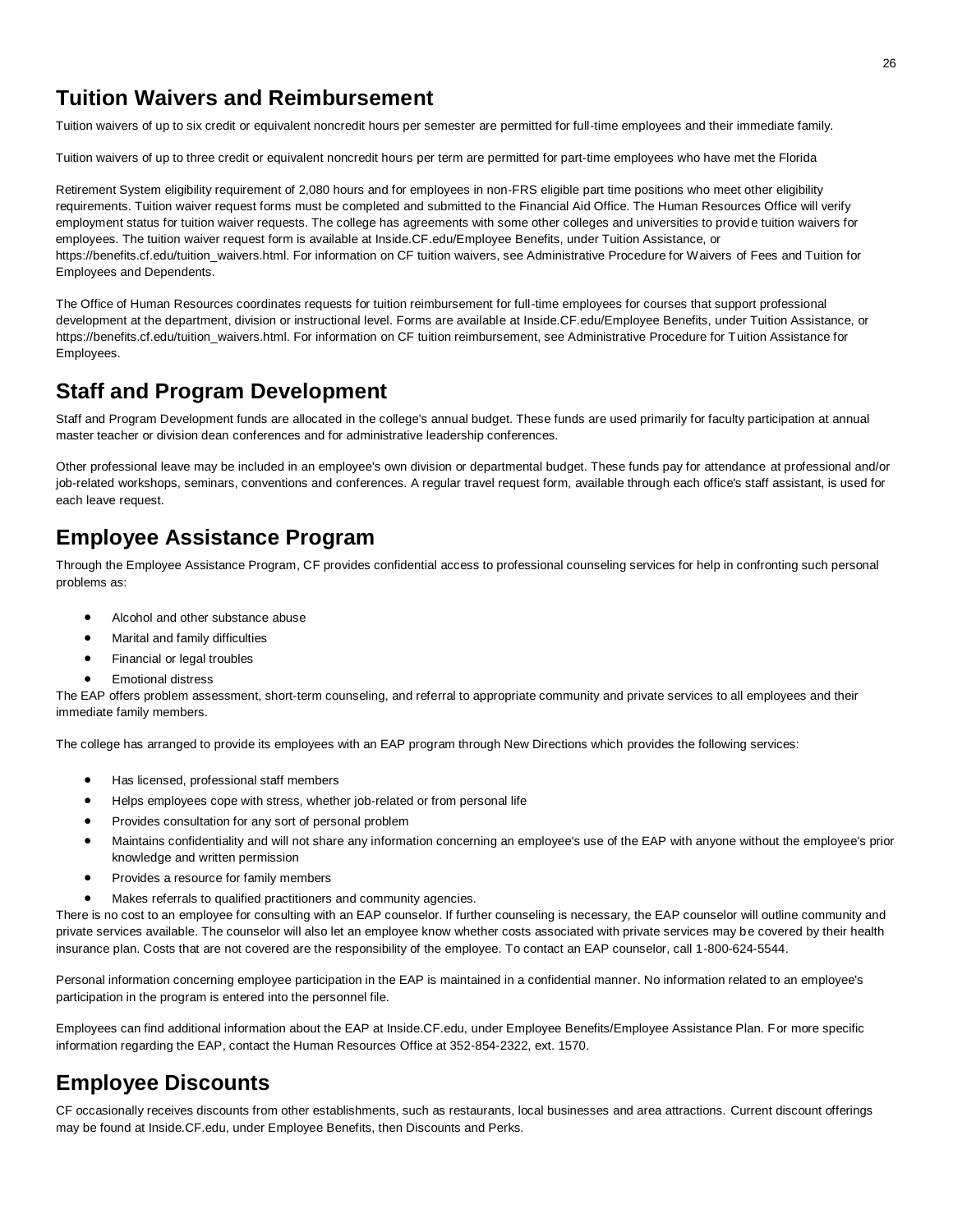#### **Ancillary Benefits**

A regular full-time or regular part-time employee is eligible to receive other college benefits by simply showing their photo ID card. These benefits include free use of the weight room, spin room, jogging trail, tennis and racquetball courts and other sports facilities. Employees may also receive discounts at certain local food establishments and various businesses. A regular full-time or regular part-time employee also has access to reserved parking spaces. CF parking regulations are strictly enforced. All employees should obtain and read a copy of the Traffic and Parking Regulations issued by Public Safety. It may be found at https://www.cf.edu/student-life/about-our-campuses/campus-safety/parking-rules/.

College employment permits an employee to attend college-sponsored athletic, cultural, entertainment, musical and special performances on either a no charge or reduced charge basis. A regular full-time or regular part-time employee may use the Learning Resources Center at no charge. An employee has an opportunity to enroll his/her child in the college's Learning Lab School, and to participate in blood bank contributions when the units are on campus. Public safety, printing and postal services, maintenance and custodial personnel are provided uniforms at no cost to them.

Through a cooperative agreement with Blue Cross Blue Shield, the college offers annual wellness checks to full-time employees on a voluntary basis at the Ocala and Citrus campuses. Flu shots are also available.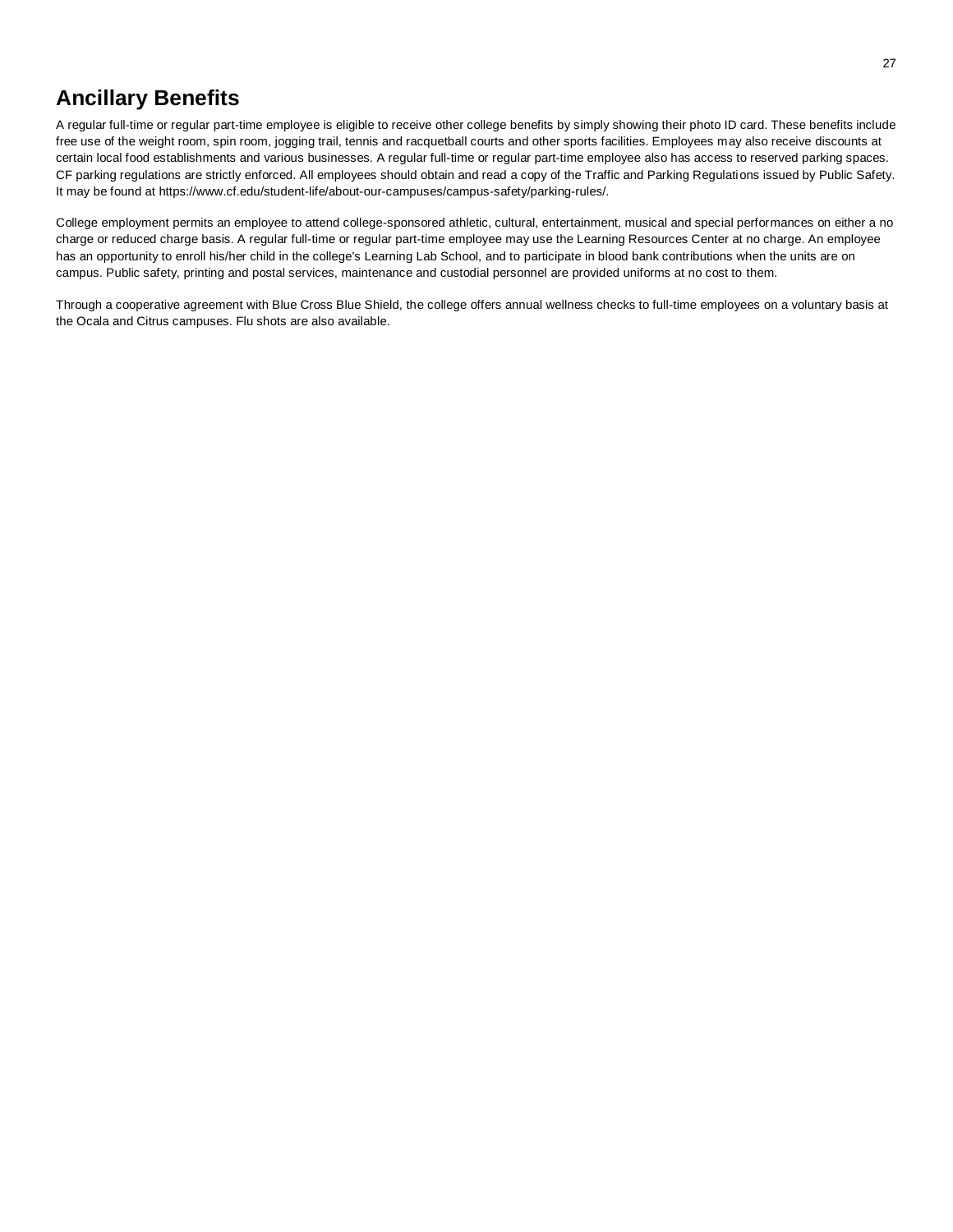## **Group Insurance Benefits**

The Florida College System Risk Management Consortium is a self-insured organization consisting of many of the state's 28 public community colleges. Its major purpose is to provide employees with the best group insurance possible at the lowest possible rates. We continue to believe that the best insurance package for our employees is through the consortium. Rates are established annually and are based on loss experience by the individual college and medical costs within the college district. Our increases have been in line with our rating experience and plan usage.

### **Health Benefits**

CF's health insurance plan provides regular full-time employees and their dependents access to medical insurance benefits. Eligible employees may participate in the health insurance plan subject to all terms and conditions of the agreement between CF and the insurance carrier.

A change in employment classification that would result in loss of eligibility to participate in the health insurance plan may qualify an employee for benefits continuation under the Consolidated Omnibus Budget Reconciliation Act, COBRA.

Details of the health insurance plan and information on cost of coverage will be provided in advance of enrollment to eligible employees. Comprehensive information in regard to the health insurance may be found on the Employee Benefits website at https://benefits.cf.edu/. You may also contact the coordinator of benefits and special projects at 352-854-2322, ext. 1290, for more information about health insurance benefits.

#### **Hospitalization and Major Medical Programs, Full-Time Employees**

Two plans are offered by FCSRMC through one health insurance organization. Florida Blue Preferred Patient Organization (PPO) is the name of the college's health insurance plan. The college pays the entire cost of single coverage for regular, full-time employees. It is recommended that employees use the providers within the plan to avoid additional out-of-pocket expenses.

Synoptic descriptions of each plan can be found at https://benefits.cf.edu/, under Health Insurance.

### **DV Plan, Full-Time Employees**

DV plan is a second option available for those regular full-time employees who have adequate health insurance outside the consortium's programs. It includes employee-only coverage for dental and vision.

#### **Group Term Life Insurance and Voluntary Life Insurance Plans**

Coverage of \$20,000 is provided for regular full-time employees, and the college pays the premium for that coverage. A full-time employee, at their own expense, may opt to pick up additional coverage for up to three times the employee's average annual salary. For those full-time employees who retire, life insurance coverage of \$5,000 may be purchased through the group plan. Dependent coverage is not offered through this plan. The carrier, through the consortium, is The Standard Life Insurance.

Questions concerning insurance, requests for change in coverage and requests for claim forms should be directed to the coordinator of benefits and special projects at 352-854-2322, ext. 1290.

Employees can find life insurance forms, including information about other voluntary life insurance plans that are available to all employees (part-time and full-time) and their dependents at https://benefits.cf.edu/, Life Insurance.

#### **Disability, Full-Time Employees**

Employees may choose to purchase long term or short-term disability insurance coverage. Premiums are payroll deducted on a post-tax basis. More information can be located at https://benefits.cf.edu/, under Voluntary Benefits.

### **Section 125 Plan (Cafeteria Plan), Full-Time Employees**

CF has arranged for its regular full-time employees to participate in a Section 125 Plan. The Section 125 Plan is designed to enhance our current benefits package. Through this plan, an employee can purchase benefits with pre-tax dollars. These dollars are subtracted from an employee's gross earnings before taxes are taken out. The plan is administered by Custom Benefit Services, and representatives are frequently on campus to assist you with this program. An employee may only enroll in the cafeteria plan or make changes to their benefits through the plan at the beginning of employment, during the open enrollment period or as a result of a qualifying event.

The Section 125 Plan offers the option of selecting cancer insurance, medical gap plan, dental insurance, vision insurance, and dependent care reimbursement and medical reimbursement through payroll deduction. An election form must be completed to participate. Once pre-tax benefits begin to be deducted, an employee must remain enrolled for the entire contract year.

More information can be located at https://benefits.cf.edu/, under Voluntary Benefits.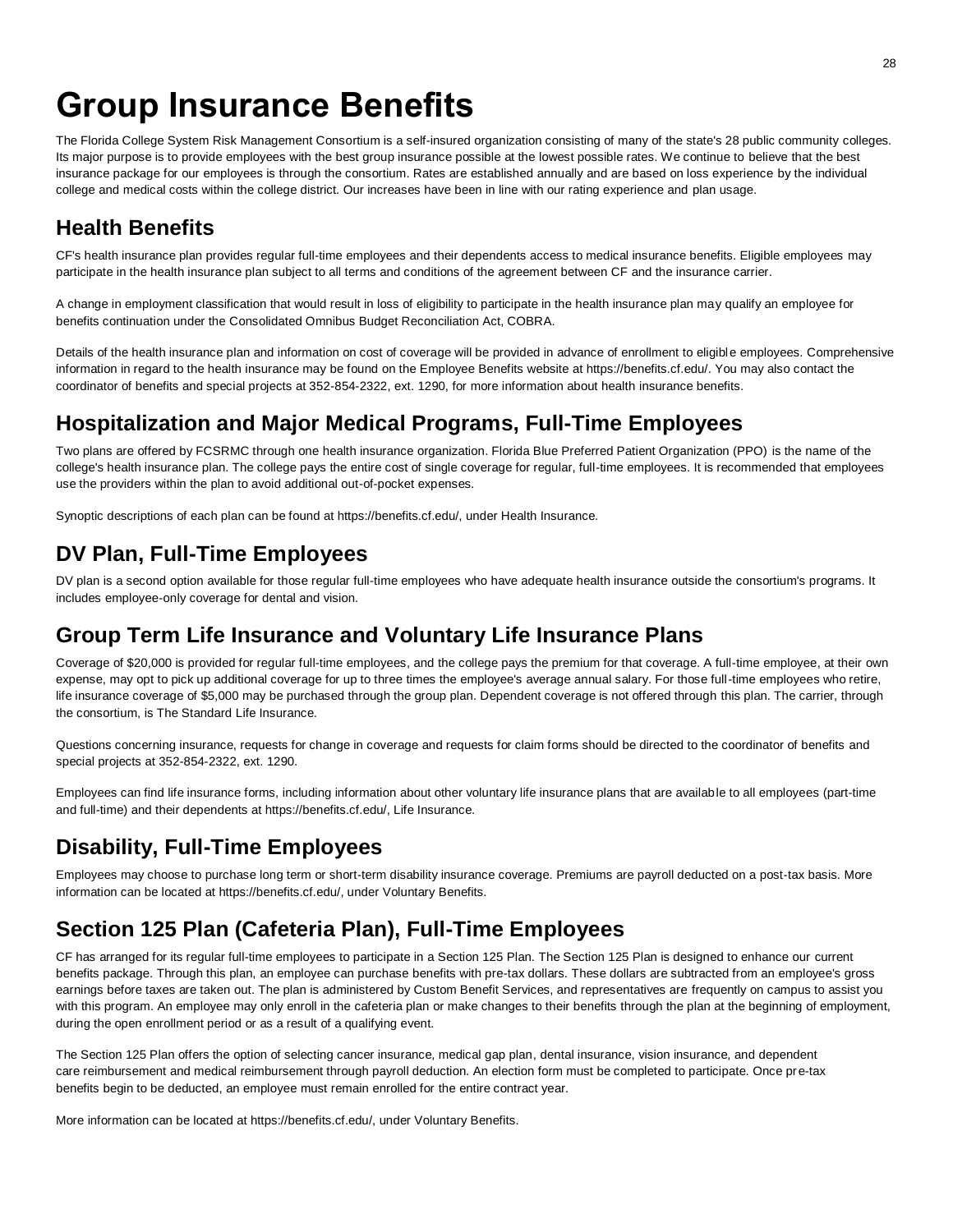#### **Dental/Vision Plans**

The college offers a voluntary dual-choice dental and vision program for employees as part of the Section 125 Plan. Part-time employees become eligible once they have met the Florida Retirement System eligibility requirement of 2,080 hours and are eligible to enroll during the first open enrollment period following FRS eligibility. Information is available at Inside.cf.edu, Employee Benefits, under Dental and Vision Insurance.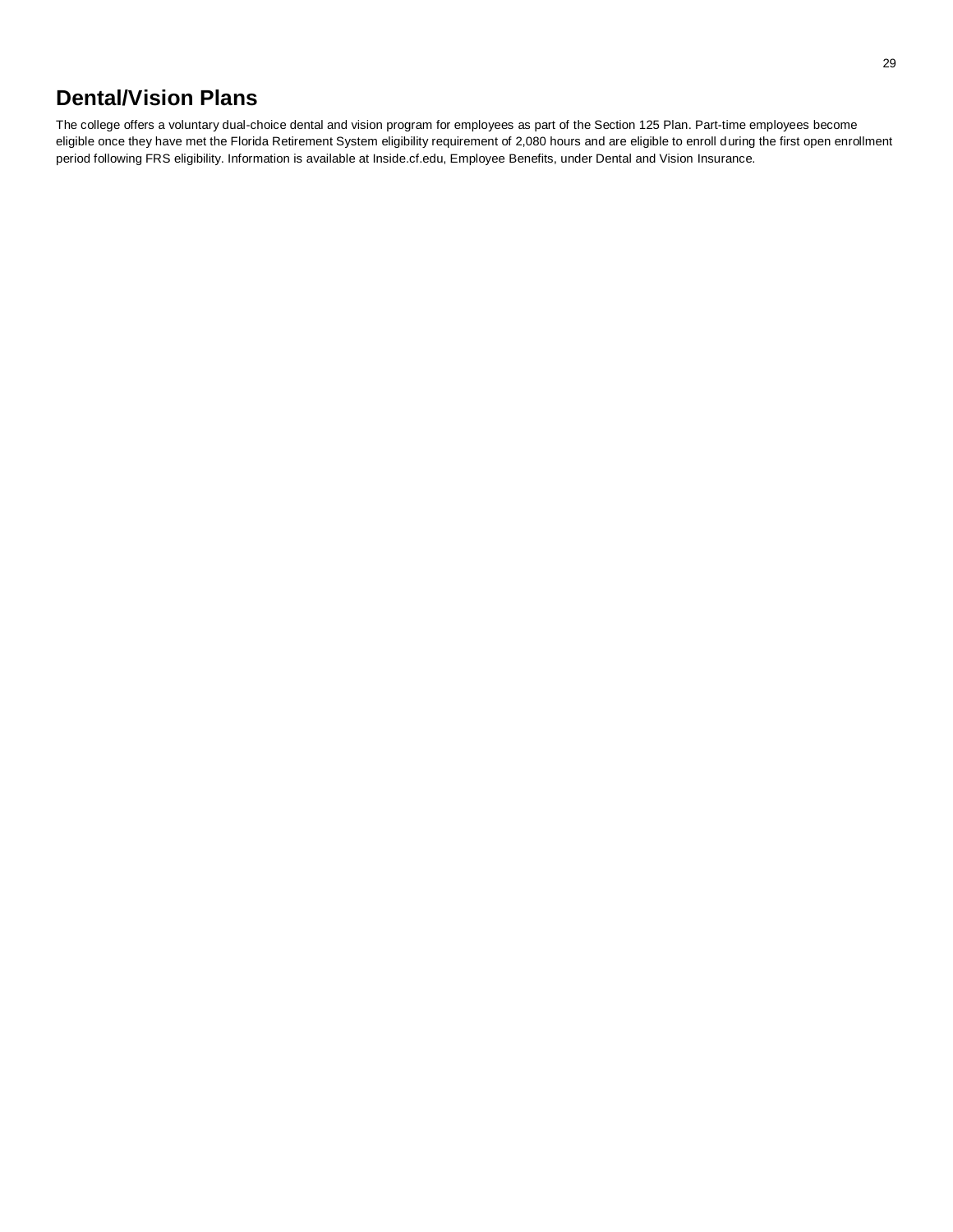## **Retirement and Social Security Contributions**

#### **Terminal Pay/Benefits Plan, Full-Time Employees**

This program helps retiring or voluntarily terminating full-time employees avoid paying some taxes and defer the payment of other taxes on money paid for sick and annual leave payouts. See Board Policy 6.15 - Terminal Pay.

- When a full-time employee retires or voluntarily terminates, payment made for accrued sick and annual leave will be deposited into an annuity account in the name of the employee. A minimum threshold amount of \$2,000 will be required to trigger this deposit. The deposit made on behalf of the employee begins to earn interest as soon as it is deposited to the individual's annuity account.
- The deposit to the annuity is made pre-tax. No deduction is made for Social Security, Medicare, or withholding (income tax). The employee's Social Security and Medicare contributions on these payments are permanently avoided.

The employee pays income taxes when the funds are withdrawn from the account. The interest earnings are also tax-deferred, and income taxes are not due on the principal or interest until money is withdrawn from the account. Bencor Inc. administers the plan. For more information, look at Inside.cf.edu, Employee Benefits, and select Bencor Special Pay Plan or contact the coordinator of benefits and special projects at 352-854-2322, ext. 1290.

### **Retirement and Social Security Contributions**

Effective July 1, 2011, the law requires all Florida Retirement System (FRS) Investment Plan and Pension Plan members to make a 3 percent employee contribution on a pretax basis. In addition to the 3 percent employee contribution, the college contributes a portion of the FRS benefit on your behalf.

Part-time employees become eligible to participate in the Florida Retirement System once they have worked 2,080 hours in an FRS covered position.

The college also pays a Social Security contribution, which is currently set at 6.2 percent of an employee's salary. This amount matches the employee's contribution.

All persons hired on and after April 1, 1986, are required by the federal government to make Medicare payments. This is automatically included as part of the Social Security coverage. Those employees who do not normally come under the college's Social Security agreement (temporary employees, e.g., continuing education instructors, tutors, substitutes) must also have this Medicare coverage deducted from their pay. The cost is currently set at 1.45 percent of the salary. This amount matches the employee's contribution.

Additional Medicare Tax applies to an individual's Medicare wages that exceed a threshold amount based on the taxpayer's filing status. An Additional Medicare Tax of 0.9% must be withheld on an individual's wages paid in excess of \$200,000 in a calendar year, without regard to filing status. There is no employer match for Additional Medicare Tax.

### **Tax-Sheltered Annuity Programs**

All employees are eligible to participate in the Tax-Sheltered Annuity (TSA) program. Employees may choose to invest money into a variety of 403(b) and 457(b) options on a voluntary pre-tax basis as a payroll deduction. TSAs are offered to employees through companies authorized to solicit on campus: Horace Mann Companies, VOYA, Oppenheimer Funds, Metropolitan Life, TIAA-CREF, and Variable Annuity Life Insurance Company (VALIC) which is now known as AIG Retirement Services. Contact information for the approved companies can be located at Inside.CF.edu, Employee Benefits, under Tax Sheltered Annuities.

TSA Consulting Group (TSACG) is the third-party administrator that manages all transaction requests on behalf of CF. TSACG is responsible for the approval of items such as distributions, exchanges, transfers, loans and rollovers. Contact information for TSACG can be located at https://benefits.cf.edu under Tax Sheltered Annuities.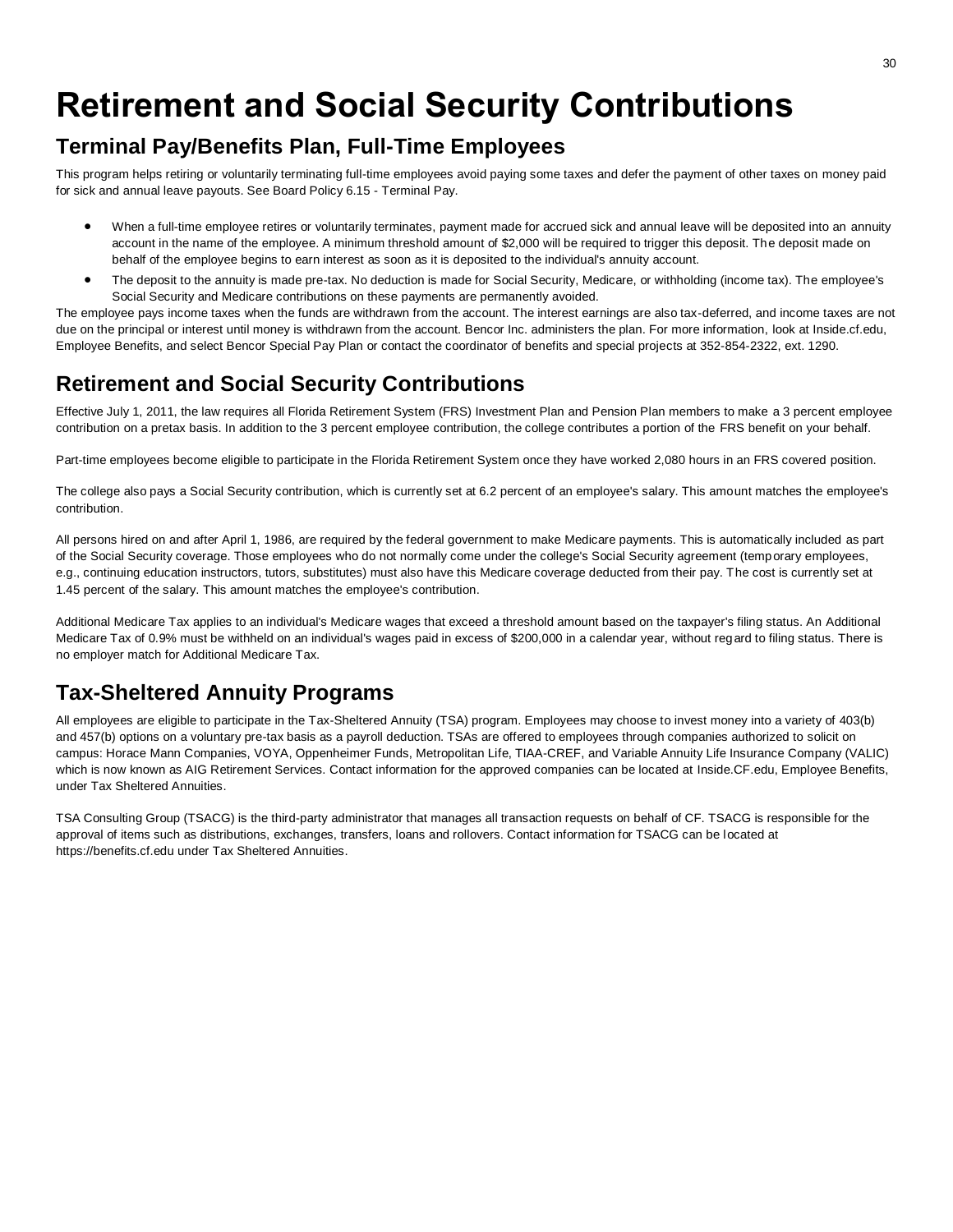The federal Consolidated Omnibus Budget Reconciliation Act, COBRA, gives full-time employees and their qualified beneficiaries the opportunity to continue health insurance coverage under CF's health plan when a qualifying event would normally result in the loss of eligibility. Some common qualifying events are resignation, termination of employment, or death of an employee; a reduction in an employee's hours or a leave of absence; an employee's divorce or legal separation; and a dependent child no longer meeting eligibility requirements.

Under COBRA, the employee or beneficiary pays the full cost of coverage at CF's group rates for up to 18 months. CF provides each eligible employee with a written notice describing rights granted under COBRA when the employee becomes eligible for coverage under CF's health insurance plan. The notice contains important information about the employee's rights and obligations.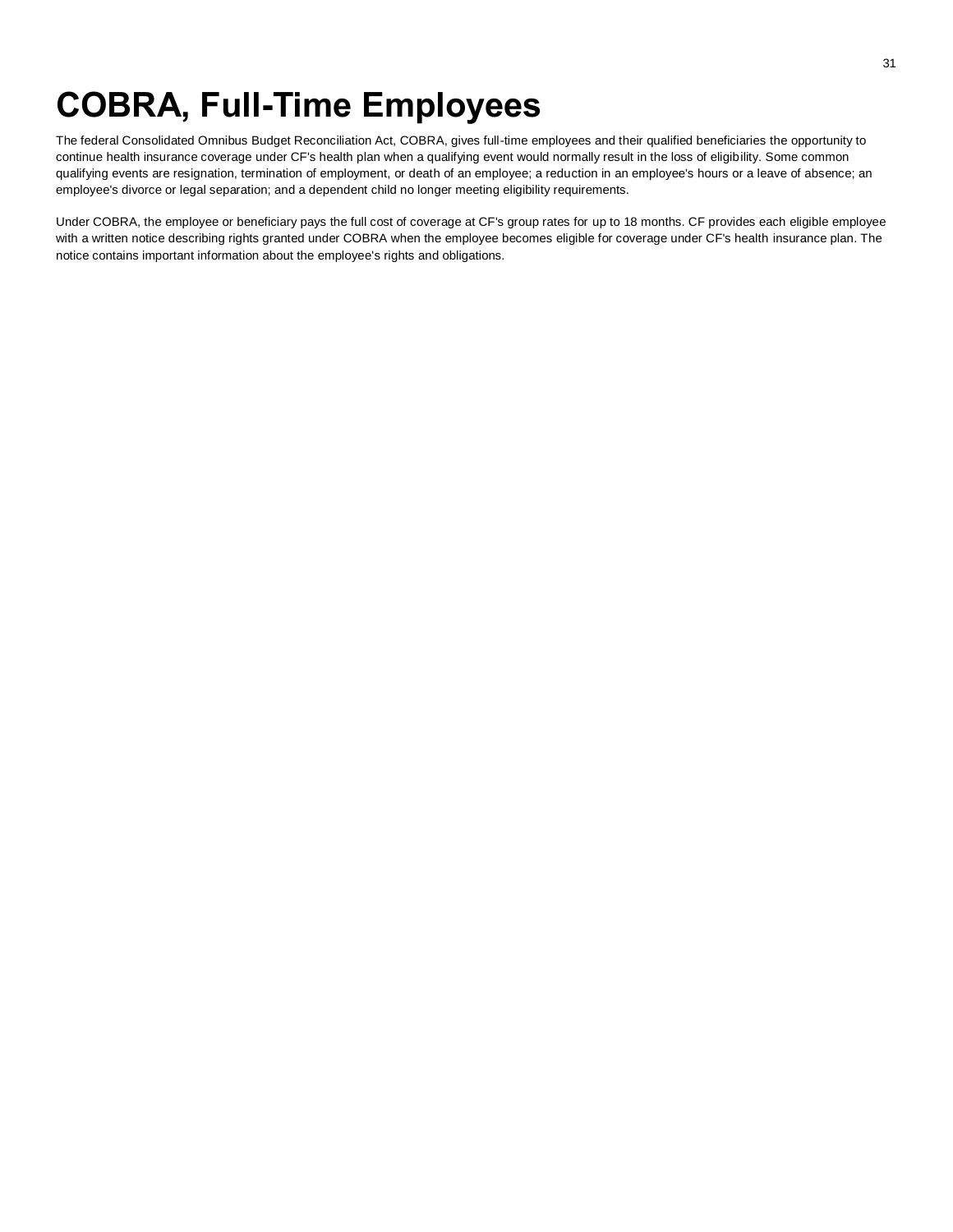## **Payroll Deduction Opportunities**

The college offers employees the opportunity to participate in special programs and activities through payroll deduction. In addition to the standard insurance programs, the following other opportunities are available through payroll deduction.

### **CF Foundation Activities**

During authorized donor periods, employees may participate in membership activities of the CF Foundation and may donate to its sponsored scholarship and endowed chair programs.

### **Association of Florida Colleges**

AFC is a professional organization in which any employee or trustee may be a member. AFC offers a legislative program, special benefits, and annual meetings for all community colleges. Participation is optional but strongly encouraged.

### **United Way**

Charitable contributions are made to the local United Way during an annual drive, which is held in the fall. Employees are encouraged to contribute to this nonprofit organization and are contacted by a building representative during the drive.

#### **Booster Activities**

Employees wishing to support musical or athletic student activities as a booster or patron may do so through payroll deduction.

The college president has authority to approve other items for payroll deduction.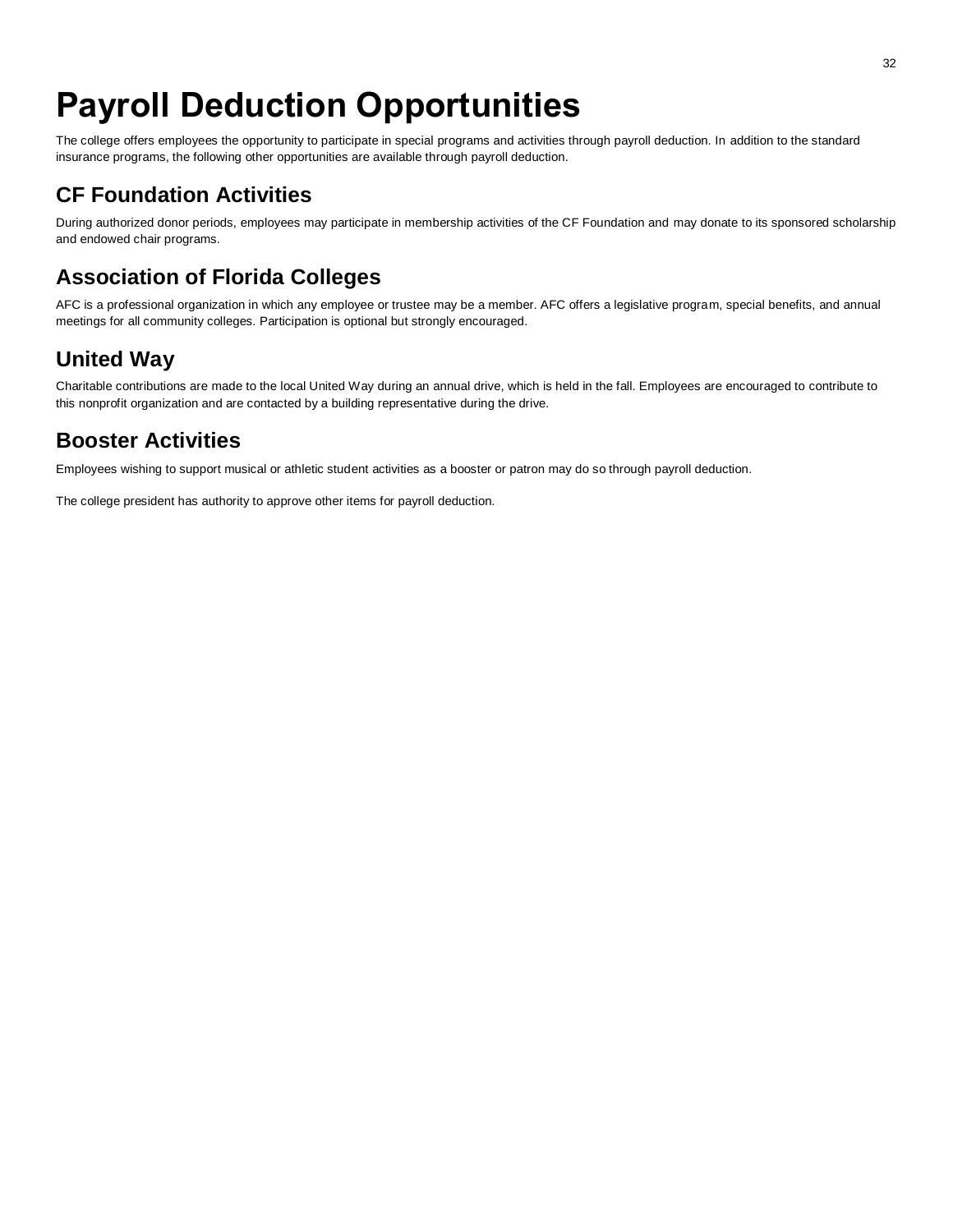## **General Personnel Related Information**

#### **Salary Schedule**

Each year, in conjunction with adoption of a new budget, the District Board of Trustees adopts a salary schedule to be used as a basis for paying employees. This salary schedule is used in determining the annual, monthly, weekly, daily or hourly compensation for employees. There are provisions within the schedule for the previously cited employment categories, as well as for continuing education, criminal justice, workforce development, health occupations, and other temporary employees. A copy of the salary schedule is available in the Office of Administration and Finance and at www.CF.edu/hr or Inside.cf.edu.

Pay increases are not automatic. Employees must work more than half of their annual contract or assigned duty days to be eligible for a pay increase. Annual pay increase may be given subject to adequate funding and based on the recommendation of the president and approval of the District Board of Trustees. All full-time employees must have satisfactory evaluations to be considered for a pay increase.

### **Salary and Position Changes**

Salary ranges and positions are approved by the District Board of Trustees. When the president approves a classification change (new hire, promotion, appointment, salary upgrade, reclassification, demotion, contract change or transfer) as described in the salary schedule, that action will be reported to the District Board of Trustees.

Vacancy announcements are normally opened to all competitive applicants, both on and off campus, simultaneously.

#### Advancement in Pay Grade

Pay grade advancements are not automatic. Refer to the adopted salary schedule for current information.

#### **Transfers**

The president may assign employees within their job classifications from one department, division or campus to another, according to the needs and best interests of the college. The president may also reassign qualified employees to take on added responsibilities in order to balance the available workforce with essential staffing requirements. Such changes are announced in the official record of the District Board of Trustees. There is no change in pay status during a transfer.

#### Promotions

Promotions and appointments are reassignments to a position of higher skills, responsibility and salary range. Promotions and appointments generally occur at the determination of the President and are based on the needs of the college overall.

For complete information on all categories of salary and position changes, refer to the adopted salary schedule.

### **Payroll Dates and Pay Options**

Employees are paid twice each month. Paycheck information is issued online the 15th day of the month (or the last working day before the 15th) and the last working day of the month. Full-time employees hired after July 1, 2000, are paid by direct deposit. If an employee has extenuating circumstances, they may request that their check be mailed. The vice president of Administration and Finance reviews those requests. Paychecks for part-time employees are mailed to their official address on file in the Human Resources Office. Part-time employees may also participate in the direct deposit program. An employee must designate a banking institution that is part of the Federal Reserve System as their depository to participate in the direct deposit program. Forms for designating a depository are available in the Payroll Office and at Inside.CF.edu/forms, under Payroll. For information on payroll dates, review the schedule at Inside.CF.edu, under Calendars.

#### **Performance Review**

All full-time employees are reviewed annually by their immediate supervisors. These reviews become a part of the employees' permanent records at the college. Reasons to conduct an evaluation or performance appraisal include goal setting, recognition of employee achievements and assistance in areas of work performance in need of improvement. Employees will be asked to sign the performance appraisal to indicate they have reviewed it (regardless of whether or not they agree with it). Employees also have the option to prepare a statement to attach to their evaluation. The statement must be submitted within ten working days of the performance appraisal meeting. Details regarding faculty evaluations are found in the Faculty Handbook.

The president is made aware of unsatisfactory reviews and reviews that are particularly outstanding. All reviews are filed in the Human Resources Office.

### **Separation of Employment/Services No Longer Needed**

Separation of employment is an inevitable part of personnel activity within any organization, and many of the reasons for separation are routine. The District Board of Trustees Policy Manual contains descriptive rules for separation. Below are examples of some of the most common circumstances under which separation of employment occurs: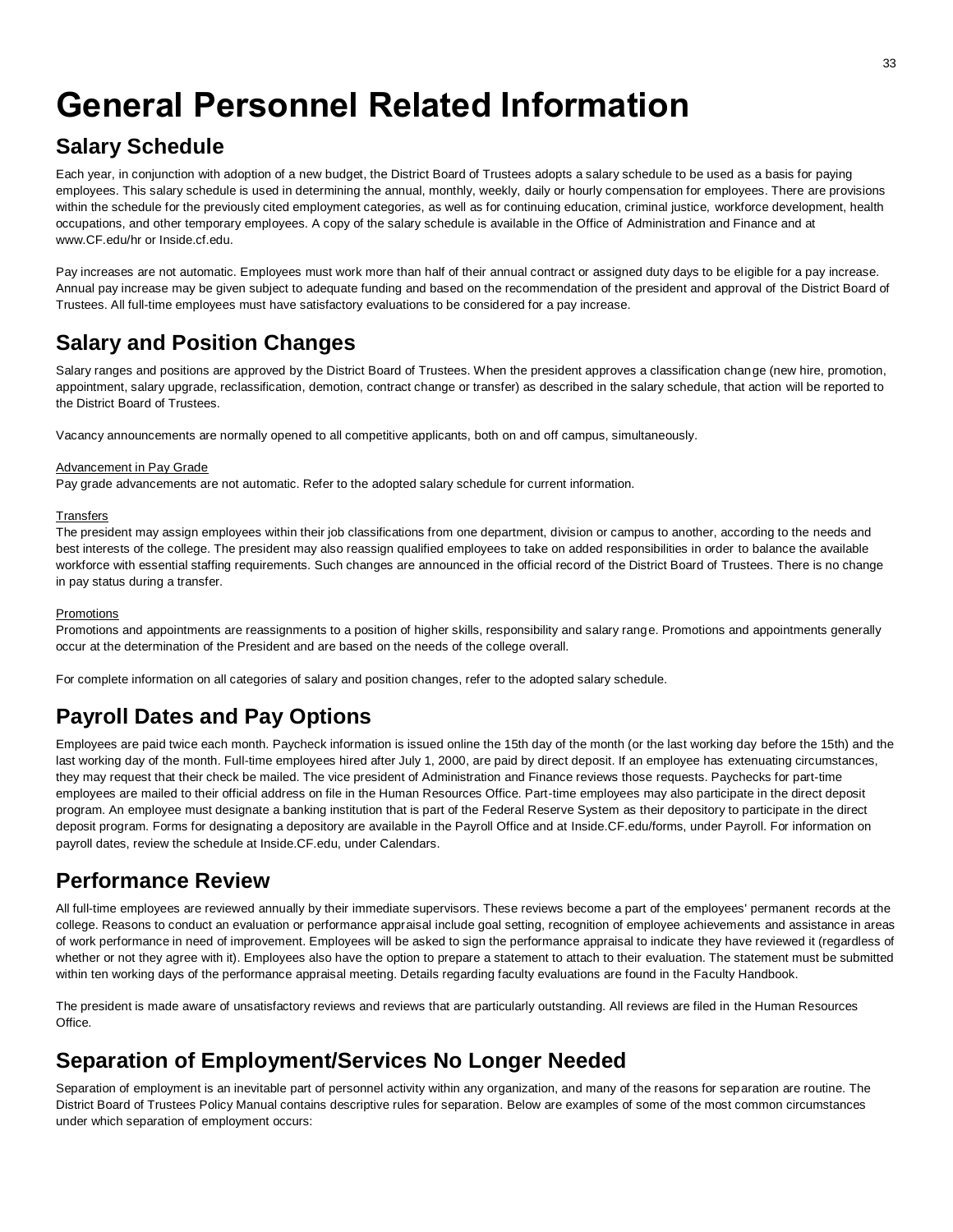Termination. A temporary job or an annual contract has ended, for which there was no promise of future employment; it is found one lacks the educational qualifications or experience for the position; records have been falsified; the employee is not compatible with the super visor and/or coworkers; the employee is judged to be incompetent, or lacks efficiency or professional effectiveness; the employee is guilty of gross insubordination or negligence or has demonstrated willful neglect of duty; there is evidence of substance abuse (special consideration is given to employees willing to participate in a recognized Employee Assistance Program.); there is conflict of interest; or the character of the employee has brought discredit to himself or herself and/or the college due to misconduct, immorality, criminal or dishonest activity, conviction of any crime involving moral turpitude (as defined by Rule of the State Board of Education) or conviction of a crime that conflicts with assigned job duties or campus safety.

The supervisor of a noncontractual employee shall contact Human Resources who will assist in assessing the need to terminate. The supervisor must have consent of appropriate vice president, provost, director and the president. The president's consent is not needed if termination involves OPS employees. The supervisor will then provide the employee with written notification of termination. A representative of Human Resources will accompany the supervisor. Keys and other college property will be collected at that time. The administrative procedure for Board Policy 6.11 can be viewed in the Personnel section of the Administrative Procedures Manual at Inside.CF.edu/procedures.

Resignation. The employee has accepted another job; has moved elsewhere; is unable to perform essential functions of position; is dissatisfied with the job, including working conditions or co-workers;. An employee shall provide advance written notice of their intention to resign to his/her immediate supervisor. Per Board Policy 6.15 - Terminal Pay, advance notice is defined as 20 working days for instructional personnel and administrators and 10 working days for career service and professional employees. Upon receipt of the notice to resign, the employee's supervisor shall notify Human Resources of the employee's intent to resign. Arrangements will be made by the supervisor to collect keys and any other college property prior to the last day of employment.

Prior to the departure, the full-time employee will have the opportunity to participate in an exit interview to discuss the reasons for resignation. Human Resources will contact the full-time employee to discuss the effect of resignation on benefits.

Lay-off/Reduction-in-Force. Low enrollment in programs or classes; low placement of vocational or occupational students as required by the state; over staffing; reorganization; lack of funding; capacity to meet educational needs of the community.

Retirement. Voluntary or mandatory retirement. The former includes early retirement or disability retirement. Employees hired before July 1, 2011, are eligible to retire under the Florida Retirement System if 1) they have six years vested in the system and are at least 62 years of age; or 2) they have 30 years vested in the system before age 62. Employees hired on and after July 1, 2011, are eligible to retire under the Florida Retirement System if 1) they have eight years vested in the system and are at least 65 years of age; or 2) they have 33 years vested in the system before age 65.

Employees can qualify for early retirement if they are under 62 years of age and are vested in the system; however, they will receive a reduction of five percent for each complete year by which the early retirement date precedes the normal retirement date.

Death. Upon the death of an employee, the Human Resources and Payroll Offices will take appropriate steps to ensure that the beneficiaries' interests and rights are seen to expeditiously. This includes providing assistance with contacting insurance companies and the retirement system and processing terminal pay from the college.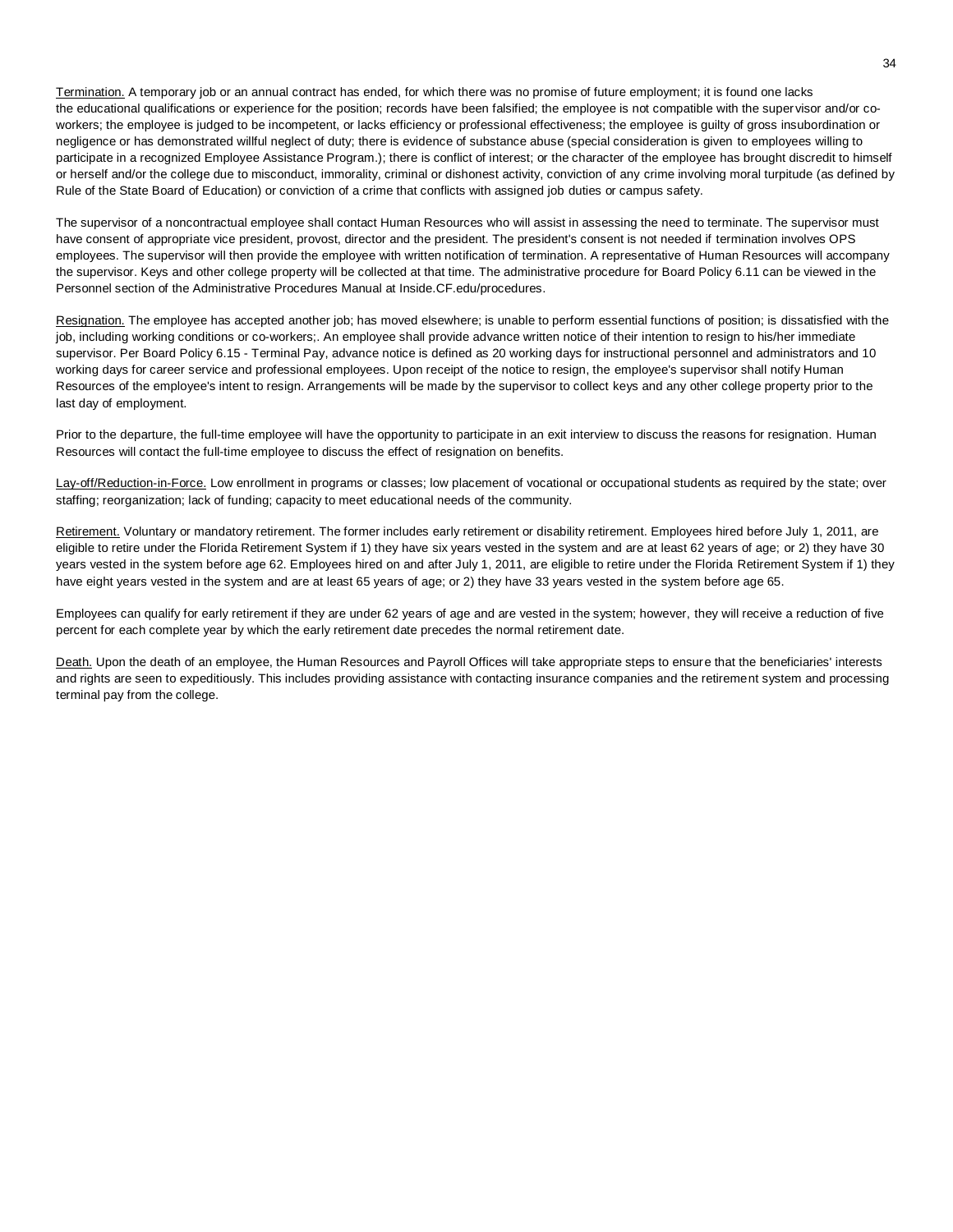## **Conclusion**

This handbook is a work in progress. As you use it, you may have questions about some of the information. Please call the Human Resources Office for clarification. In addition, you might have comments or suggestions about the format or contents of the handbook. If so, please send them to the vice president of Administration and Finance or director of Human Resources. We welcome your input and will use it to make corrections and revisions to the next edition of the handbook.